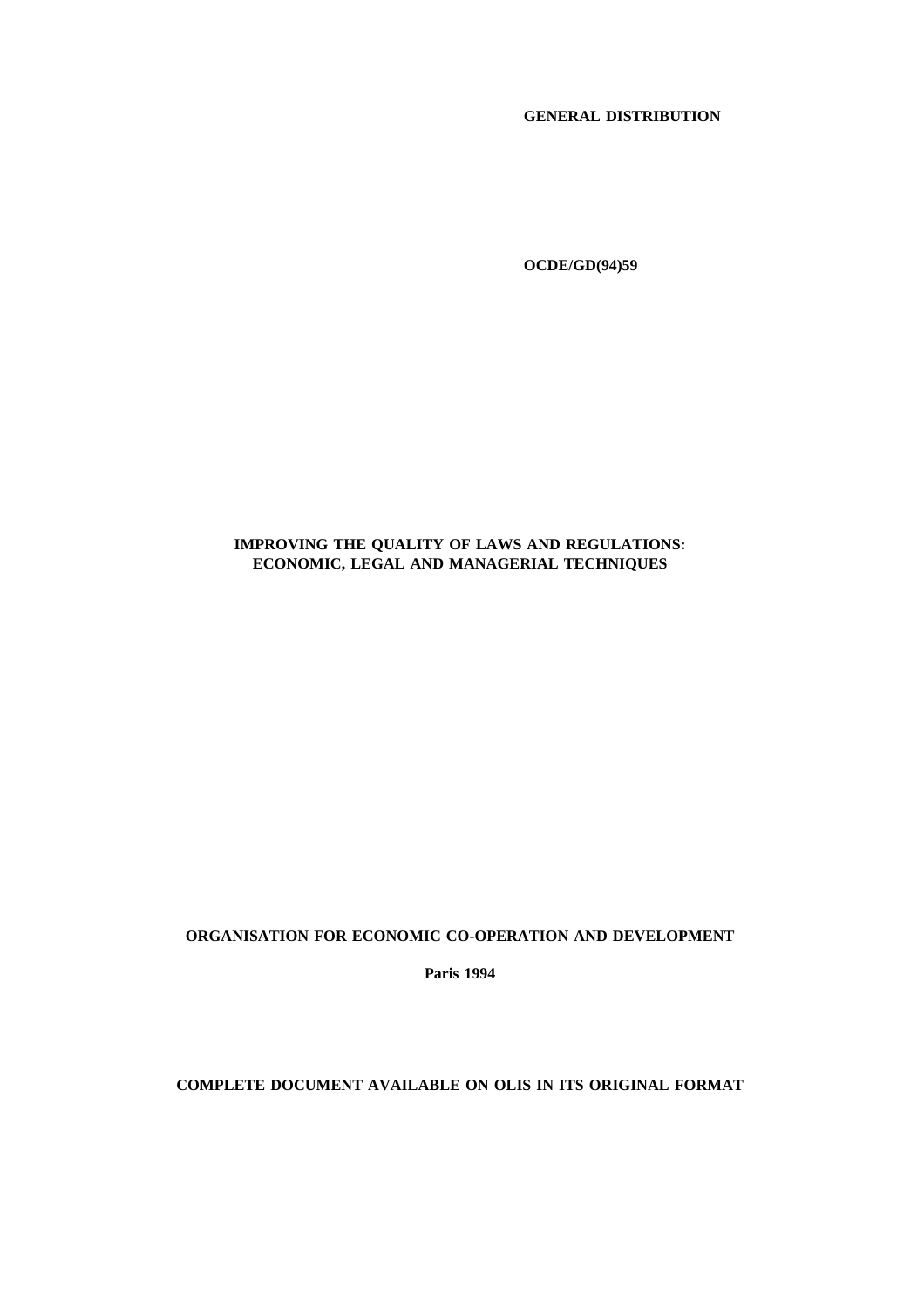Copyright OECD, 1994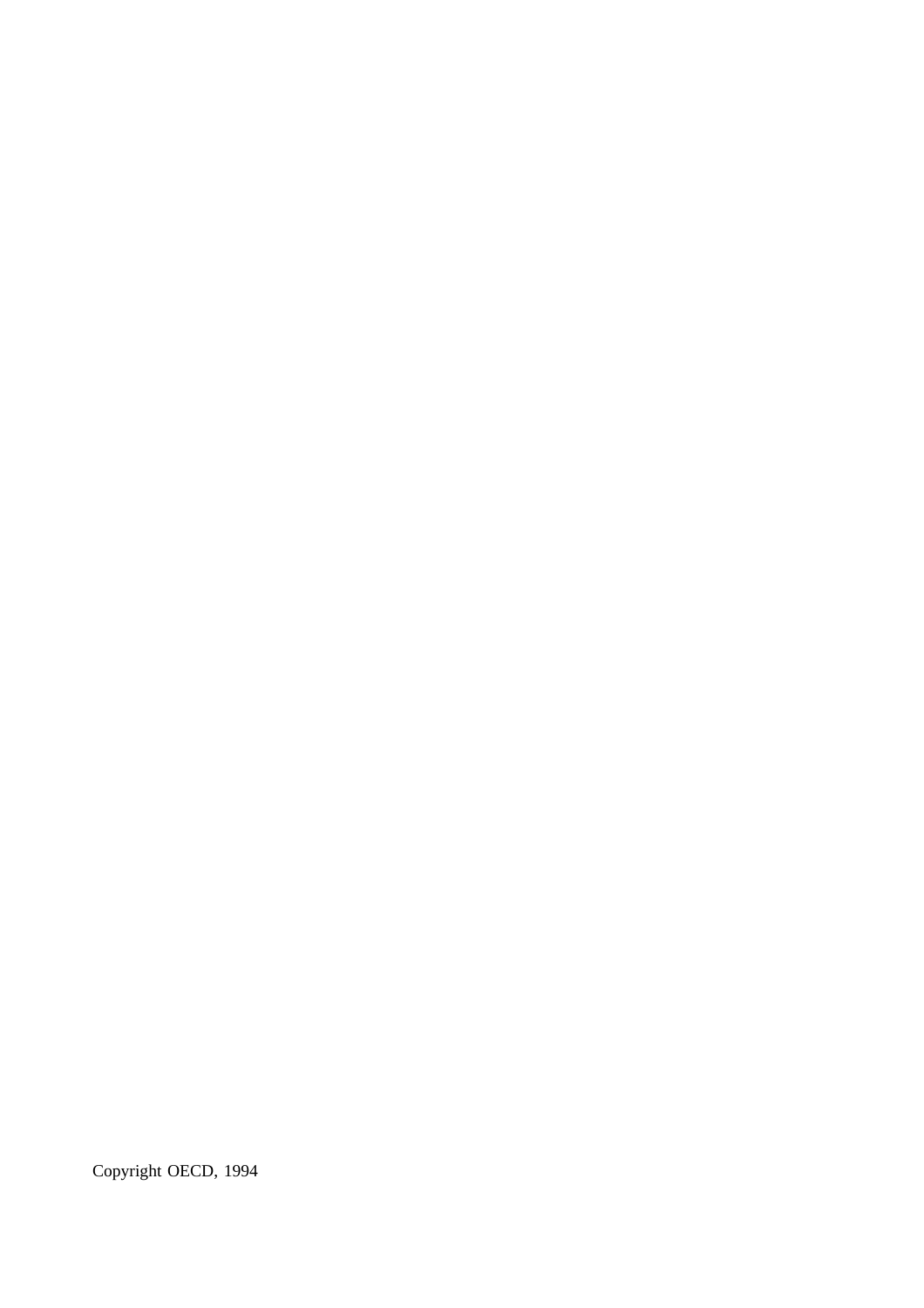#### **PREFACE**

SIGMA (Support for Improvement in Governance and Management in Central and Eastern Europe) is a joint initiative of the OECD/CCET and EC/PHARE, financed mainly by EC/PHARE. In 1993 the Programme's participants were Bulgaria, Czech Republic, Hungary, Poland, Romania and the Slovak Republic. From May 1994 the Programme expanded to also include Albania, Estonia, Latvia, Lithuania and Slovenia.

SIGMA's mission is to support the development of efficient and effective public institutions which can sustain market economies, provide a base for democratic pluralist systems of governance and implement public policies. Improving the management of policy-making is one of the Programme's activity areas. Work in this area includes examining how the regulatory process can be improved through procedural and institutional change in the government and parliament to produce "better" quality legislation and regulation.

In June 1993, a SIGMA workshop on *Improving the Quality of New Laws and Regulations* was held at the Joint Vienna Institute in Austria. Practitioners from the 1993 SIGMA countries, six OECD Member countries and the OECD Secretariat jointly examined the current state of legislative and regulatory management in the SIGMA countries. Using the reform experiences of OECD Member countries as a point of departure, the workshop participants explored some economic, legal and management techniques for improving legislative and regulatory quality that can be implemented in the short-term, at low cost and without radical change to the public sector.

This June 1993 workshop built on topics discussed at the November 1991 "Challenges in Regulatory Reform" meeting that the OECD's Public Management Service (PUMA) organised for OECD Member countries and Central and Eastern European countries.

The chapters in this document were adapted from papers prepared for the June 1993 workshop by the participating practitioners from OECD Member countries and the OECD Secretariat. The contributors are noted in the table of contents. Each chapter presents "quality techniques" for improving the quality of laws and regulations. These techniques provide a menu of ideas that may be adapted on a case-by-case basis to suit specific reform objectives.

The annex lists OECD related publications, including Occasional Papers on Public Management that cover topics related to improving the quality of laws and regulation. These papers provide more extensive information about some of the "quality techniques" presented in this document.

This document is also available in French, under the title, "L'Amélioration de la Qualité des Lois et Réglementations: Techniques Economiques, Juridiques et de Gestion".

Any views expressed do not represent official views of the EC Commission, OECD Member countries, or the Central and Eastern European Countries participating in the Programme.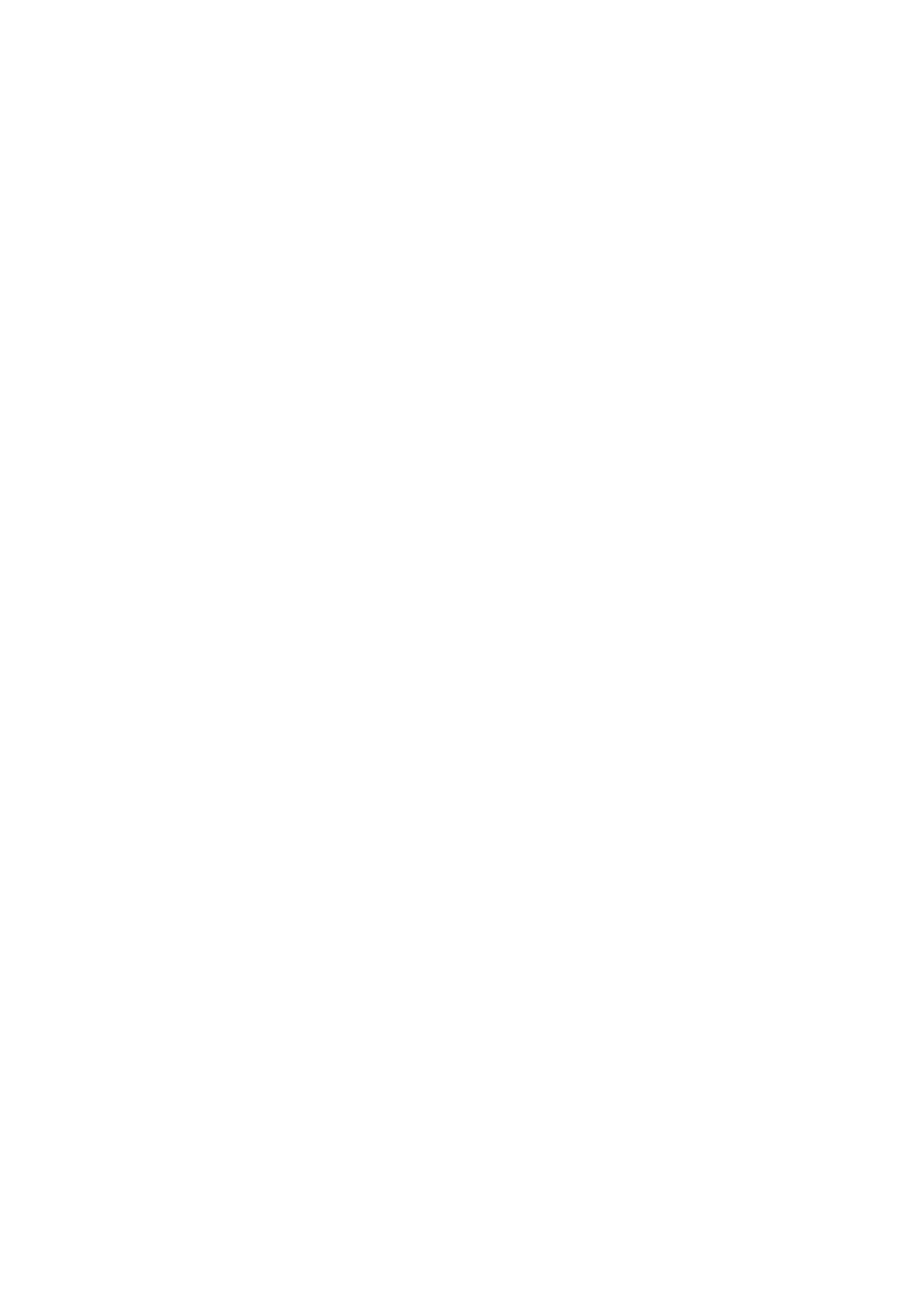## **TABLE OF CONTENTS**

| Chapter One                                                                                     |     |
|-------------------------------------------------------------------------------------------------|-----|
| INTRODUCTION: IMPROVING THE QUALITY OF LAWS AND REGULATIONS<br>Contributor:                     | -7  |
| Scott Jacobs, Public Management Service, OECD                                                   |     |
| Chapter Two                                                                                     |     |
|                                                                                                 | -17 |
| Contributor:                                                                                    |     |
| Scott Jacobs, Public Management Service, OECD                                                   |     |
| Chapter Three                                                                                   |     |
| ENSURING PUBLICATION CONSULTATION AND PARTICIPATION                                             | 25  |
| Contributors:                                                                                   |     |
| Jon Bing, Norwegian Research Center for Computers and Law, University of Oslo,<br>Norway        |     |
| Maria Castello-Branco, Secretariat for Administrative Modernisation, Portugal                   |     |
| Scott Jacobs, Public Management Service, OECD                                                   |     |
| Mark Schoenberg, Regulatory Information Service Center, United States                           |     |
| <b>Chapter Four</b>                                                                             |     |
| Contributors:                                                                                   | 33  |
| Alain Ménéménis, Conseil d'État, France                                                         |     |
| Jan Van Kreveld, Ministry of Justice, The Netherlands                                           |     |
| Chapter Five                                                                                    |     |
|                                                                                                 | 39  |
| Contributor:                                                                                    |     |
| John Morrall, Office of Management and Budget, United States                                    |     |
| Chapter Six                                                                                     |     |
| ASSESSING COMPLIANCE AND IMPLEMENTATION REQUIREMENTS                                            | 43  |
| Contributor:                                                                                    |     |
| Eric Milligan, The Regulatory Consulting Group, Canada                                          |     |
| Chapter Seven                                                                                   |     |
|                                                                                                 | 51  |
| Contributors:<br>Jon Bing, Norwegian Research Center for Computers and Law, University of Oslo, |     |
| Norway                                                                                          |     |
| Mark Schoenberg, Regulatory Information Service Center, United States                           |     |
| Annex                                                                                           |     |
|                                                                                                 | 55  |

List of PUMA Publications and Occasional Papers on Regulatory Management and Reform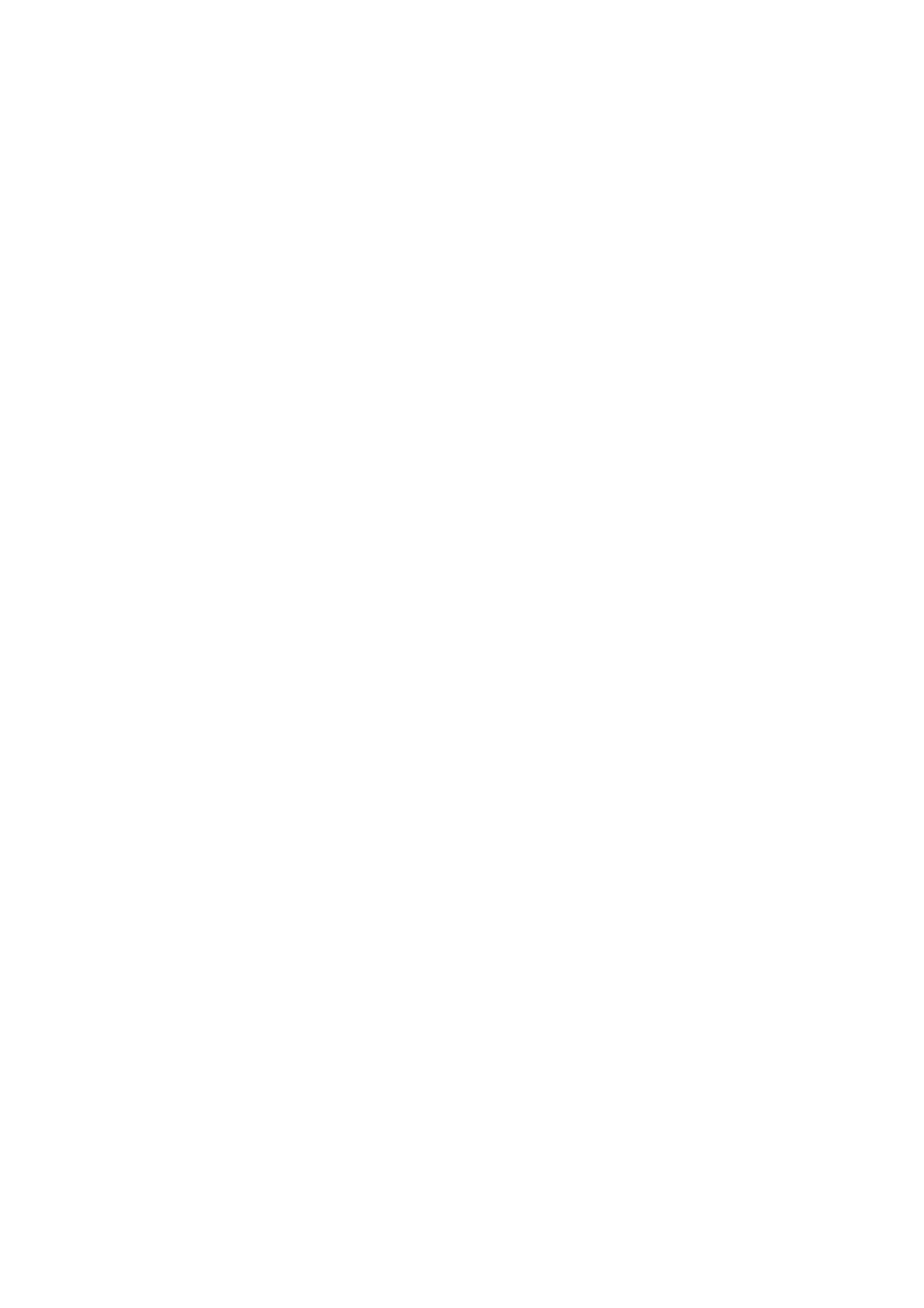## *Chapter 1*

## **INTRODUCTION: IMPROVING THE QUALITY OF LAWS AND REGULATIONS1**

### **Improving Regulatory Quality in the SIGMA Countries**

1. Even in a stable governing environment, fashioning sound laws and regulations is a challenging task. Some OECD countries have been trying for fifteen years to improve their legislative and regulatory management practices; none of them is fully satisfied with its performance.

2. In the situations facing many SIGMA countries in 1994, the task is even more daunting, yet the need for sound legislative and regulatory management practices is no less pressing. Overwhelming pressures to create new laws and regulations have arisen from the speed and momentum of the transformation process aimed at establishing market economies and democratic rule of law. Both parliaments and governments were, early in the transition process, faced with a flood of legal and regulatory decisions of long-lasting and profound import for the shape, direction and effectiveness of the new governments, and for the success of the transition itself. It is important that the transition from old to new legal systems proceed smoothly so as to avoid creating legal gaps and uncertainties in the interim. While the pace of legislative activity continues to be vigorous, the focus of reform today includes the construction of more fully-developed regulatory systems, in which such processes as the making of subordinate rules (such as ministerial decrees), implementation, compliance strategies, and public consultation are receiving more attention.

3. The quality of the laws and regulations, and indeed the general effectiveness of the new regulatory systems, is of immediate concern for both economic and democratic development. Regulations that are overly burdensome, complex, or impractical may worsen rather than improve public welfare by slowing economic growth, reducing public cooperation and increasing administrative costs. Poorly-conceived rules can have unexpected and disastrous effects on competitiveness, investment, or job creation.

4. Many officials in SIGMA countries, for example, have observed that there is insufficient planning and management for developing, approving, enacting and implementing laws. Governments are often stretched to their limits simply by producing the text and political consensus for laws and by responding to amendments made by parliaments. Policy officials face a series of day-to-day crises that leave little time for evaluation and coordination of draft laws. These officials are caught between demands from their superiors and parliament for better information, and line ministries with little capacity to generate information.

5. Members of Parliament, despite their key role, generally have even less information than governments. The parliaments often substantially revise governmental legislative proposals, but have little time or capacity to assess the impact of their changes, or their consistency with other changes or laws.

6. Implementation and follow-up of law-making has also been identified as a key weakness. Laws, once completed, may be given over to ministries without the resources and administrative capacities to carry them out. Members of the public may not understand the laws and regulations, and even if they do, may be unable to comply. Appeals processes and judicial systems may not be prepared

<sup>&</sup>lt;sup>1</sup> This chapter was prepared for SIGMA by Scott Jacobs, Public Management Service, OECD.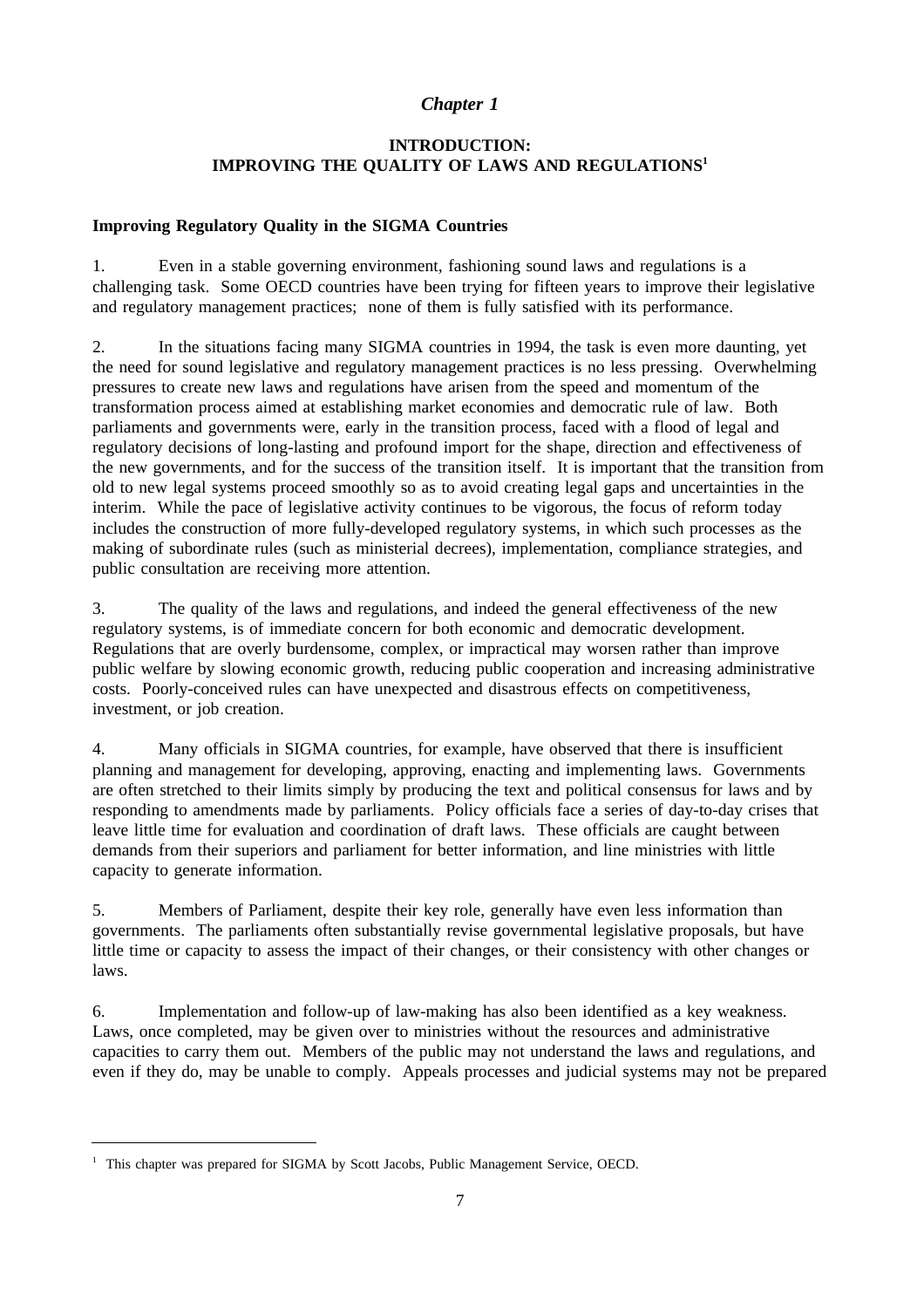to deal with the legal and regulatory burdens of the new legal system. Given these difficulties, governments will not find it easy to translate new laws and rules into reality.

7. It is not surprising that in such conditions, problems such as complexity, inconsistency, lack of coordination, lack of information on the effects of new laws, weak enforcement and implementation mechanisms, and lack of public understanding appear to be wide-spread. Such problems frustrate government officials and members of parliament, harm economic growth and investment, retard private sector development, and undermine the credibility of the new legal system and the governments themselves.

### **What Role for Regulation?**

8. Governments throughout the world engage in three main activities: they tax, they spend, and they regulate. Regulation is the least understood of these policy instruments, but in many countries it has a broader and more far-reaching impact on economic growth, on the development of the rule of law, and on government effectiveness than do tax and fiscal policies.

9. Regulation must therefore be approached cautiously, and with an understanding of its considerable strengths and equally considerable limitations. The ease with which new laws and rules can be written, and the assumption that these new laws and rules solve problems simply by existing, has led, in most OECD countries, to excessive regulation, to badly-designed regulation, and to regulations that are often ignored.

10. Improving how governments use their regulatory powers is in many respects a long-term and far-reaching task involving ministers, parliaments, administrators, courts, and citizens. But this view exaggerates the difficulties: in fact, substantial improvement in regulatory quality can be achieved quickly and at low cost. Such short-term reforms attempt to focus government attention on three important questions: *what* to regulate, *when* to regulate, and *how* to regulate.

11. It is the purpose of this paper to show how various economic, legal, and managerial techniques used in OECD countries can provide ministers, legislators, and regulators with practical guidance on these three fundamental questions, and by doing so improve regulatory quality. The set of techniques discussed here is not comprehensive, but, rather, is intended to provide a useful menu of ideas that may be adapted on a case-by-case basis to suit particular needs in individual countries.

#### **What is Regulation?**

12. Before going further, it will be useful to clarify what is meant here by "regulation" and "regulatory system" since there is no accepted international definition of either term. Governments usually define "regulation" as a precise set of legal instruments developed through specific constitutional/legal authorities, but this approach is not feasible when multiple countries are included in the analysis.

13. A better approach is to define "regulation" as a particular kind of incentive mechanism, namely, a set of incentives established either by the legislature, Government, or public administration that mandates or prohibits actions of citizens and enterprises (which should be broadly interpreted to mean both state-owned and private enterprises). Regulations are supported by the explicit threat of punishment for noncompliance. The notion of regulation as "requirement" also suggests that regulation creates a specific kind of relationship between a government and its citizens.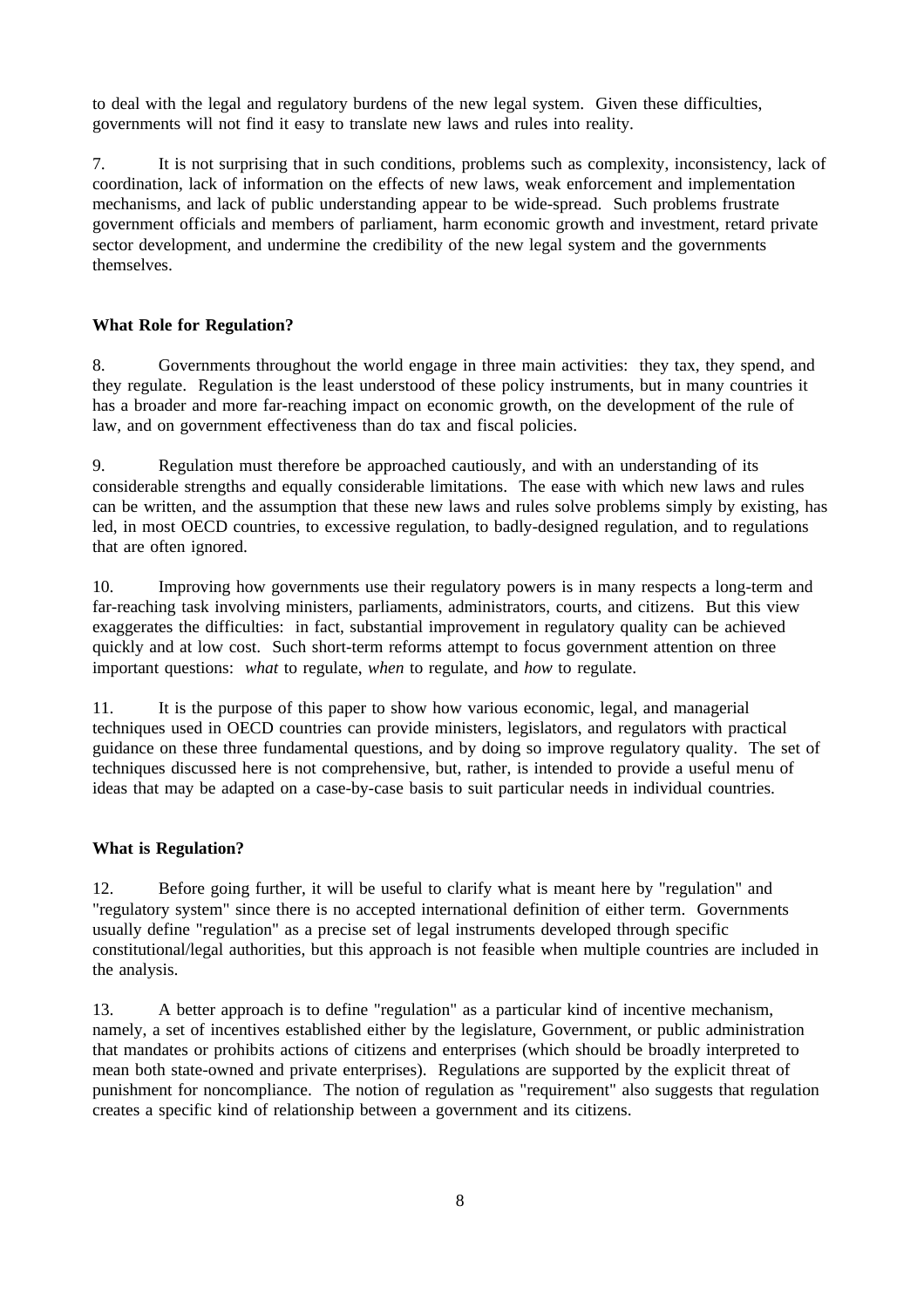14. **Regulation in this paper, and generally in the PUMA programme on regulatory management and reform, includes the full range of legal instruments and decisions - constitutions, parliamentary laws, subordinate legislation, decrees, orders, norms, licenses, plans, codes, and often even "grey" regulations such as guidance and instructions -- through which governments establish conditions on the behaviour of citizens and enterprises.** Despite the distinction between "laws" and "regulations" in the title of this paper, it should be noted that "laws" are a subset, although an important subset, of the set of regulations applied in a country. Members of parliament are, in this sense, regulators.

15. "Regulations" are products of the broad "regulatory system", which includes the processes and institutions through which regulations are developed, enforced, and adjudicated (see Figure 1 below). The regulatory system also includes processes of public consultation, communication, and updating. National regulatory systems encompass not only national rules, but also rules developed by sub-national levels of government such as municipalities, as well as rules developed through international processes such as those in the GATT and the European Community.

#### **CONSTITUTION A Simplified Regulatory System** LAWS Parliament Council of Ministers **Ministers** DECREES, ORDERS The President LICENSES, PLANS Ministry Staff Constitutional processes REGIONAL ACTS MUNICIPAL ACTS Regions, Counties Municipalities Constitutional Court Dispute Resolution National Courts Civil courts Administrative Tribunals Administrative Tribunals Lower-level Courts Lower-level Courts International Regulations (treaties, agreements) Public consultation and participation  $\rightarrow$  Codification and communication to public Continuing review and updating of regulations Form of Regulation  $\longrightarrow$  Produced by  $\longrightarrow$  Interpreted by President, Ministers National Courts Processes **Legal and economic analyses** Implementation assessment Elements of the Regulatory Process

## **FIGURE 1**

Source: OECD Public Management Service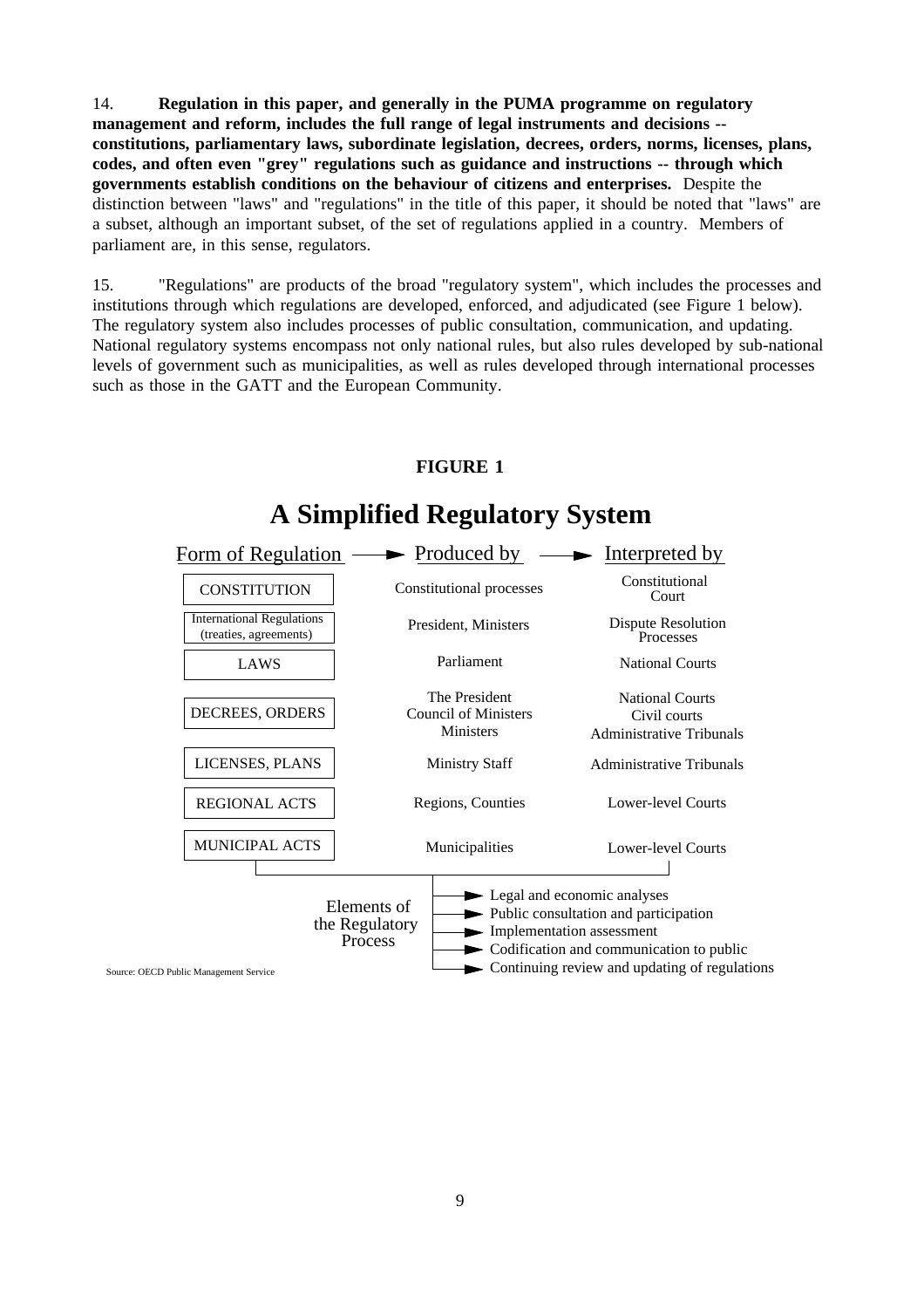#### **The Three Dimensions of Regulation**

16. A regulation, any regulation, is a complex policy instrument. Not only does it directly affect the day-to-day activities of citizens and enterprises involved in the specific activity being regulated, its wider effects extend to the broad legal and economic system. In constructing sound regulatory systems, national policy officials must consider the impact of regulation in three dimensions: its effectiveness in carrying out individual policies, its impact on economic activity, and its place within the framework of the rule of law. These dimensions of regulatory impact are not necessarily mutually supportive; governments often must balance one with the other, a process that depends on a careful assessment of all significant consequences of a rule.

i) **Regulation as a Policy Tool.** All regulations carry out specific government policies that can be as simple as setting quality standards for beer or as complex as establishing a pricing mechanism for monopoly utilities. Specialised ministries and administrators almost always focus on this one regulatory function: how can the regulation accomplish the specific mission at hand?<sup>2</sup>

This regulatory role is extremely important since it provides the immediate rationale for the existence of a regulation. It is also important to recognise that using regulation as a policy response to identified problems in effect **places the burden of proof for a new regulation on the government**: it must show that a problem exists and that a regulation will be effective in addressing it. Unless governments can meet this burden of proof, no regulation is assumed to be better than any regulation. Therefore, the use of regulation as a policy tool inherently establishes constraints on how responsible governments use regulatory powers.

Yet viewing regulation only as a tool for carrying out a specific policy is extremely limited, because it excludes all impacts of a regulation except its effectiveness in carrying out that policy. Regulations often have other effects that are just as, or more, important. These effects are captured in the remaining two regulatory roles.

ii) *Regulation in the Economy.* All regulations, regardless of their intended objectives, have direct and indirect effects on economic activity, either by imposing direct compliance costs, by providing some economic actors with advantages, or by limiting competition in the market. These effects are often complex and not well understood.

Regulatory compliance costs are the most obvious impact. Each regulation spends some fraction of the national wealth to purchase a benefit for society. But, unlike other government programmes that depend on revenues raised through taxes, regulation spends resources by imposing costs directly on private businesses and citizens. Environmental regulation, for example, may require plant owners to buy new equipment to clean waste water. Food quality standards increase costs to consumers. The true cost of regulation is difficult to assess in most countries; recent estimates in the United States placed compliance costs at up to \$500 billion per year, or about 10 per cent of GDP.

<sup>&</sup>lt;sup>2</sup> Policies served by regulation tend to fall into two general categories: economic and social policies. Market economies rest on a framework of rules defining property rights and the conditions of competition. Regulations that are intended to improve the efficiency of markets in delivering goods and services fall into the category of **economic regulation**. Regulations intended to protect social values and rights, such as quality of food, environmental protection, and minority rights are often called **social regulation**. Most OECD countries are reducing direct regulation of economic activities, and increasing regulation of social conditions.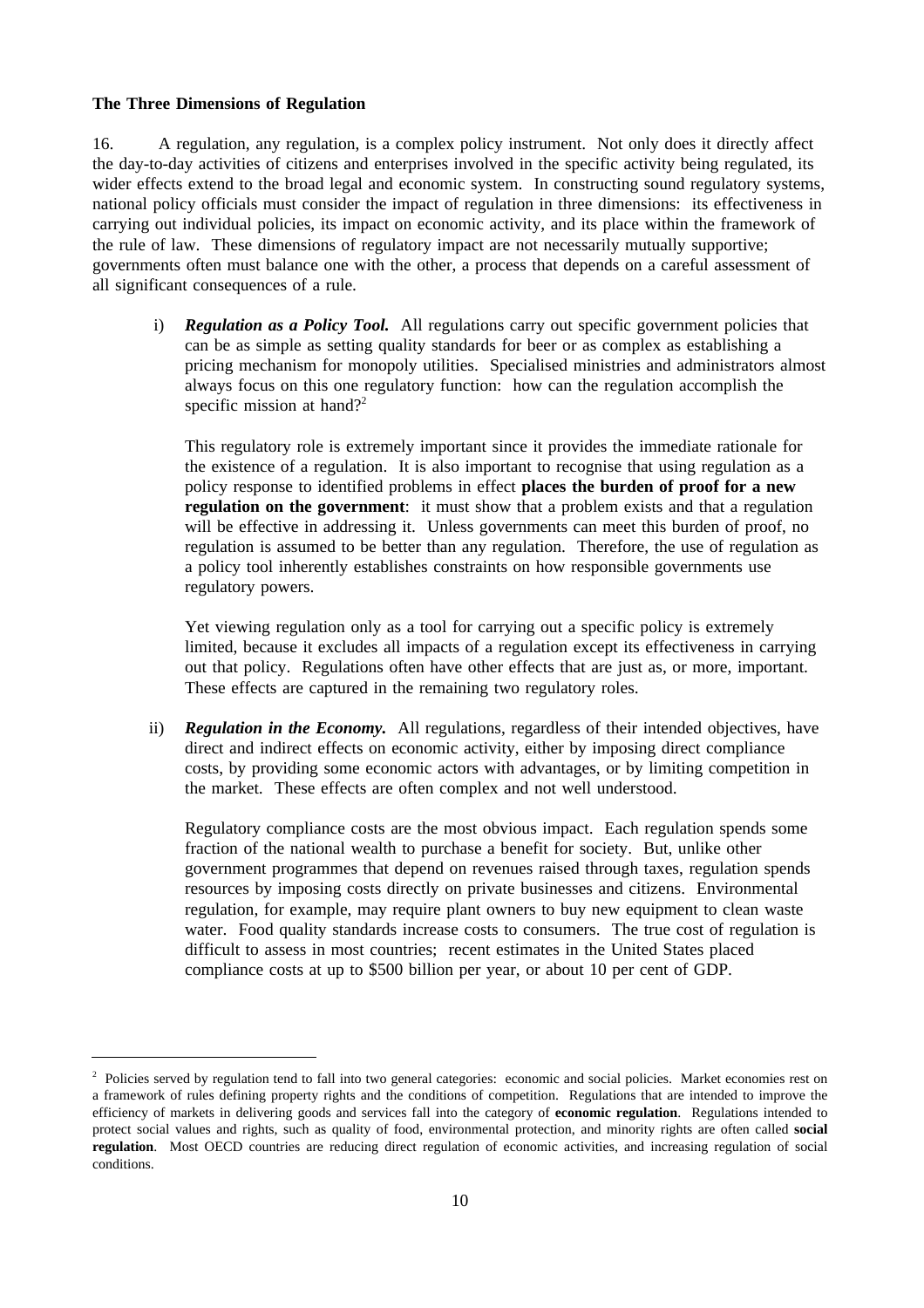Direct costs of this magnitude are clearly significant for economic growth and job creation, but other kinds of indirect costs may be as or more important. A number of studies have suggested that some kinds of regulations reduce productivity and innovation, and slow the speed of structural adjustment to world markets. Small businesses, often the largest generators of new jobs, are likely to be especially harmed. Many regulations directly or indirectly reduce competition, and increase hidden inefficiencies in the economy. In the longer-term, such negative impacts may affect competitiveness.

Many regulatory costs are justified by the benefits of regulation. Reducing fatalities from car accidents is, in most countries, well worth the extra costs of making safer cars. But in many cases, countries are finding that regulatory costs are poorly spent, that is, yielding little in public benefits or imposing indirect costs that far outweigh any conceivable benefit. Although it may seem that each individual rule has little impact, hundreds or thousands of unnecessary and badly-designed rules can waste substantial national resources and reduce the quality of life for everyone. For that reason, many governments are designing processes to assess and weigh the direct costs of regulation in relation to their benefits.

Regulatory effects on competition are often more difficult to see, but may be more important. While establishing monopolies is the most obvious, all regulations grant market advantages in more subtle ways. For example, rules that ban certain chemicals benefit firms that use alternatives. Rules that require more modern accounting practices benefit those firms that have already purchased computers.

In summary, regulations can have both beneficial and damaging effects on economic activities. Strategies for identifying and controlling those effects are receiving increased attention in many OECD countries.

iii) *Regulation and the Rule of Law.* Regulatory powers lie at the center of a system of law. Rules and laws are, in fact, nothing more than operational statements of how government power is to be exercised. A key concept here is that regulations, by defining the use of power, simultaneously limit that power. Hence, regulations should not be viewed as tools by which government directs citizens, but **as compacts between government and citizens in which the behaviour of both is clearly understood and agreed upon for the benefit of society**.

As this concept suggests, the foundation of a rule of law is built of respect by both government and citizens for the legitimacy of regulation, of openness and clarity in the regulatory system, and of processes by which the contents of laws and rules can be accountable to citizens. Communication and consultation with the public is essential. In short, regulatory systems must reflect democratic values. It is in recognition of the key role of regulation in building a rule of law that there is currently much concern in the SIGMA countries about changing the style of regulation from "authoritarian" to "cooperative" as a way of establishing new relationships between citizens and governments.

### **What is Regulatory Quality?**

17. Everyone can agree on the need for "good" regulation. The problem comes in setting quality standards to define what "good" regulation is. There is no international consensus on quality standards for regulation, although several OECD countries have set explicit standards for the quality of **individual regulations**. These standards include: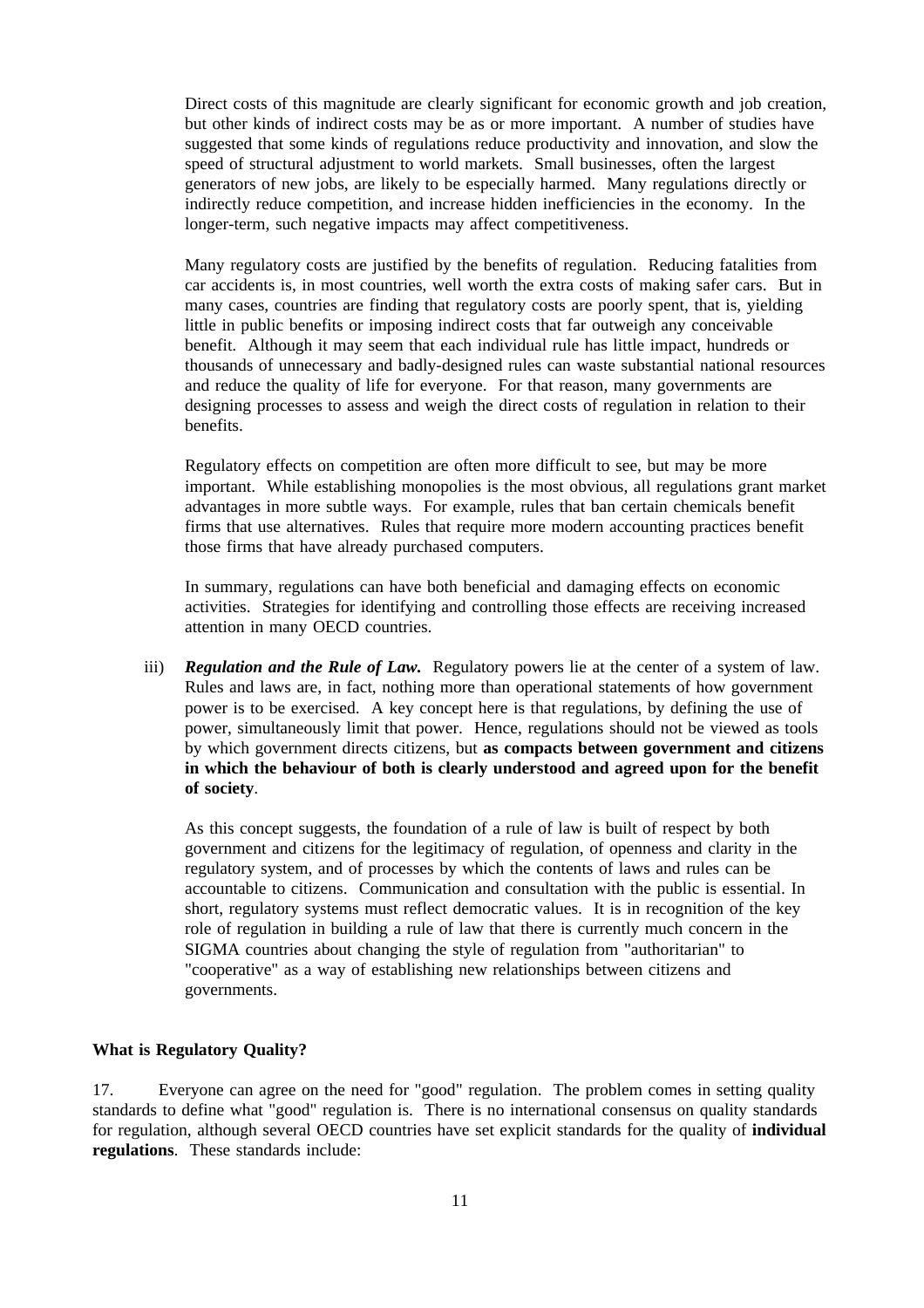- User standards such as clarity, simplicity, and accessibility for private citizens and businesses;
- Design standards such as flexibility and consistency with other rules and international standards;
- Legal standards such as structure, orderliness, clear drafting, terminology, and the existence of clear legal authority for action;
- Effectiveness standards such as relevance to clearly-defined problems and to real-world conditions;
- Economic and analytical standards such as benefit-cost and cost-effectiveness tests, or measures of impacts on small business, competitiveness and trade;
- Implementation standards such as practicality, feasibility, enforceability, public acceptance, and availability of needed government resources.

18. More recently, quality standards for regulatory systems, rather than for individual regulations, have been discussed in some OECD countries. **System standards** include:

- Coherence, consistency, and balance among competing policies;
- Stability and predictability of regulatory requirements;
- Ease of management and oversight, and responsiveness to political direction;
- Transparency and openness to the political level and to the public;
- Consistency, fairness and due process in implementation;
- Adaptation to changing conditions.

#### **Techniques for improving regulatory quality**

19. How can governments design their regulatory systems to "build in" desired regulatory qualities? OECD countries have made substantial improvements using economic, legal, and managerial techniques, some of which may be applicable in SIGMA countries. This paper presents several of these "quality techniques," focussing primarily on those that can be implemented in the short-term at low cost and without radical change to the public sector. The quality techniques described in each chapter have been summarised and included in Table 1, "Techniques for Improving Regulatory Quality". This list of techniques is intended to provide a menu of ideas that may be adapted on a case-by-case basis to suit particular needs.

20. *Managing Regulatory Systems*. Chapter Two deals with the creation of regulatory management frameworks to discipline and control the development of regulations. Regulatory management at its best gives governments the capacity to make increasingly better decisions on when and how to use legal and regulatory powers. It is routine, systematic, government-wide and responsive to political direction. Strategies for regulatory management include establishing a central oversight body, a checklist of quality standards, and a system to track, register and plan for new regulations.

21. *Ensuring Public Consultation and Participation*. Chapter Three looks at how private businesses and the public can directly participate in the development of laws and regulations, and how public participation can be used to improve regulatory quality. Public consultation and participation is also an expression of democratic values of government openness and responsiveness to citizens. Several approaches for fostering public involvement are suggested and the Portuguese Commission of Enterprise/Administration Relationships (CEA) is presented as one model of public participation and consultation. This high-level,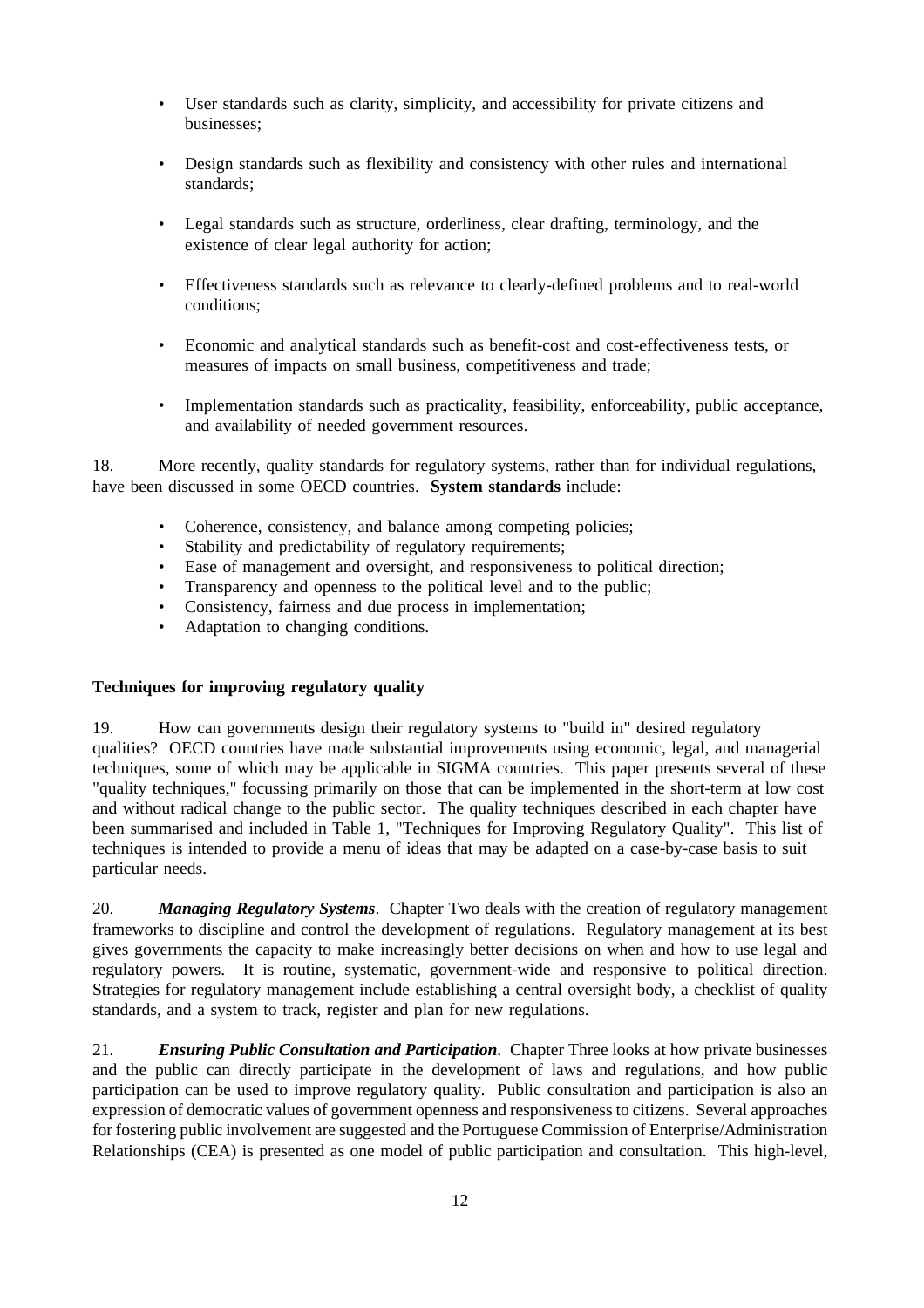joint public/private sector commission brings together officials from ministries responsible for regulating the private sector and experts from private enterprise.

22. *Ensuring Legal and Technical Quality*. Chapter Four examines procedures in central government -- relying on French and Dutch experiences -- for bringing order and legal clarity to the development of new laws and regulations. Because governments are often tempted to act without a sound basis in law, clear and rigorous procedures are needed to preserve the rule of law. Chapter Four also presents some principles of regulatory decision-making and design necessary for producing regulation of high legal and technical quality. Poorly drafted laws can be incomprehensible, inconsistent, ineffective and unenforceable.

23. *Assessing Costs and Economic Effects*. Chapter Five discusses how the quality of laws and regulations affects economic viability and well-being. For countries seeking to transform themselves from command to market-oriented economies, economic analysis is a valuable tool. Economic analysis, in considering the full range of costs and other economic impacts, seeks to determine which government actions provide the greatest net benefits for the country as a whole. This "social welfare" approach is to be distinguished from distributive analysis, which is concerned only with the interests of subgroups in society (e.g., farmers, unions, government workers). Suggestions for starting a system of economic analysis include establishing an independent and objective economic analysis unit that provides analyses to legislative and regulatory policy-makers before final decisions are taken.

24. *Assessing Compliance and Implementation Requirements*. Chapter Six provides a framework for assessing the implementation and compliance requirements of new regulations. Effective implementation requires attention to the technical quality of the regulation itself (clarity, legality, etc.), the capacity and willingness of government and adjudicative institutions to deliver the regulatory programme, and the capacity and willingness of regulated entities to comply. The proper drafting of regulations is critical for implementability, enforceability and compliance. Strategies for assessing implementation and compliance requirements include improving information, using an implementation assessment checklist, developing compliance strategies, requiring parliamentary consideration and approval of resources for implementation, and training for decision-makers and political staff. Placing a priority on strengthening common elements of regulatory systems, such as adjudicative bodies, can also improve implementation and compliance.

25. *Communicating and Codifying Laws and Regulations*. Chapter Seven explores an aspect of regulatory quality that is often neglected: effective communication with citizens on the contents of new laws and regulations. The link between administration and citizens is perhaps the most critical one in the entire regulatory development process, since it is the actions of the public that determine whether the regulation will have the desired effect. The rule of law also rests on the assumption that citizens know and understand their obligations under the law. After legal requirements are issued, governments must ensure that they are universally available to citizens. This chapter discusses how adequate dissemination of the law can be accomplished through national gazettes, periodic codifications, public information offices and intra-governmental work groups.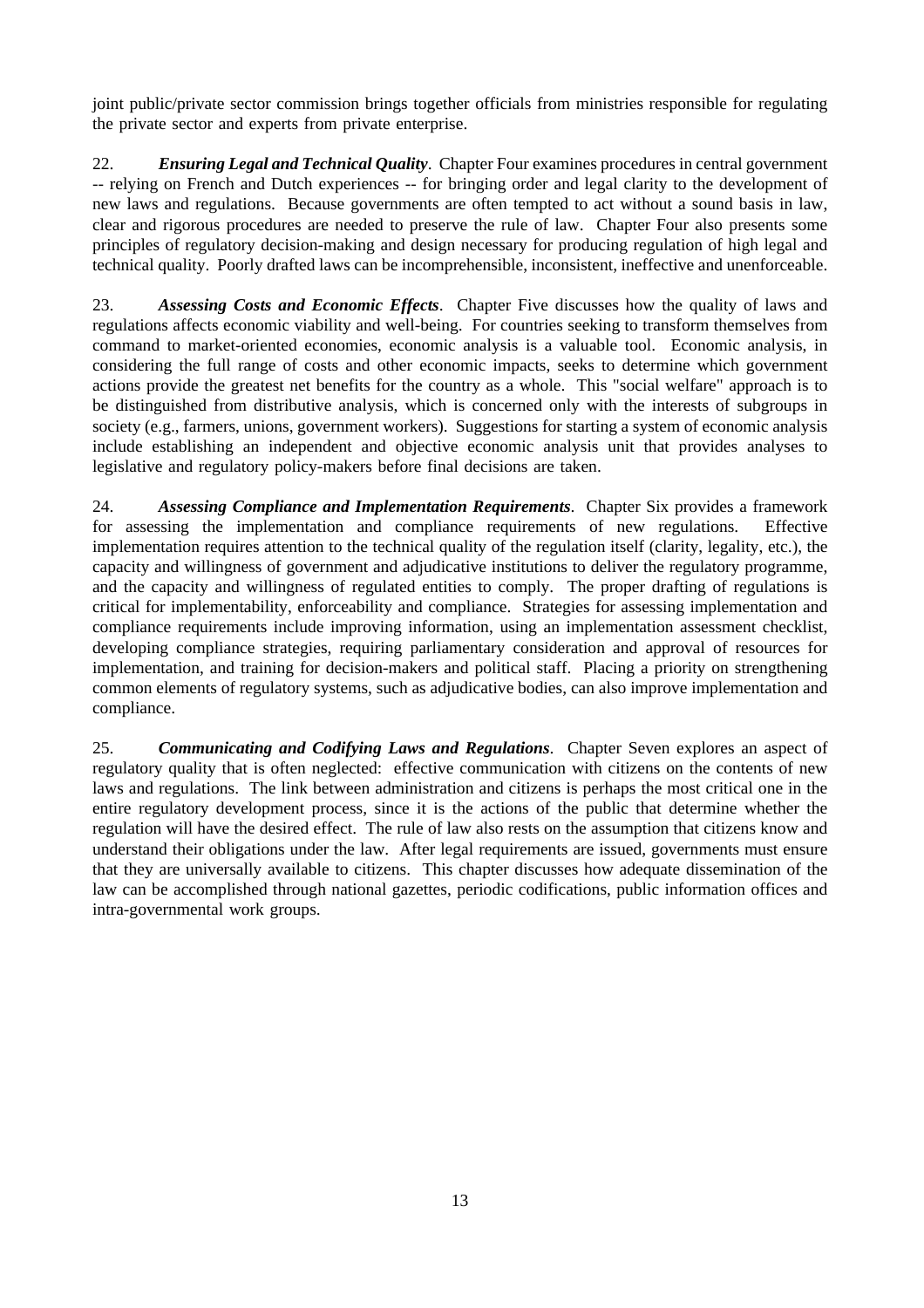# Table 1. **Checklist of Regulatory Quality Techniques**

## **Managing Regulatory Systems**

- $\sqrt{\ }$  Establish a system for tracking and registering existing laws and regulations, and for planning future laws and regulations
- $\sqrt{\frac{1}{\sqrt{1-\frac{1}{\sqrt{1-\frac{1}{\sqrt{1-\frac{1}{\sqrt{1-\frac{1}{\sqrt{1-\frac{1}{\sqrt{1-\frac{1}{\sqrt{1-\frac{1}{\sqrt{1-\frac{1}{\sqrt{1-\frac{1}{\sqrt{1-\frac{1}{\sqrt{1-\frac{1}{\sqrt{1-\frac{1}{\sqrt{1-\frac{1}{\sqrt{1-\frac{1}{\sqrt{1-\frac{1}{\sqrt{1-\frac{1}{\sqrt{1-\frac{1}{\sqrt{1-\frac{1}{\sqrt{1-\frac{1}{\sqrt{1-\frac{1}{\sqrt{1-\frac{1}{\sqrt{1-\frac{1}{\sqrt{1-\frac{1}{\sqrt{1-\frac$
- 
- Establish a high-level advisory commission
- √ Establish a central oversight body<br>  $\sqrt{\ }$  Establish a high-level advisory cor<br>
Develop a standardised "checklist"<br>
Adopt an administrative procedure<br>
Establish a system of regulatory and<br>
Establish mechanisms for publ Develop a standardised "checklist" for regulatory decision-making in the ministries
- Adopt an administrative procedure law
- Establish a system of regulatory analysis
- $\sqrt{\ }$  Establish mechanisms for public consultation and participation  $\sqrt{\ }$  Conduct systematic reviews of existing regulations
- Conduct systematic reviews of existing regulations
- $\sqrt{\ }$  Promote cultural change within bureaucracies

## **Ensuring Public Consultation and Participation**

- $\sqrt{\frac{1}{\sqrt{1-\frac{1}{\sqrt{1-\frac{1}{\sqrt{1-\frac{1}{\sqrt{1-\frac{1}{\sqrt{1-\frac{1}{\sqrt{1-\frac{1}{\sqrt{1-\frac{1}{\sqrt{1-\frac{1}{\sqrt{1-\frac{1}{\sqrt{1-\frac{1}{\sqrt{1-\frac{1}{\sqrt{1-\frac{1}{\sqrt{1-\frac{1}{\sqrt{1-\frac{1}{\sqrt{1-\frac{1}{\sqrt{1-\frac{1}{\sqrt{1-\frac{1}{\sqrt{1-\frac{1}{\sqrt{1-\frac{1}{\sqrt{1-\frac{1}{\sqrt{1-\frac{1}{\sqrt{1-\frac{1}{\sqrt{1-\frac{1}{\sqrt{1-\frac$
- $\sqrt{\ }$  Establish general requirements for public consultation  $\sqrt{\ }$
- $\sqrt{\frac{1}{1}}$  Establish notice and comment procedures
- $\sqrt{\ }$  Establish public hearing procedures  $\sqrt{\ }$  Facilitate broad consultation through
- $\sqrt{\ }$  Facilitate broad consultation through support of disadvantaged interests Require that decision-makers be informed of consultation results
- $\sqrt{\frac{1}{\sqrt{1-\lambda}}}$  Require that decision-makers be informed of consultation results
- Set up advisory groups

# **Ensuring Legal and Technical Quality**

- $\sqrt{\frac{1}{\sqrt{1}}\sqrt{\frac{1}{\sqrt{1}}}}$  Clarify the authority to initiate laws and regulations
- 
- Establish standards for quality of drafting
- $\begin{array}{ccc}\n\sqrt{\phantom{0}}\\
\end{array}$  Establish standards for quality<br>  $\begin{array}{ccc}\n\sqrt{\phantom{0}}\\
\end{array}$  Evaluate the substantive conte<br>  $\begin{array}{ccc}\n\sqrt{\phantom{0}}\\
\end{array}$  Establish regulatory process st Evaluate the substantive content of regulations
- Require implementation feasibility studies
- √ Establish regulatory process standards
- Establish centralised drafting, coordination, or review of legal texts

## **Assessing Costs and Economic Effects**

- $\sqrt{\ }$  Require impact analysis of the costs and benefits of proposed laws and regulations
- 
- $\sqrt{\frac{1}{\sqrt{1}}}$  Establish a central economic analysis unit <br>Establish an economic analysis capability <br>Integrate economic analysis into the legislary Establish an economic analysis capability in regulatory programmes
- Integrate economic analysis into the legislative and regulatory processes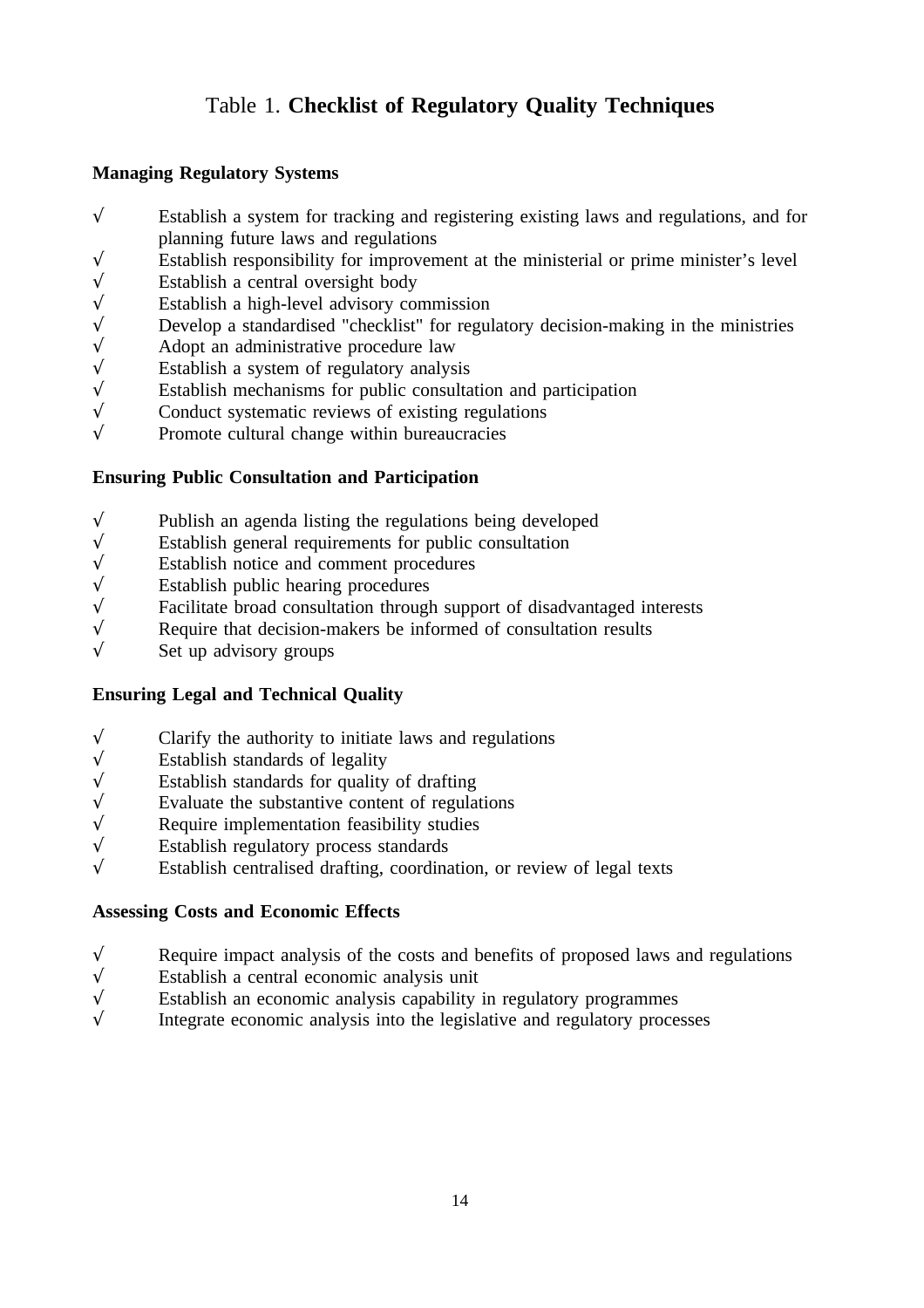# Table 1. **Checklist of Regulatory Quality Techniques** (continued)

# **Assessing Compliance and Implementation Requirements**

- $\sqrt{\ }$  Include implementability and enforceability criteria in drafting directives for legal instruments
- $\sqrt{\frac{1}{\sqrt{1-\lambda}}}$  Develop systematic compliance strategies
- $\sqrt{\frac{1}{\sqrt{1-\lambda}}}$  Use an implementation assessment checklist  $\sqrt{\frac{1}{\lambda}}$
- Require explicit parliamentary consideration and approval of resources required for implementation
- $\sqrt{\frac{1}{\sqrt{1-\lambda}}}$  Apply project planning and management techniques Educate and involve the decision-makers
- $\sqrt{\ }$  Educate and involve the decision-makers  $\sqrt{\ }$  Organise training sessions for ministry state
- $\sqrt{\ }$  Organise training sessions for ministry staff on implementation assessment  $\sqrt{\ }$  Strengthen common elements of regulatory system
- Strengthen common elements of regulatory system
- $\sqrt{\phantom{a}}$  Ease implementation problems by slowing the pace of new regulation

## **Communicating and Codifying Laws**

- $\sqrt{\ }$  Require that all legal requirements be comprehensible
- $\sqrt{\phantom{a}}$  Require that amendments to existing laws and rules specify the changes that are being made
- √ Establish editorial review boards
- 
- $\sqrt{\ }$  Publish national gazettes Prepare periodic codifica  $\sqrt{\ }$  Prepare periodic codifications of laws and regulations  $\sqrt{\ }$  Establish public information offices
- $\sqrt{\frac{1}{\sqrt{1-\frac{1}{\sqrt{1-\frac{1}{\sqrt{1-\frac{1}{\sqrt{1-\frac{1}{\sqrt{1-\frac{1}{\sqrt{1-\frac{1}{\sqrt{1-\frac{1}{\sqrt{1-\frac{1}{\sqrt{1-\frac{1}{\sqrt{1-\frac{1}{\sqrt{1-\frac{1}{\sqrt{1-\frac{1}{\sqrt{1-\frac{1}{\sqrt{1-\frac{1}{\sqrt{1-\frac{1}{\sqrt{1-\frac{1}{\sqrt{1-\frac{1}{\sqrt{1-\frac{1}{\sqrt{1-\frac{1}{\sqrt{1-\frac{1}{\sqrt{1-\frac{1}{\sqrt{1-\frac{1}{\sqrt{1-\frac{1}{\sqrt{1-\frac$
- √ Establish intra-governmental workgroups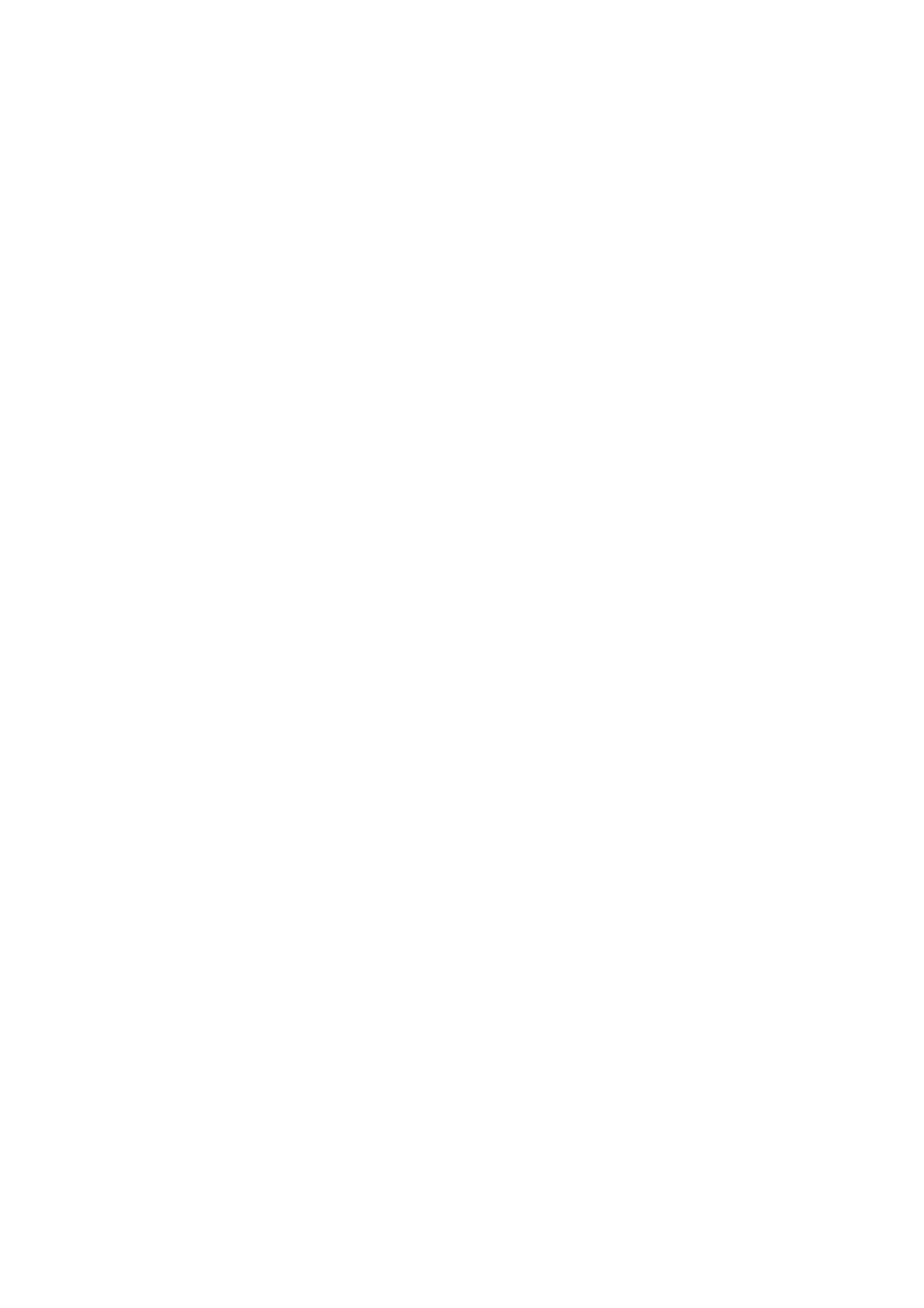### *Chapter Two*

### **MANAGING REGULATORY SYSTEMS3**

#### **SYNOPSIS**

**Many OECD countries, addressing various problems that have arisen from the use of regulation, are developing systematic management frameworks to discipline and control the development of new laws and regulations. Like other central management functions, these management strategies are systematic, centralised, and comprehensive. That is, they apply to laws and regulations produced across the government, including parliament. Their purpose is to allow governments to make increasingly better decisions on when and how to use legal and regulatory powers. Ten basic techniques for establishing a system of regulatory management are outlined here, several of which are elaborated on in succeeding chapters of this paper.**

#### **Why Regulatory Management?**

26. Regulation by all levels of government -- from the parliament down to the bureaucrat responsible for business licenses -- is an indispensable instrument of public policy in OECD Member Countries.4 More significantly, regulatory processes and decisions form the backbone of the democratic "rule of law", and shape the environment within which economic activity can prosper. Yet regulation is often over-used and badly used.

27. In the 1980s, it became obvious in most OECD countries that national regulatory systems were not functioning as well as they could. Serious problems were appearing:

- regulations were too **complex** and too **numerous**, leading to complaints that citizens could not understand the law and administrators could not enforce them;
- **regulatory costs** imposed on businesses were quickly increasing, reducing economic growth, job creation, and competitiveness;
- regulations were too **inflexible** and **rigid** for changing economic and social conditions;
- **inconsistencies** among rules led to administrative confusion and legal disputes;
- regulatory decisions were seen as **remote and hidden,** rather than accountable and open;
- government **intrusion into private life** was reaching levels that were, to many observers, inconsistent with democratic values.

<sup>3</sup> This chapter was prepared for SIGMA by Scott Jacobs, Public Management Service, OECD.

<sup>&</sup>lt;sup>4</sup> As defined in Chapter 1 (paragraph 14), "regulation" includes the full range of legal instruments and decisions -- constitutions, parliamentary laws, decrees, orders, norms, licenses, plans, codes, and often even "grey" regulations such as guidance and instructions -- through which governments establish conditions on the behaviour of citizens and enterprises. "Regulations" are products of the broad "regulatory system," which includes the processes and institutions through which regulations are developed, implemented, enforced, adjudicated and revised.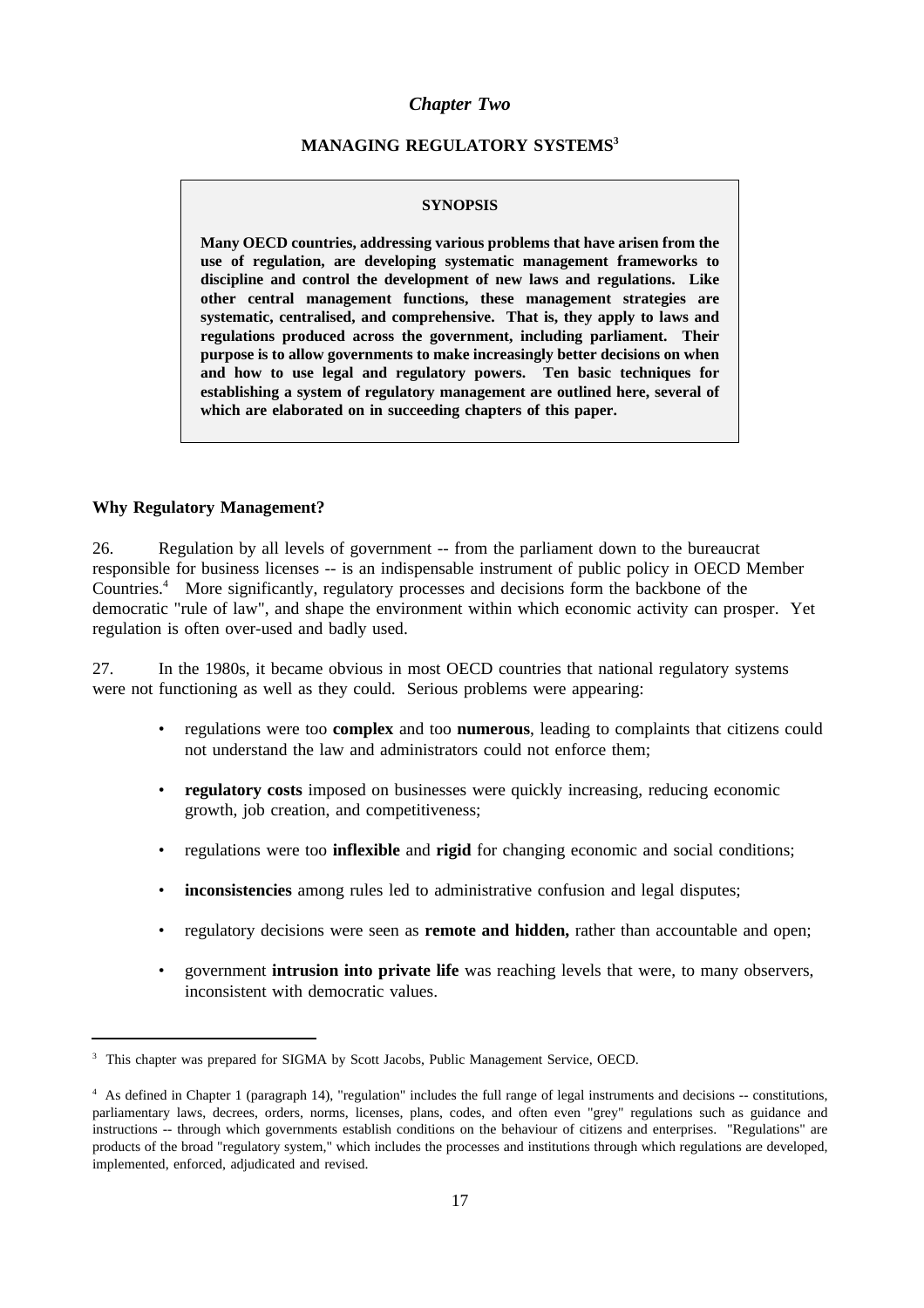### **What is Regulatory Management?**

28. In response to these problems, most OECD countries in the 1980s initiated administrative reforms to enable them to regulate more carefully and effectively. These reforms have today developed into **systematic management frameworks to discipline and control the development of new laws and regulations**.

29. **Regulatory management** in its most vital sense refers to the capacity of governments to make increasingly better decisions on when and how to use legal and regulatory powers. It should be seen as a core capacity of a flexible and disciplined government. Regulatory management has many of the same characteristics as other central management functions of government, such as budgeting. It is:

- **routine** and **systematic,** that is, carried out as a normal part of the process of developing new laws and regulation; it is not an "extraordinary" action needed only when problems are found;
- **government-wide**, applying to all ministries and government bodies that develop laws and regulations;
- **overseen** by a body with authority to identify non-compliance and enforce regulatory policies;
- part of the **administrative control system** by which governments ensure that public powers are used within legal and political limits;
- **responsive** to political direction to ensure that politicians are able to establish the objectives of the management process.

## **Objectives of Regulatory Management**

30. The core problems of regulation addressed by regulatory management can be grouped into three areas: **excessive quantity and cost**, **inadequate quality and coherence**, and **legitimacy**.

31. **Excessive Quantity and Cost.** One important goal of regulatory management in OECD countries is to establish comprehensive monitoring of the quantity and costs of new laws and rules so that politicians may be warned when the limits have been reached. Too much regulation, even good regulation, can have serious and adverse economic and social consequences.

32. Government administrations and the private sector may be unable to understand and cope with the flood of new rules. In this case, imprudent regulatory expansion will weaken the rule of law itself by leading to over-regulated societies in which compliance with the law is impossible. When citizens and governments are forced to pick and choose which rules to obey and to enforce, respect for the law is diminished.

33. Controlling regulatory costs is a top priority. The cost of regulation is rising as or more quickly than its quantity. Administrative costs to governments are an increasing problem as budget constraints become tighter. The compliance costs borne directly by citizens and businesses are far larger, however, than government costs. These hidden costs of regulation can be enormous. In the United States, as noted in Chapter One, aggregate costs of federal regulation were calculated at up to \$500 billion in 1992, or about 10 percent of GDP and one-fourth of on-budget spending.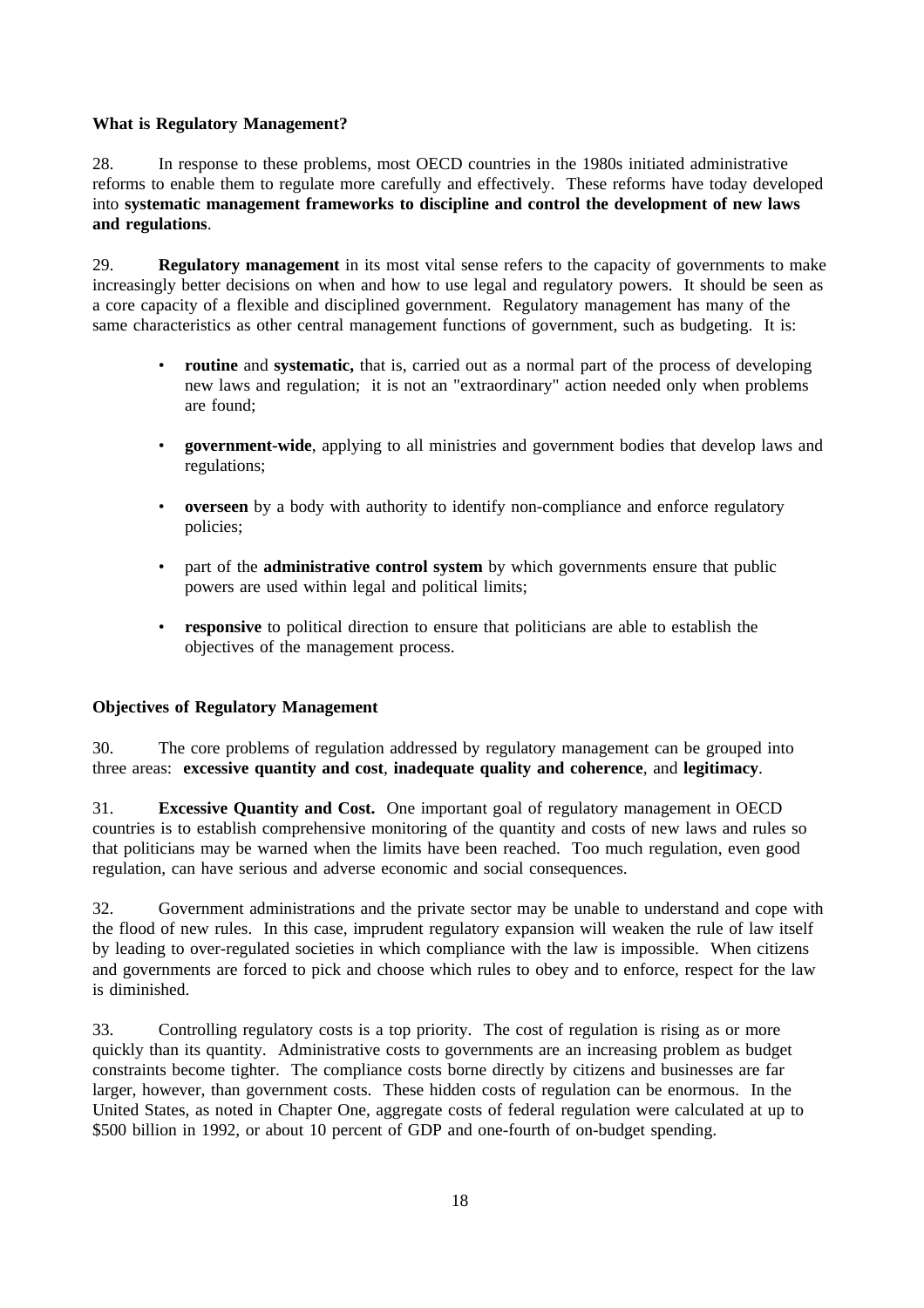34. **Inadequate Quality and Coherence.** Regulatory management has also focused on improving the "quality" of laws and rules. As noted in Chapter One, several OECD governments have set explicit quality standards for individual regulations and for regulatory systems.

35. The search for efficient and lower-cost policy instruments has led to the use of new kinds of regulation. Countries have become disillusioned with the effectiveness and cost of traditional styles of "command-and-control" regulation. In the environmental area especially, many OECD countries are using charges or taxes, marketable permits, and deposit-refund systems to reduce costs, increase flexibility and innovation, and raise revenues. Information disclosure, such as consumer labelling and education, is replacing direct regulation of product standards. This last strategy underlies the "mutual recognition" approach adopted by the European Community to carry out its Single Market Programme.

36. Some countries have made significant gains in improving regulatory quality. The United States since 1981 has applied a rigorous benefit-cost test to regulatory proposals, and believes that costs of new regulations have been reduced by billions of dollars as a result. The Single Market Programme of the European Community is expected to produce large gains in economic growth by eliminating regulatory inconsistencies that block trade and competition. Several countries have swept away outdated laws and re-ordered legal systems to improve clarity and accessibility. Turkey, for example, completed a codification programme that eliminated 1,600 laws and consolidated 12,000 laws into 700. Other countries, such as the United Kingdom and Germany, have noted that simply asking the right questions, through the use of "checklists" or lists of principles, can help sensitise regulators to a broader set of issues, such as costs, and result in more balanced regulations.

37. These results suggest that good regulatory practices and techniques can significantly reduce burdens and improve effectiveness.

38. **Legitimacy.** Regulatory processes and requirements have become key determinants of the scope and form of government authority. In some countries, there is a sense that control and decisionmaking within centralised regulatory bureaucracies are reaching their limits in view of the democratic values of these societies. This perception is obviously closely linked to the rising volume of regulation discussed above.

39. Some of the reforms intended to strengthen legitimacy, such as public participation and consultation or information disclosure, affect regulatory processes. Some, such as devolution to local administrations, affect the distribution of regulatory authority. Others, such as reporting to ministers and parliamentary oversight and review, are intended to establish direct links to politically accountable officials. "There is widespread concern, well-merited in our view, that Parliament has lost control of the regulatory process," a parliamentary committee in Canada warned in early 1993.

40. Issues of legitimacy are likely to intensify through the 1990s, due to the increasing use of international bodies and agreements to regulate issues formerly left to national governments.

### **A Framework for Regulatory Management**

41. Every OECD country that has strengthened regulatory management has found that the results warrant continuation or expansion. In some countries, the benefits have been substantial. Even minimal efforts have produced results, suggesting that the scope for potential improvement is large, and that real gains can be won with small investments. While there is no "model" strategy, some elements of success and failure are repeated across countries. These suggest that the following **framework for programme design,** accompanied by **application of quality techniques** such as the ten listed below, can reduce the cost and improve the effectiveness of laws and regulations.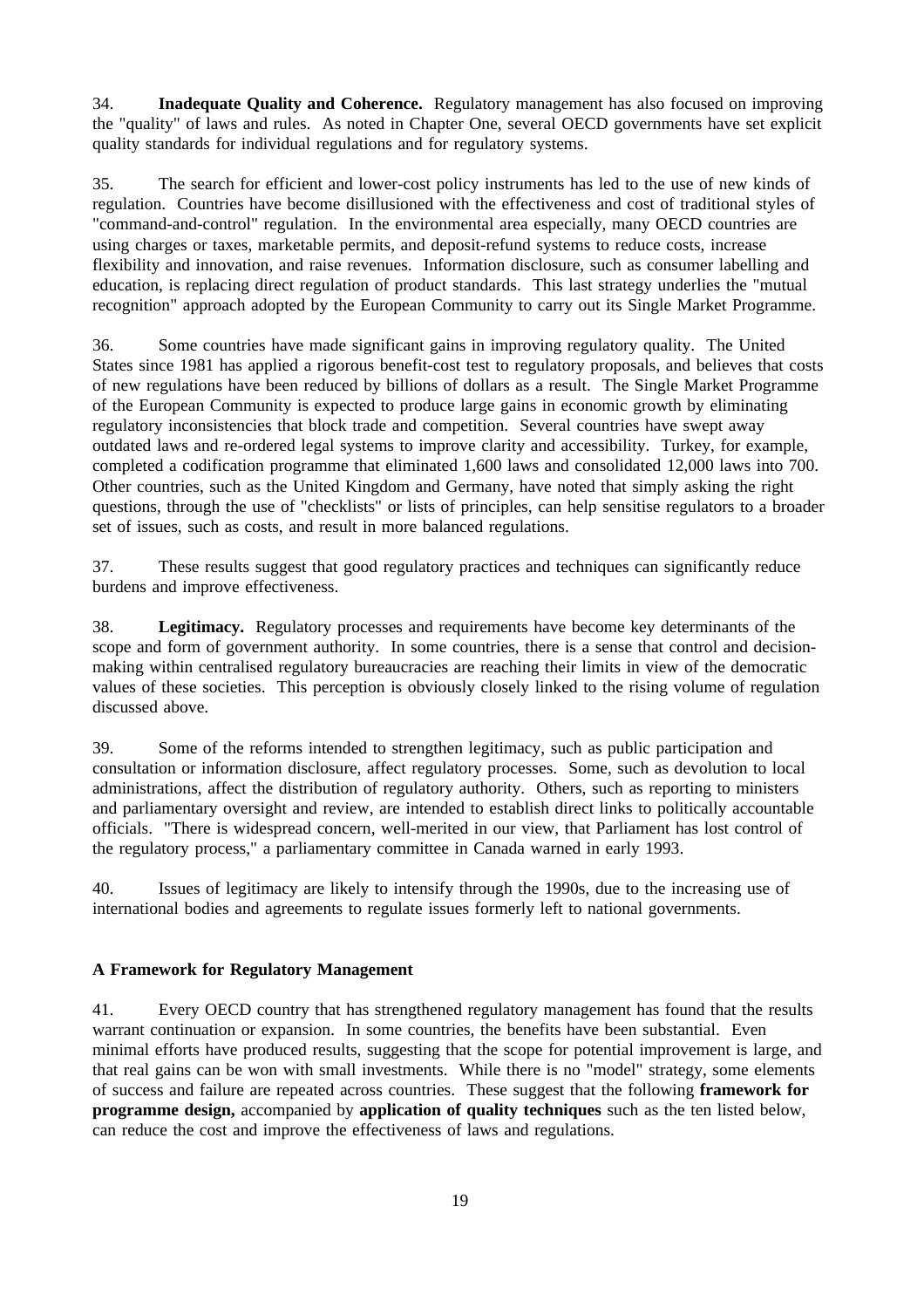### *i) Political support is crucial to improving regulatory quality*

42. In democracies, regulation is essentially a political instrument. Regulatory reform is often nothing less than self-discipline of the political and legislative processes of government, much as fiscal budget processes are intended to self-discipline spending decisions. Without active self-criticism by ministers, cabinets, and parliaments of their regulatory decisions, the scope of reform will be limited. This suggests that more attention is needed to the quality of laws as they are developed and amended through political processes, and also that working relationships between government and parliament should be more co-operative and mutually supportive. Information about the reasons for and impacts of new legal proposals and amendments, for example, should be generated and shared between ministers and members of parliament to inform the political debate.

## *ii) The need for political support means that the objectives and strategies of improving laws and rules must plainly support larger social and economic goals*

43. Most countries agree that regulatory reform cannot be viewed as a technocratic or legalistic exercise isolated from the mainstream of public sector reform. If reform is to have the necessary political backing and access to resources, it must be integrated into broad policies, and should support and improve the standards and results of the government in general. Improved communication with politicians and ministers on the importance of high-quality law is critical. The effects of regulatory activities on larger social and economic concerns of government should be clarified, and the intended objectives of reform and linkages to other goals should be explicit.

## *iii) Improving regulation requires a carefully designed system of policy development and administrative pressures and incentives for change; improvement will not be achieved simply by Government command*

44. New regulatory disciplines must be designed as operative elements embedded in the regulatory system itself. The most common failing in regulatory reform in OECD countries over the past decade has been over-reliance on directives from the political level. Too little attention has been given to changing the machinery of government and the incentive structures that produced the existing problems.

## **Checklist of Quality Techniques for Regulatory Management**

## √ **Establish a system for tracking and registering existing laws and regulations, and for planning future laws and regulations**

45. A system for tracking and registering regulations is an essential first step to regulatory management. Surprisingly, many OECD countries have no central registry of existing regulations, or any system to track or plan for new rules. Yet it is difficult to see how a regulatory system can be understood or managed without knowing what regulations exist, or who is regulating what, or what new laws and regulations are under development.

46. Several countries have instituted systems to account for existing and new regulations. In 1985, Sweden enacted its well-known "guillotine" rule nullifying hundreds of regulations that were not centrally registered. Norway is considering this approach today. The United Kingdom began in late 1992 to assemble a central database on all regulations affecting businesses. Canada and the United States have for years carried out systematic regulatory planning to identify new rules proposed for the next year.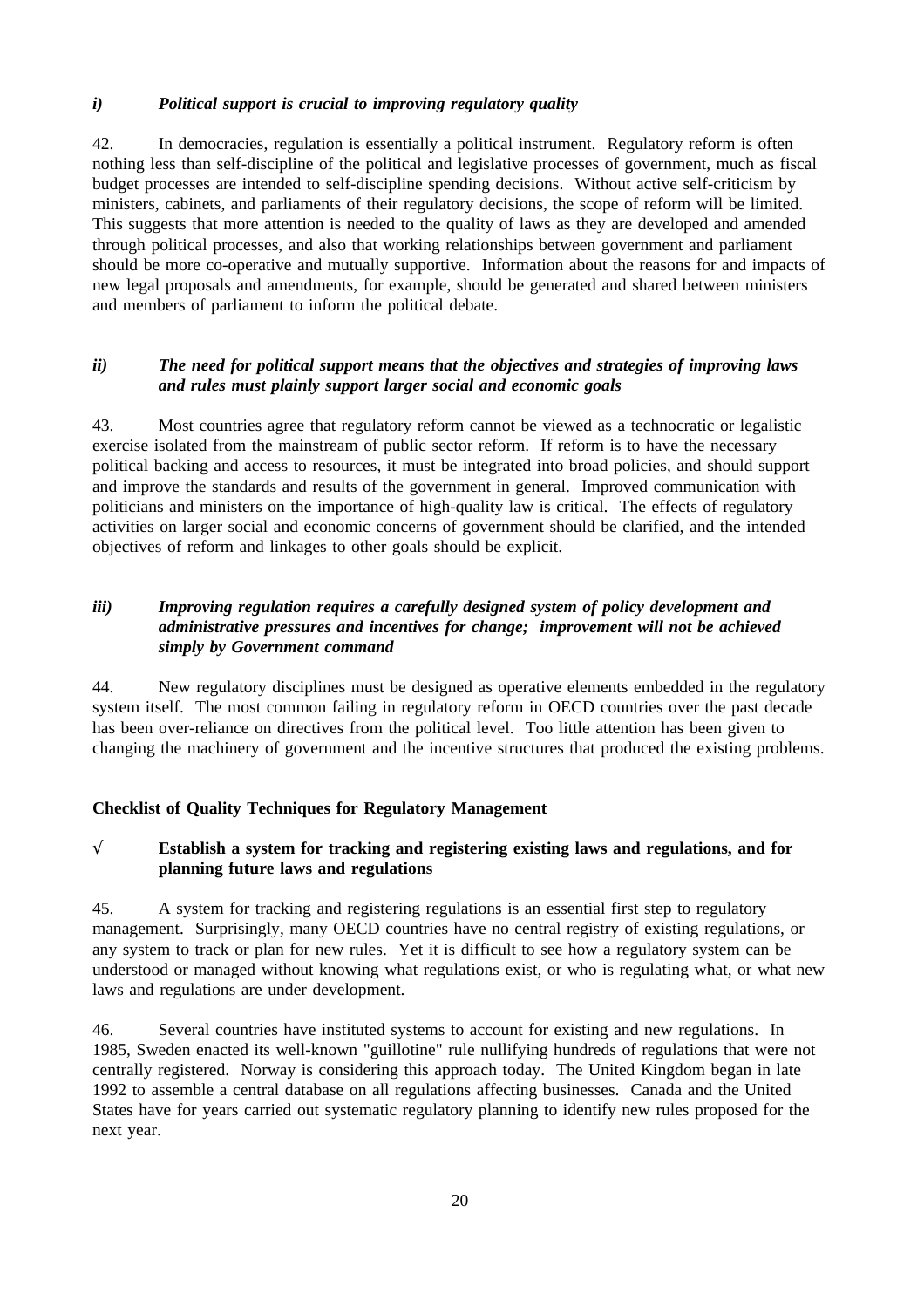47. Central registries, codifications, and future regulatory plans or agendas are useful management and oversight tools. Since new regulations become easily visible to people outside of the regulatory body, they attract more scrutiny. Co-ordination becomes much easier. These systems are also important for transparency, e.g. to communicate obligations and new legal developments to citizens and businesses.

## √ **Establish responsibility for improvement at the ministerial or prime minister's level**

48. The task of improving laws and rules should have the personal, sustained attention of a senior minister or the prime minister. Conflicts and disagreements on the substance and direction of the reform policy will inevitably erode its effectiveness unless a credible enforcement capacity exists at a high political level. In Canada, for example, a senior minister, President of the Treasury Board, has been designated as the Minister Responsible for Regulatory Affairs.

# √ **Establish a central oversight body**

49. An independent and horizontal oversight unit has been identified by several countries as an essential element of the reform programme. Sweden has noted that central regulatory managers should have broad policy responsibilities so that they can identify cross-cutting issues and promote alternatives to traditional regulation. Japanese officials have written, "There is a limit to the reform by Ministries and Agencies of their own initiatives, though they have primary responsibility for regulation...." Germany has remarked that a neutral reviewer is needed to represent reform goals; otherwise reform will "be forced to take a back seat" to other concerns. Other countries have observed that independent authorities can raise issues that regulators find too sensitive or are unwilling to consider, and act as a "check-and-balance" to the narrower perspectives of regulators.

50. Such units are placed in many locations in OECD countries: top-level policy offices reporting to prime ministers, central management or budget offices, audit bureaus, industry ministries, legal oversight offices. There is a growing and logical preference, however, for siting this function in traditional central management offices. These independent bodies carry out a multitude of tasks ranging from intensive day-to-day review of individual rules to co-ordination among ministries to general monitoring of regulatory activity and advising the politicians. In general, they act as "watch-dogs" over the regulatory and legislative process.

51. It is critical that these oversight bodies be involved as early as possible in the process of developing new laws and regulations. It is too late if they are involved only when legal drafts emerge from ministries. At that point, the important decisions have already been made and ministries will be reluctant to make significant changes. To influence the final regulation, new ideas and concerns should be brought into the process at the very beginning.

52. One of the most difficult tasks in setting up oversight units is determining how they will relate to the regulatory bureaucracies that possess the legal authority and expertise to develop and make regulations (or propose them to ministers). Traditions of ministerial independence have proven to be a powerful force against central management. In the end, the nature of the influence and authority given to a central regulatory manager depends on the goals of reform and the likelihood that individual ministries will satisfy those goals on their own.

## √ **Establish a high-level advisory commission**

53. Some countries, such as Germany, Japan, and Portugal, have also used independent high-level commissions to promote regulatory reform. Such commissions, with either private sector or both public/private members, are not attached to any ministry. They report directly to the council of ministers, to ministers responsible for administrative reform, or to the prime minister. As independent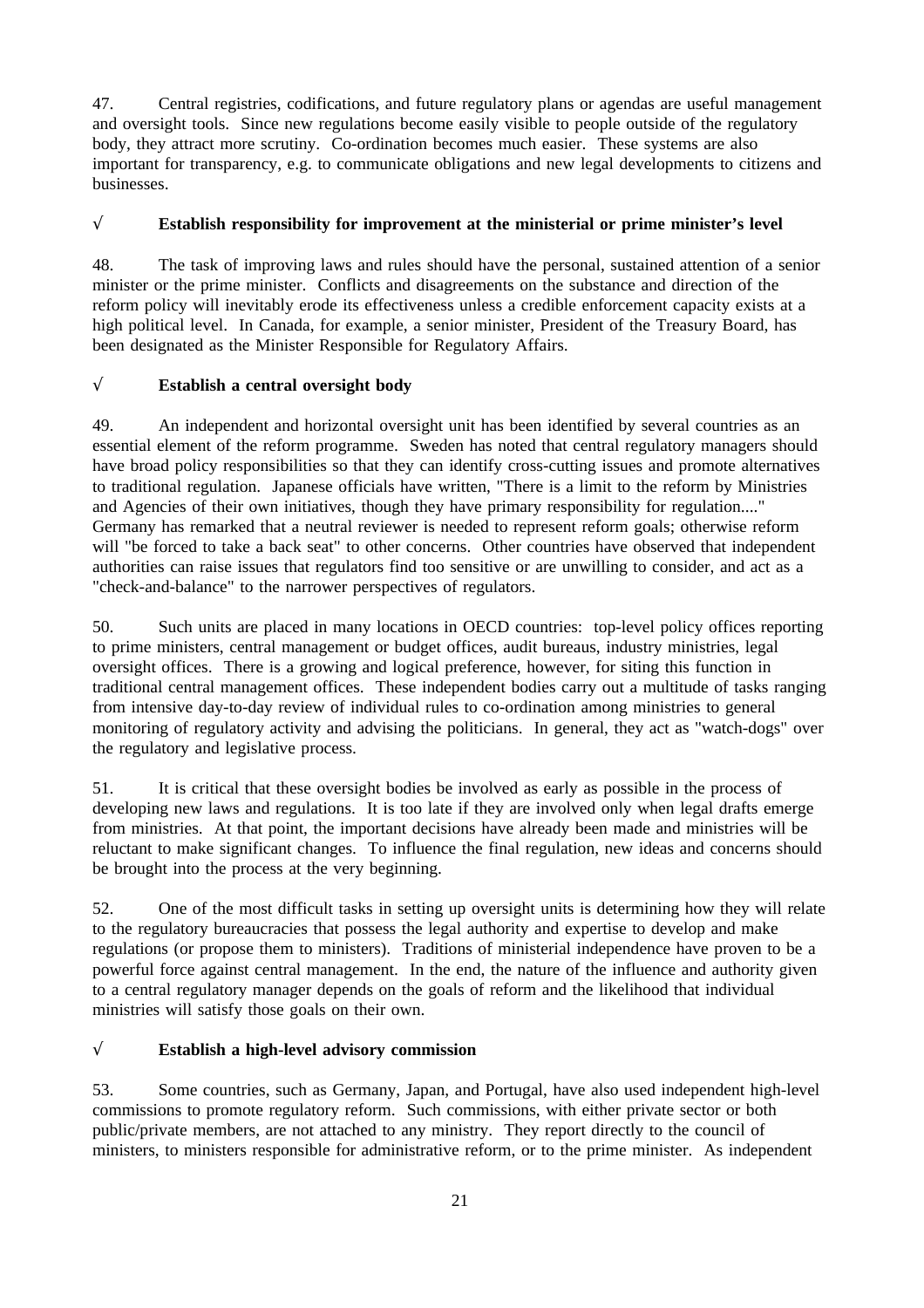and horizontal bodies, commissions can take unpopular stands that ministries are unable or unwilling to take, and consider broader issues that may not be obvious to individual ministries.

54. The tasks of these commissions may include reviewing proposals from ministries, providing independent advice to ministers, identifying existing problems and proposing solutions, monitoring progress within ministries, holding public hearings, and collecting information.

55. Advisory commissions work best when they have a legal mandate for 3-5 years, well-known and respected members, authority to collect information from ministries, support from a central management body such as the finance ministry, and direct links to senior ministers.

## √ **Develop a standardised checklist for regulatory decision-making in the ministries**

56. Another successful approach is the use of "checklists" established by a decision of the Government or Council of Ministers to guide regulatory development.<sup>5</sup> Several OECD countries have adopted "checklists" containing questions to be answered by regulators to determine if a regulation is needed, and, if so, how it should be designed. The "Blue Checklist" used in Germany since 1984 has been widely copied for this purpose. Such checklists typically require regulators to verify the need for a new rule, consider alternative forms of government action, assess administrative and economic costs and benefits, determine the right level of government to take action, and so forth.

57. Regulatory checklists can improve the quality of regulation in several ways: (1) they establish and communicate the fundamental regulatory principles and policies of the Government (the need to minimise economic impacts on the private sector, for example); (2) as an internal government regulation, they foster administrative responsiveness to political priorities; (3) they can establish an orderly regulatory process by laying down the steps for taking a decision (such as inter-ministerial consultation); (4) they establish quality standards (such as cost-effectiveness analysis) for the content of regulation; (5) they direct attention to the implementation of regulation; (6) they promote cultural change and education by informing regulators of key issues; and (7) they facilitate managerial oversight of the regulatory system by providing a coherent framework for broader policy review.

58. Gains in regulatory quality have been won simply by inducing regulators to ask the right questions. In fact, decision frameworks appear to have had greater impact by raising the general level of awareness about important concepts, than in always producing the correct answers. As Portugal has noted, "The spread of new ideas generates, by itself, readjustments in internal actions."

# √ **Adopt an administrative procedure law**

59. Many OECD countries have some form of administrative procedure law governing rulemaking and decision-making processes within government administrations. Administrative procedure laws seek to establish, for the government as a whole, core principles of democratic administrative behaviour, such as equal administrative conduct, legal certainty, and the maintenance of a fair administrative process. In doing so, administrative law attempts to balance efficient administration with rights of citizens.

60. Such laws often apply to rule-making by setting down standards for decision-making, such as "proportionality", or by requiring regulators to follow procedures for public notification, consultation, and openness. In the United States, for example, regulators must make all background information available to the general public, and give the public adequate opportunity to submit critical comments,

 $5$  This management strategy is explored in more detail in the PUMA paper, "The Design and Use of Regulatory Checklists in OECD Countries" [PUMA/REG(93)3/REV1].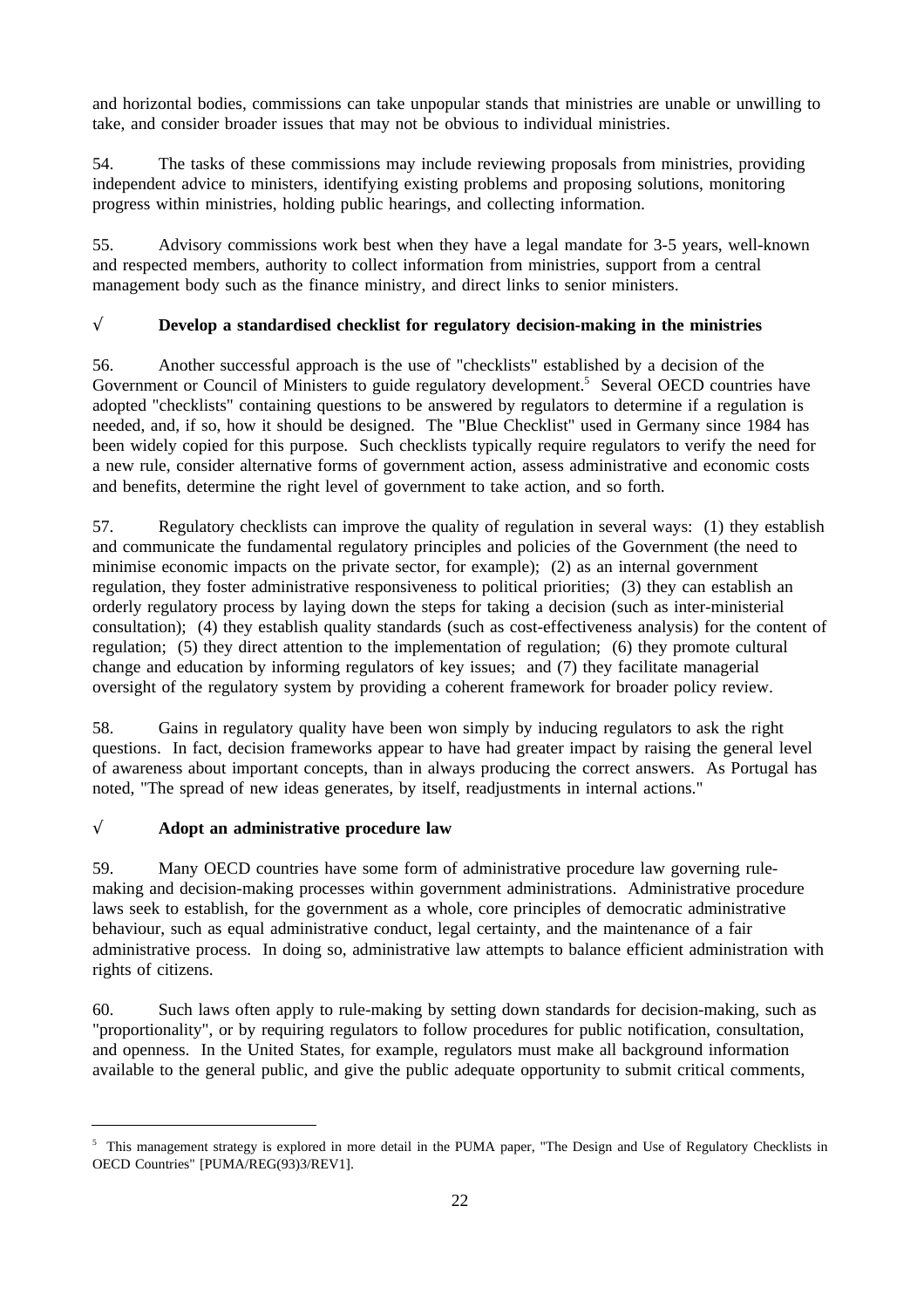before making any regulatory decision. Such laws are the most powerful means of establishing an orderly and standardised regulatory process, since non-compliance can result in a court invalidating a regulation.

# √ **Establish a system of regulatory analysis**

61. Processes of regulatory analysis have also proven to be effective in focusing the attention of regulators on impacts, and in providing better information to ministers and to legislators for their decisions. Two OECD countries -- the United States (since 1981) and Canada (since 1992) -- require regulators to formally assess benefits and costs, and to issue only regulations for which the benefits are greater than the costs. Several other countries -- among them Sweden, the United Kingdom, and France -- and the Commission of the European Communities have increased or adopted the use of regulatory analysis in the past several years<sup>6</sup>.

# √ **Establish mechanisms for public consultation and participation**

62. A powerful strategy for improving regulatory quality is public participation and consultation. Beyond its value as a key element of open and transparent government, public consultation offers two major benefits: (1) consultation can be used to identify the real-world impacts and problems of proposed laws and rules, and to design less costly and more effective regulations; and (2) consultation can be used to achieve agreement among key segments of the public on the objective and design of regulations, and so improve compliance.

63. There are many approaches to public consultation, which range from systematic publication of proposed regulations for public comment ("notice and comment" systems) to establishment of advisory groups composed of members of affected businesses. This issue is discussed in more detail in Chapter Three.

# √ **Conduct systematic reviews of existing regulations**

64. Government programmes funded in national budgets tend to be scrutinized every year with new funding decisions. One general problem with regulations, by contrast, is that they are long-lasting and immutable. Unless special efforts are made to evaluate them (usually when an embarrassing crisis occurs), regulations survive, often disappearing into jungles of other rules, and continue to impose costs even if they become outdated by changes in economic or social conditions, public values, or new laws. Sometimes the original law or regulation turns out, when applied, to have been poorly-conceived. Even good regulations tend to accumulate steadily over the years until the total burden begins to overwhelm the public. For these reasons, it is important that governments adopt systematic processes to review and assess existing regulations to determine if they are still needed or could be improved.

65. In several OECD countries, such reviews are carried out on a rolling basis by the ministries responsible, who then report the results of the review to a central authority, such as the Council of Ministers. These reviews should provide for public input. By listening to the public's experiences with regulations, governments can better ensure that requirements continue to be sensible and effective.

# √ **Promote cultural change within bureaucracies**

66. In the longer term, improving the quality of laws and rules requires "counter-cultural" change within regulatory institutions themselves. External controls and oversight are necessary but are not in

<sup>&</sup>lt;sup>6</sup> This management strategy is discussed in more detail in Chapter Five of this paper and in the PUMA paper, "Improving the Analytical Basis for Regulatory Decision-making" [PUMA/REG(93)1].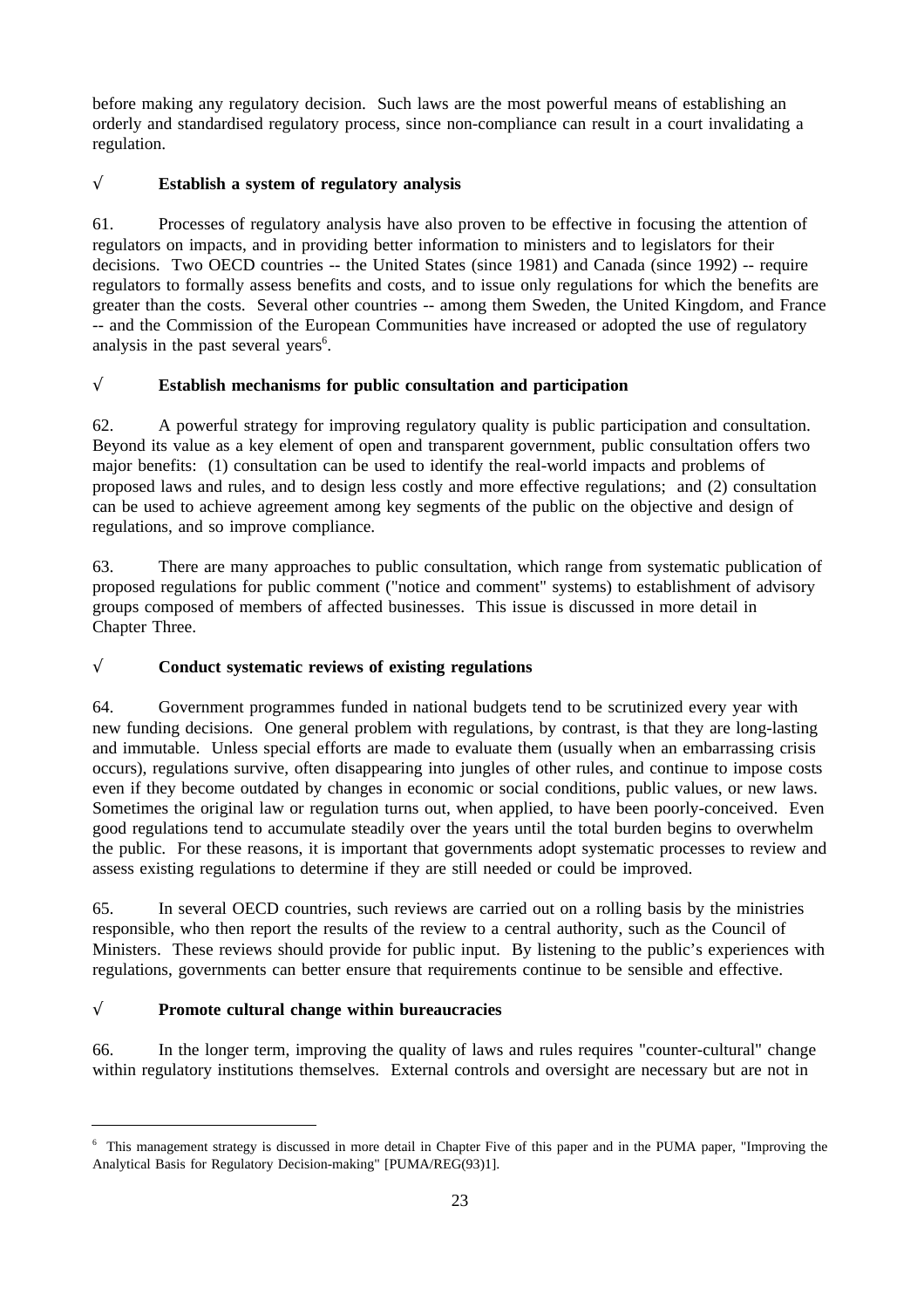themselves sufficient to overcome bureaucratic resistance and the embedded "command-and-control" philosophy. A number of approaches are used -- training and information, rewriting of job descriptions and evaluation criteria, and establishing reform units inside regulatory bodies.

67. Experience has made clear that bureaucratic reform should be viewed as a long-term investment in government effectiveness rather than as a solution to today's problems. Dysfunctional regulatory habits are deeply embedded in existing laws, institutions, and administrative "cultures", and are often protected by special interests. Changes in the ways that bureaucrats view regulations may not be achieved for decades. The long-term nature of cultural change highlights the need **in the short term** for centralised management capacities to promote and energise the reform process.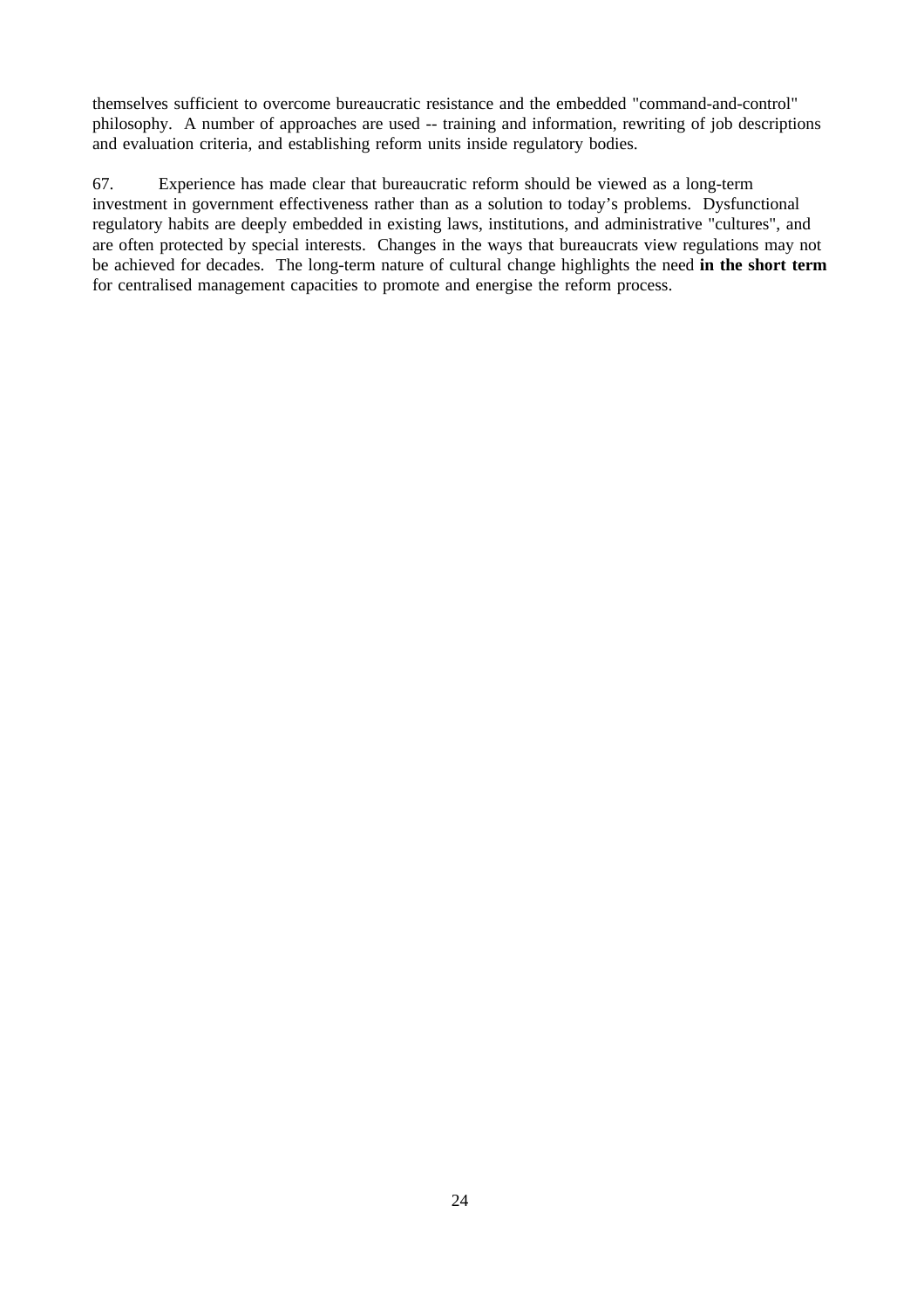#### *Chapter Three*

### **ENSURING PUBLIC CONSULTATION AND PARTICIPATION7**

#### **SYNOPSIS**

**This chapter examines the benefits of effective public consultation and participation. Most efforts to improve regulatory management include attention to establishing or improving mechanisms for public consultation and participation. Substantial benefits can be gained by having affected parties participate not only in compliance, but also in the development, issuance, and review of regulatory requirements. The information provided and the involvement of the various interests can help avoid unnecessary or overlyexpensive regulations. Improved quality and coherence can be achieved and the legitimacy of both the regulatory process and the resulting legal requirements can be enhanced. Voluntary compliance will likely be increased, reducing reliance on enforcement and application of state coercion.**

**There are many approaches to improve public consultation and ensure broader public participation in the regulatory system. Portugal has had success with a high-level, joint public/private-sector commission. The commission is charged with improving relations between public administration and small and medium-scale enterprises and reducing bureaucratic constraints on economic development. Government officials and experts from private businesses act jointly to identify bureaucratic problems for business, propose solutions, and monitor and report on corrective action by ministries. The approach in Portugal may be particularly interesting for SIGMA countries because it has proceeded as part of a long-term programme to change the role and style of government with respect to economic activities and citizens.**

#### **The Problem**

68. Involvement of citizens and private businesses in the development, issuance, and review of regulatory requirements can substantially strengthen democratic legitimacy, regulatory effectiveness, and public acceptance of regulation:

- Regulation is a key instrument of the governing process, and hence decision-making procedures must meet appropriate standards of openness, communication, and accountability if democratic values are to be preserved. In some countries, such as the United States, public consultation is held to be such an important part of open and fair decision-making that regulations issued without adequate consultation may be reversed by the courts.
- On efficiency grounds, public scrutiny, criticism, and discussion of proposed rules may also help to improve the quality of final decisions. In the United Kingdom, businesses are consulted on ways to write regulations to reduce compliance costs.

 $7$  This chapter has been adapted from papers prepared for SIGMA by Jon Bing, Norwegian Research Center for Computers and Law, University of Oslo, Norway; Maria Castello-Branco, Secretariat for Administrative Modernisation, Portugal; Scott Jacobs, Public Management Service, OECD; and Mark Schoenberg, Regulatory Information Service Center, United States.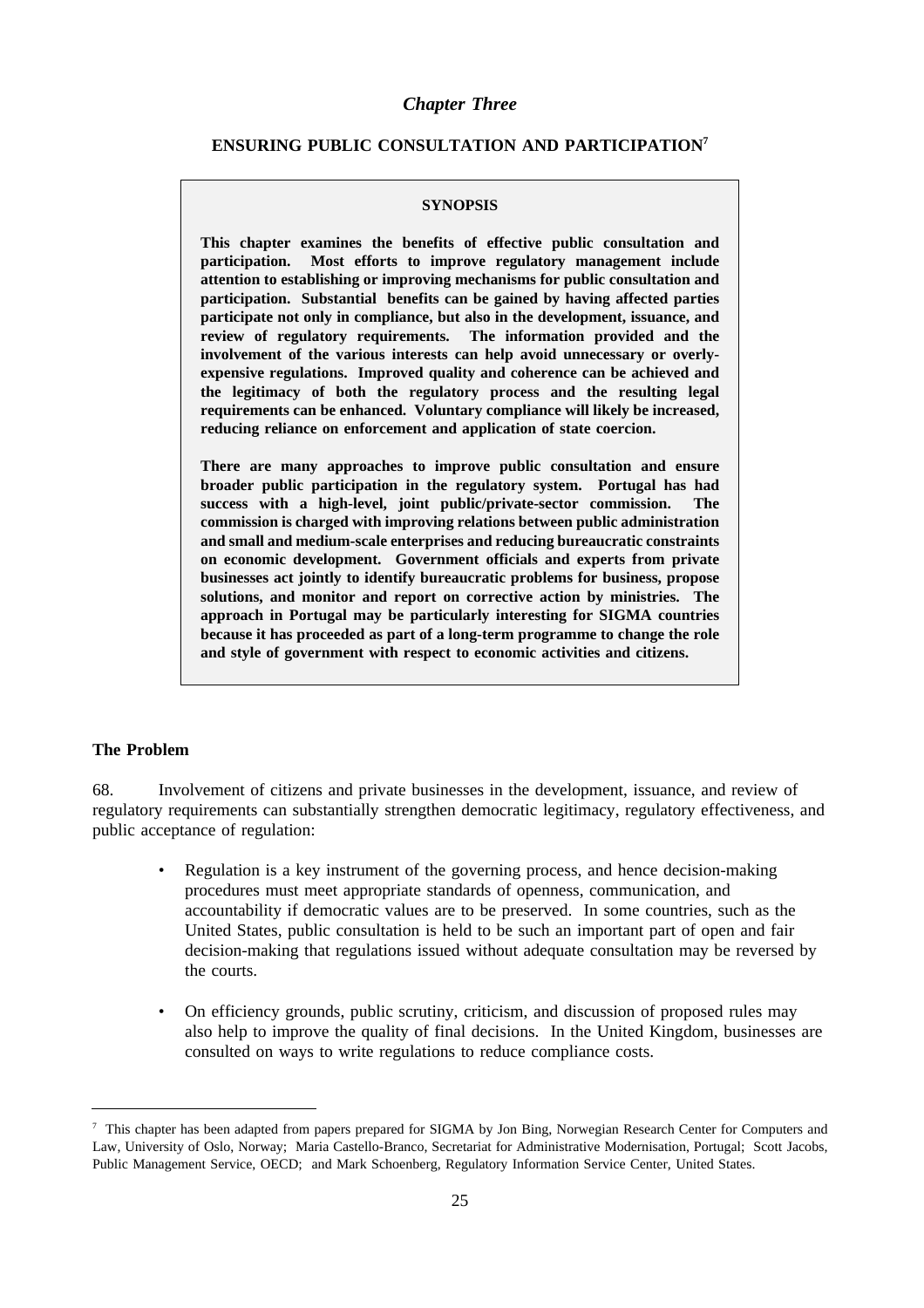• Compliance may increase if affected groups have an opportunity to assist in the development of regulations, and are satisfied that their concerns were fairly heard.

69. Governments should consider the importance to regulatory quality of involving potentially affected parties during the entire life of legal requirements -- development, revision, and deregulation. By taking such a "cradle-to-grave" approach to public participation, governments can increase the chances that their requirements will be based on an accurate understanding of the problem, of the consequences of government action, and of the ability of affected parties to comply.

### **General Lessons From OECD Countries**

70. A variety of approaches can be used to provide information on regulatory initiatives and to ensure an opportunity for public participation in the regulatory process. In most governments, several different mechanisms are employed. These may be separated into three main categories:

- **Notification**, which consists of providing information to citizens and businesses on what the government will do, is doing, or has done. Notification is one-way communication from government to public;
- **Consultation**, which consists of asking citizens or businesses to provide comments and advice on regulatory proposals. Consultation is two-way communication between government and public. It provides government with a way of collecting information and data on which to base its decisions;
- Participation, which consists of providing citizens and businesses an opportunity to assist in establishing the regulatory objectives, choosing the general strategy, and drawing up the initial regulatory proposal. While government may have final responsibility for the decision, public participation processes bring non-government actors into the decisionmaking process from the earliest stages.

71. In practice, these three approaches to government openness are not alternatives but complements. The optimal strategy will probably be a mixture, tailored for the specific issues being regulated. Further, the choice of mechanism and the exact design of each process will be influenced by considerations such as the constitutional structure and organization of the government, legal distinctions among regulatory bodies and types of legal instruments, political setting, and relative capabilities of the affected interests.

72. The experience of public consultation in OECD countries does, however, offer some general lessons. One lesson is that introducing public participation can require significant changes in existing regulatory processes, and significant changes in the attitudes of administrators. OECD countries contain many examples of ineffective or superficial public consultation that waste time and resources, and generate cynicism on the part of the public. In particular, consultation processes imposed onto administrations from above without training and oversight often lead to government officials going through the motions of consultation, without any real effort to educate and listen to the public.

73. Another lesson is that, if it is to be genuine, public consultation processes must ensure that the public is well-informed on the issues. Simply releasing a 200-page draft law is not sufficient, since many members of the public are unable to read legal text and understand the practical consequences. Governments must be pro-active about generating usable information, such as analyses, summaries, and examples of what is proposed.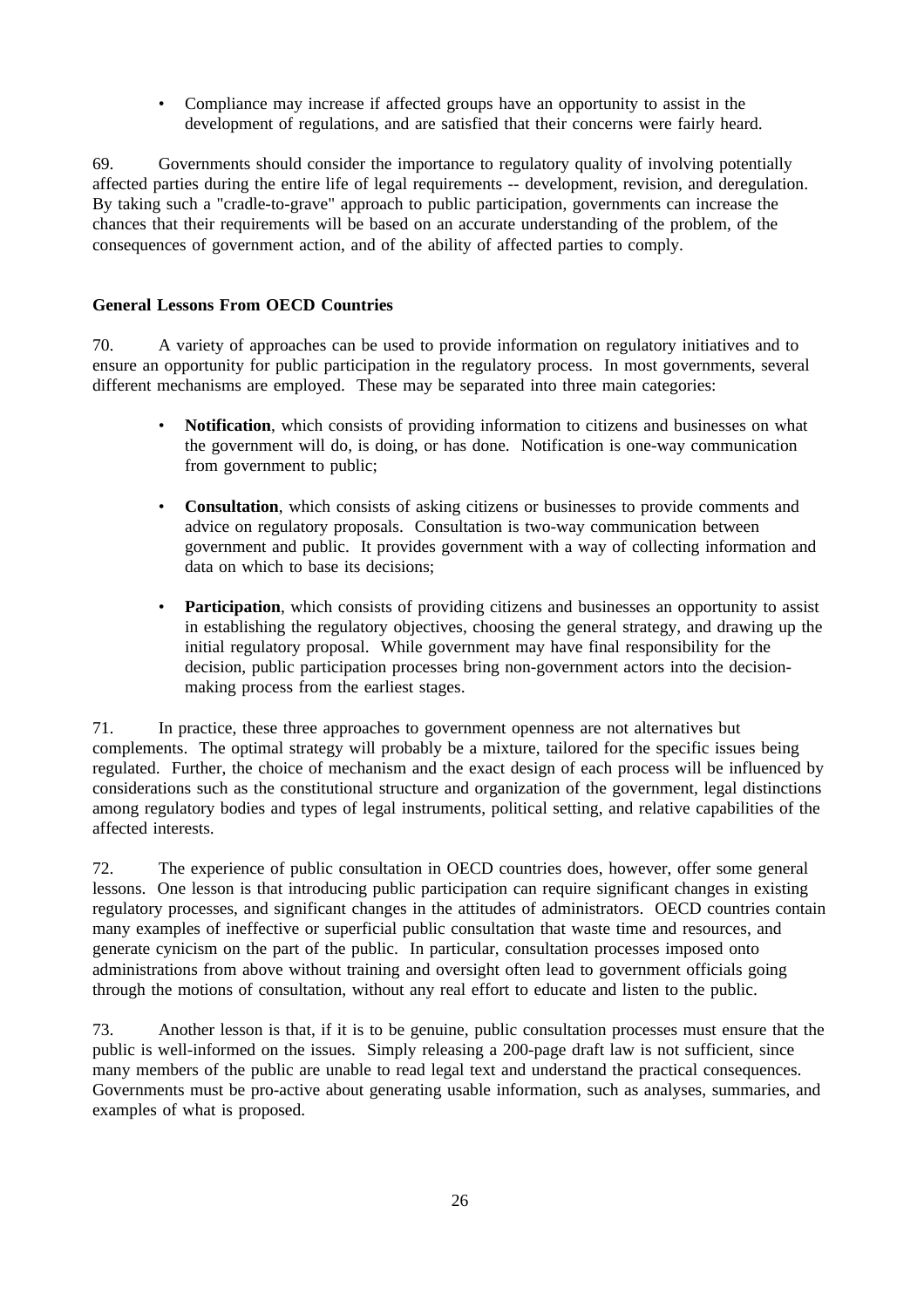74. Consultation must occur at an early enough stage to affect decisions. Waiting until the minister has already approved a proposal may be too late for public input to be seriously considered.

75. Accessibility to the consultation process should be fair, and not biased toward narrow interest groups. Allowing only affected businesses to participate, for example, can easily lead to unbalanced decisions that do not adequately consider community, labour, or consumer interests. Balanced participation is key to the quality of the information collected, and the legitimacy of the regulatory process.

76. Processes of consultation and participation must be carefully structured to contribute to the quality and credibility of the regulatory process, and so that they do not introduce intolerable delays or costs. Governments have many options here. Advisory groups balanced between interests, for example, may offer a quicker response than general public hearings.

77. Effective communication of regulatory processes and proposals to affected citizens is a particular concern. Clarity, simplicity, and legal transparency of regulatory proposals and decisions are needed, and should perhaps be supplemented by systems for notification, publication, codification and interpretation to provide consistent and accessible information to the public.

78. Finally, an energetic and involved network of organised interest groups -- a healthy "civil society" -- is critical to the success of public consultation. Governments can do much to help create such a civil society; in fact, establishing rights of public participation can help stimulate the emergence of organised groups whose interests are affected. Organisations of businesses, consumers, trade unions, local governments, communities, and other interests can work with government on a continuing basis to educate their members, respond to proposals, and generate information.

### **Checklist of Quality Techniques for Ensuring Public Consultation and Participation**

79. Several of the most common quality techniques to public notification, consultation, and participation are outlined below.

## √ **Publish an agenda listing the regulations being developed**

80. Agendas of laws and regulations that are under development or planned for the future give potentially affected parties the earliest possible notice of future compliance obligations. This early warning allows the parties to respond to the proposals sufficiently early to influence the final requirements. It also allows businesses to plan for future regulatory costs earlier in the business cycle. Such agendas should be prepared by a central unit on the basis of periodic reports from ministries.

## √ **Establish general requirements for public consultation**

81. Governments may wish to require -- either in an administrative procedure act, as in the United States, or in an "administrative" directive from the Council of Ministers, as in Canada -- that all regulatory matters be the subject of public notice and consultation. Ministries would probably be responsible for carrying out such a requirement. Flexible criteria could be specified, such as ensuring that notice is given to key affected interests and that sufficient time be allowed for them to make representations to government officials. Such broad criteria would leave considerable flexibility for responsible authorities to customize their notice and consultation processes, but ensure that minimum performance criteria are specified for this aspect of the regulatory system.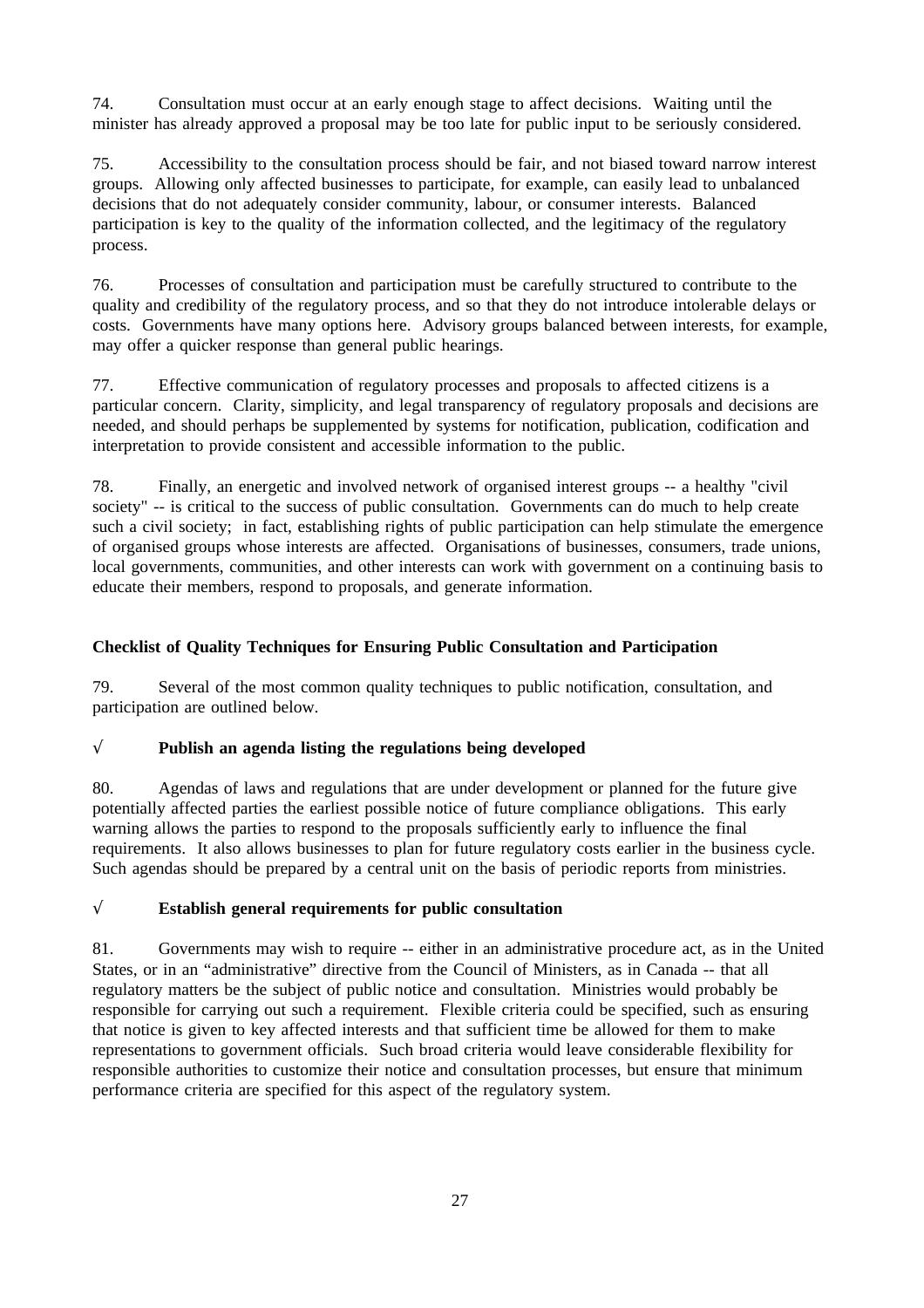## √ **Establish notice and comment procedures**

82. Notice-and-comment procedures, perhaps the broadest-based approach to notification and consultation, typically consist of publication of proposed rules for the scrutiny of the general public, and consideration of the comments of any person or institution who wishes to respond. The United States codified this approach in 1946; Portugal adopted in 1992 a law prescribing a similar approach. The success of notice and comment procedures depends on effective communication from the ministries, the response of active and informed members of the public representing a spectrum of views, and a careful screening of responses.

# √ **Establish public hearings procedures**

83. But even the best of consultation processes will fail to involve many affected parties. Governments can obtain useful information on the quality of regulatory proposals from parties that would not participate in other consultative forum by holding structured public hearings before issuing regulations. The openness of the hearings can contribute to the legitimacy of both the process and the resulting rule, particularly if hearings are conducted throughout the country, such as at the community level.

# √ **Facilitate broad consultation through support of disadvantaged interests**

84. Some affected interests will be at a disadvantage in participating in the consultative process. Typically, these are broad interests that are not well organized, which have few resources at their disposal, and whose members individually have a small stake in the outcome of the process. A good example would be individual consumers of a public utility service such as telephone, hydro-electric powers, or water. The cost to consumers of becoming involved in a rate increase proceeding might far exceed the extra amount they would pay with a rate increase. By contrast, the utility and major commercial customers would have a significant financial stake in the regulatory decision. Consultation which focuses on only selected and well-organized interests may produce biased information which can skew regulatory decision-making. Governments can improve opportunities for balanced participation by assisting disadvantaged groups, either directly, or by making it easier for them to obtain information and provide input.

# √ **Require that decision-makers be informed of consultation results**

85. One way to ensure that consultation is carried out and that the results are reflected in final proposals is to require that briefings or regulatory impact analyses provided to senior officials and decision-makers include information on how the process was conducted, who was consulted, and what they said. This option can be a powerful technique for ensuring that balanced information is provided to decision-makers. It also can significantly reinforce process-related requirements such as those outlined above.

## √ **Set up advisory groups**

86. Several OECD countries have successfully used permanent or temporary advisory groups to assist in the development of new laws and regulations, and in the review and elimination of old laws and regulations. Germany has established a high-level advisory group chaired by a secretary of state with the authority to question ministries and to report directly to the chancellory. Japan has established a rolling series of three-year councils made up of representatives of business, academia, journalism, and so forth, who draw up reform recommendations for the Diet. In addition, every ministry in Japan draws on the advice of specialised advisory groups that work in defined areas. The United Kingdom recently established business advisory councils to assist in its deregulation programme. A successful public sector/private sector advisory group in Portugal is described in more detail below.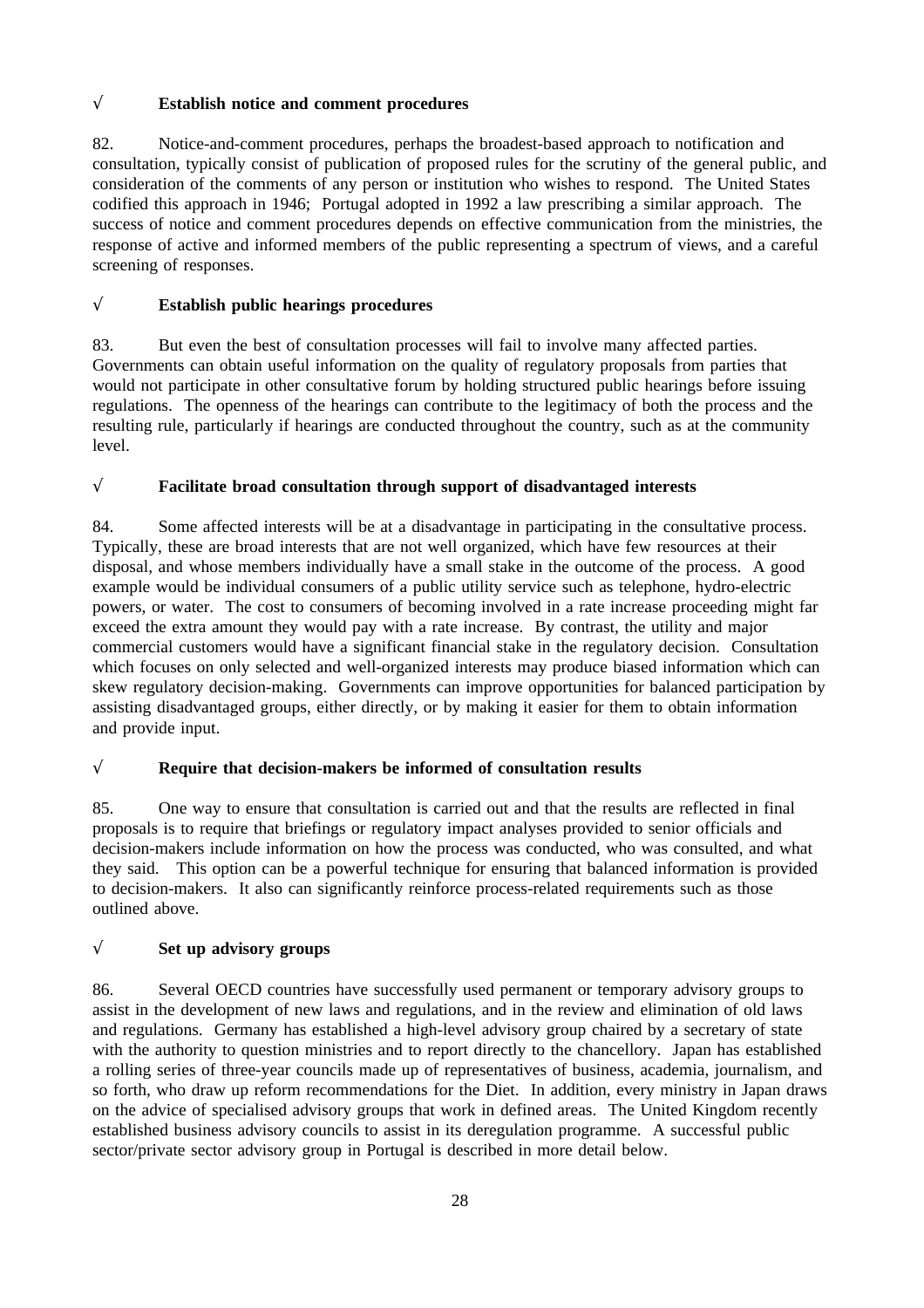## **Building Public Consultation and Participation: The Case of Portugal**

87. The last decade has seen important developments in the Portuguese public sector. Reprivatization, deregulation and de-bureaucratisation have been essential to Portugal's successful integration into the single European Community market. The government's methods of problemsolving and decision-making have changed in essential ways, leading to new attitudes in citizens, politicians and public employees.

88. One of the principal challenges has been the change to **a more open society**. This has been driven both by a philosophy that the citizen should be closely involved in the search for better and cheaper solutions to problems, and by the reality of closer interaction with the EC. Public participation and consultation were also seen as necessary to support policies for economic growth, inflation control, deficit reduction, improved employment rates, international competitiveness, the challenges of the EC, and salary competitiveness between the public and private sectors. Those are, in fact, the general aims of the Social and Economic Council, a constitutional tripartite body composed of government, trade union, and business representatives.

89. Openness was particularly important in reforms aimed at restructuring and modernising the economy and strengthening the social fabric, since many of these directly affected the private sector. Specific strategies have included an inter-ministerial program of de-bureaucratisation and improvement in relations between the public administration and small and medium-scale enterprises (SMEs).

90. The modernisation programme began with a review of the interaction between the state, its social partners and citizens. This review led, in the 1991 Government programme, to an emphasis on the need for **improved responsiveness** by the administration. The **interdependence and joint responsibility of citizens and public administration** were recognised as key to improving the quality of life in all sectors. A Major Options Plan established in 1993 cited several objectives of the new process for policy-development:

- De-bureaucratisation
- Transparency of government decision-making
- Responsiveness and quality of service to the public, including providing information about services provided, and collecting suggestions or opinions about improvements, new services and products
- Management flexibility
- Rationalisation in the use of public money
- Upholding of citizens' rights

91. The Government policy has included the following strategies to modernise government and its relationship to citizens:

- Permanent methods of collecting public opinion, such as suggestion boxes or complaint books in public locations
- New forms of communication including video films, pens, bags, folders, posters
- Vocational training programmes
- Motivating and enhancing skills of public servants
- New working methods within the administration, including sectoral plans for administrative reform
- Creation of the Commission of Enterprise/Administration Relationships (CEA)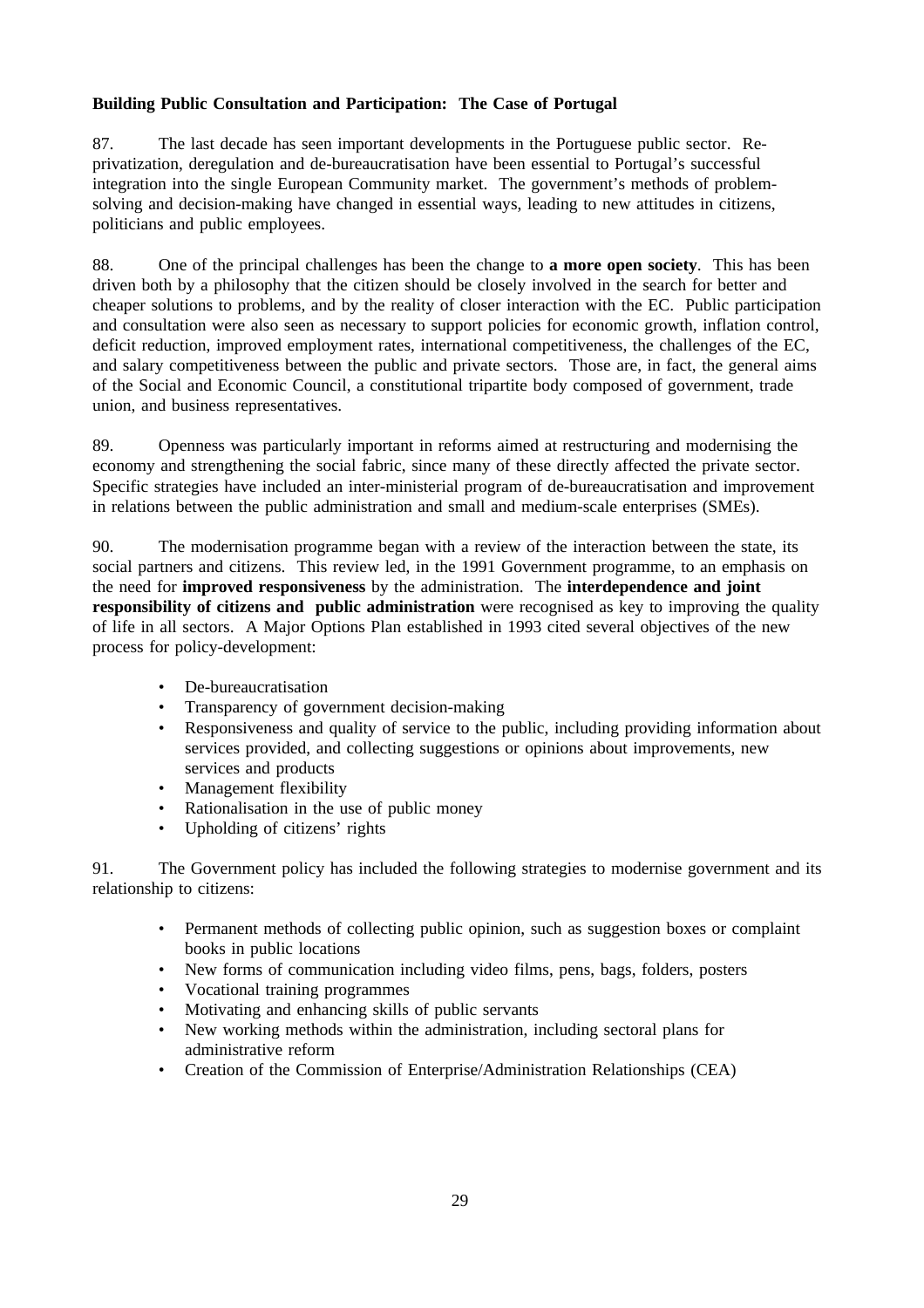## **The Commission of Enterprise/Administration Relationships (CEA)**

92. The public/private Commission of Enterprise/Administration Relationships (CEA, or Commissão Empresas Administracao) brings together experts from private enterprises and officials from ministries directly connected with enterprises. Its mandate is to improve relations between public administration and SMEs through the reduction of bureaucratic constraints on economic development. Officials and experts act jointly to identify problems for private businesses, to propose solutions, to coordinate among different ministries, and to monitor and report on corrective action taken by the ministries.

93. The CEA's work is based on the premise that interaction between the private and public sectors will produce better mutual understanding of each side's values and attitudes. Bringing together those who make the law and those whom it affects is likely to produce a more efficient law for which compliance is feasible. And by involving the private sector enterprises affected by the law, the CEA opens the decision-making process to those who must use the law.

94. The interaction fostered by the CEA is based on the following assumptions:

- Enterprises are essential to economic growth;
- Small and medium enterprises (SMEs) are the core of Portuguese industry:
- SMEs are more burdened by government action than other enterprises;
- SMEs and the state are mutually dependent, especially with respect to regulation.

95. The CEA was established by a 1987 Cabinet resolution supported by the Secretariat for Administrative Modernisation (SMA), a high-level agency reporting to the Prime Minister. In 1992, the CEA was reformulated and currently is chaired by the State Secretary for Administrative Modernisation, and supported by SMA.

96. Members of the CEA are both private (experts designated by major business associations) and public (representatives of government offices having contact with enterprises), and hence it has been described as "a privileged forum for dialogue between entrepreneurial associations and the Administration."

97. Specifically, its duties include identifying administrative procedures that encumber private enterprises, selecting specific problems for analysis by the responsible ministries, proposing measures for simplification, maintaining contacts between the private sector and the public administration, and reporting periodically (each six months) on progress. It is important to note that the State Secretary chairing the CEA has the power to determine, after internal consultation, whether draft laws should be presented to the CEA for its review and comment before they are submitted to the Council of Ministers.

### **Setting Priorities**

98. In organising its work, the CEA identified four areas in which enterprises faced particular difficulties: (1) getting started; (2) obligations to supply statistical and financial information to the administration; (3) complying with tax law; and (4) gaining access to government benefits. Paperwork burdens were seen as a particular concern. A survey by the CEA of 100 companies found 113 requirements for questionnaires, notes, and forms from 42 separate government offices. Another survey of forms for tax and financial benefits found that 11 categories of benefits were controlled by 397 regulations.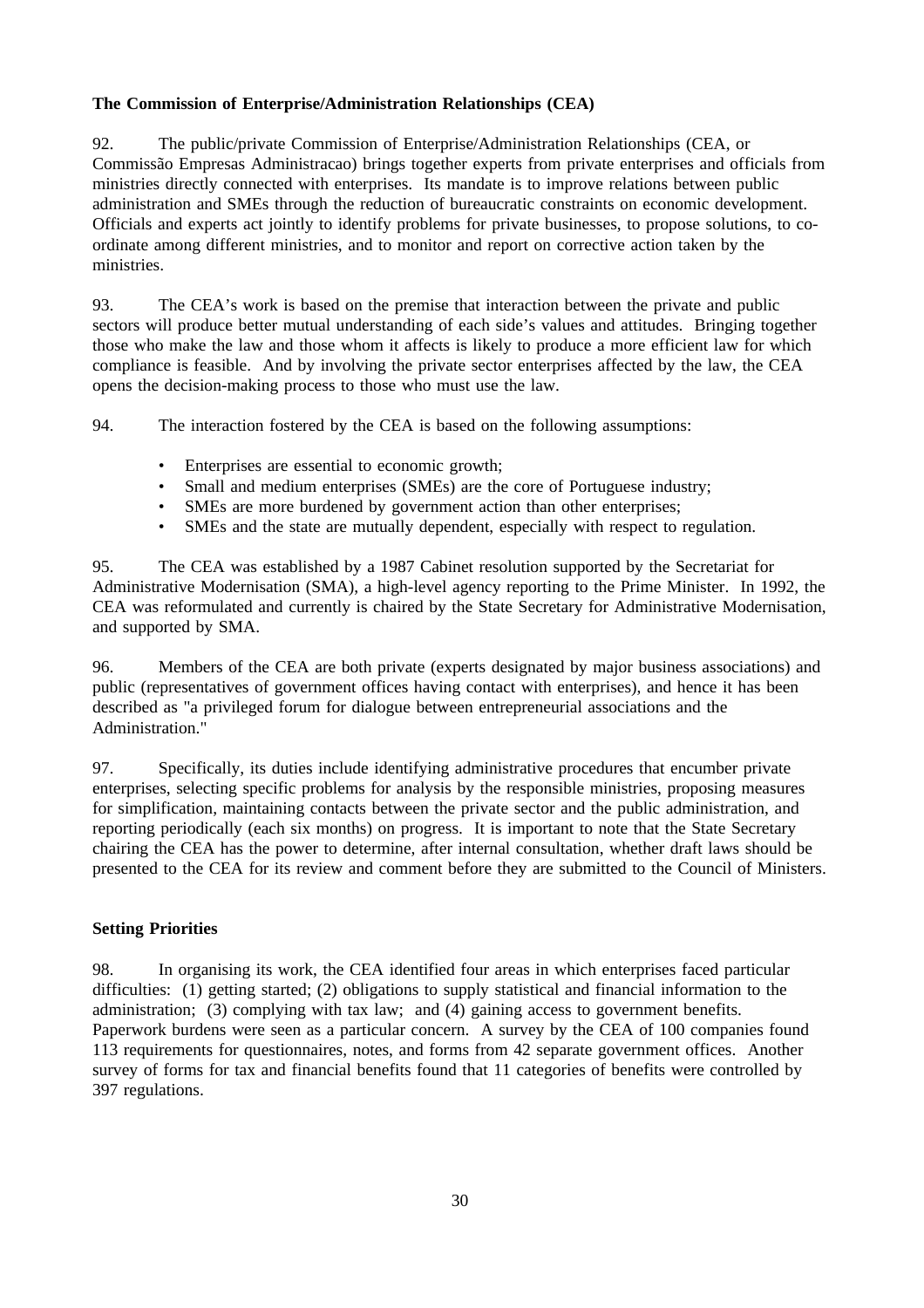99. The CEA also collected suggestions from the private sector and the ministries for debureaucratisation. Hundreds were received, tabulated, and organised according to subject area. These suggestions provided a basis for further work.

### **The CEA's Methods of Work**

100. In 1988, the CEA proposed to the Cabinet an interministerial programme of debureaucratisation. The programme established seven Project Teams for Debureaucratisation in key sectors: Industry, Tax Affairs, Justice, Transportation, Building and Housing, Planning, and Local Administration. Each team was staffed by full-time ministry officials and was under the supervision of a State Secretary responsible for the sector. The teams were responsible for taking initiatives in their areas to co-ordinate activities, simplify existing bureaucratic procedures and prevent new unnecessary procedures. Although not responsible to the CEA, the teams reported to the CEA on their activities.

101. Team initiatives have included the simplification of forms and tax administration, computerisation of customs procedures, and dissemination of information to users of public services. The project team for Local Administration has collaborated with ten municipalities to simplify their procedures for businesses.

102. The teams were also charged with examining new legislative and regulatory proposals in their areas "to prevent an increase in the burden and administrative costs". Drafts of proposed regulations and bills with direct impacts on business activities are circulated to the CEA during routine processes of interministerial consultation, and its advice is considered as part of the give-and-take of reaching Cabinet consensus.

103. After the reformulation, those teams were replaced by "ad hoc" teams that perform similar duties, but give the CEA more flexibility in its work.

104. The CEA may also act independently of the task forces. For example, to facilitate the creation of new businesses, the CEA and the Small and Medium Industries Institute have issued a guide on "legal aspects of setting up a new enterprise" and "how to create an industrial enterprise". The CEA is examining new legal procedures for registration of enterprises, including the establishment of "one-stop shops," which are expected to reduce costs and difficulties for new businesses. In addition, a systematic analysis of bureaucratic difficulties in economic sectors is underway. The CEA is, for example, co-operating with industrial associations for public works, textiles, clothing, shoes and food processing to make an inventory of bureaucratic difficulties in these sectors.

105. The CEA does not deal with government policies *per se*, but rather with the improvement of the administration. Its aims are to solve bureaucratic difficulties, to simplify, to debureaucratise, and to reduce administrative burdens on the private sector. The public sector must respond to its requests for information and its activity plans are approved by Cabinet and have the status of mandatory orders.

### **Checklist for Evaluating Draft Laws**

106. In addition, the CEA has developed a draft checklist for evaluating the effects of a draft law. The checklist, reproduced below, is not mandatory, but was prepared in order to improve the quality of the Commission's written opinions on draft laws.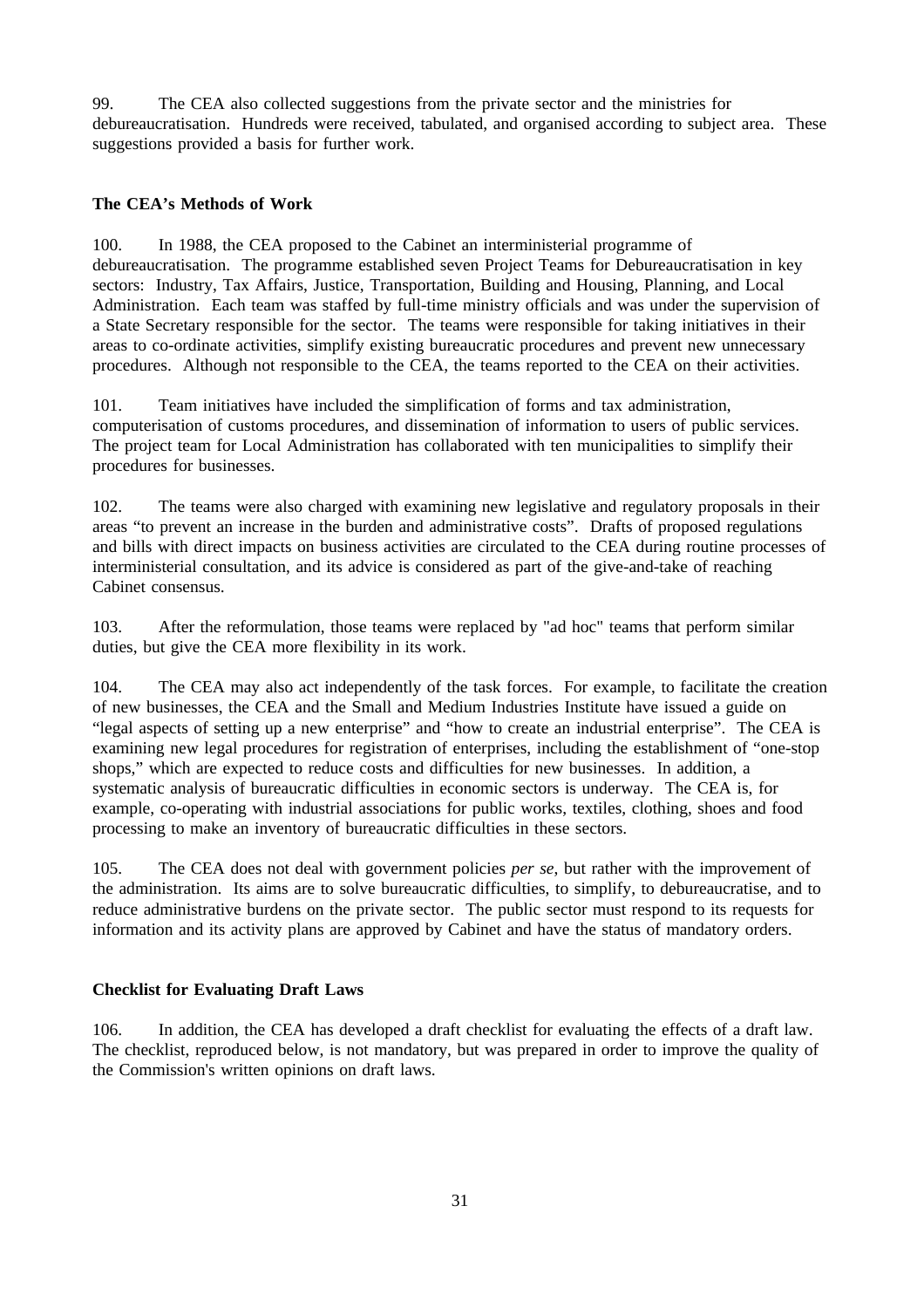#### **Draft Checklist for Evaluating the Effects of a Draft Law**

- 1. Name and goals of the draft law
- 2. Enterprises that will be specially affected:
	- 2.1 activity sectors
	- 2.2 dimension
	- 2.3 geographic zones
- 3. Will the enterprise have to take special measures to comply with the law?
- 4. Effects on:
	- 4.1 investment
	- 4.2 employment
	- 4.3 new starting enterprises
	- 4.4 competition (internal, external)
	- 4.5 taxes
	- 4.6 bureaucratic costs
- 5. Does the draft law have a special regime for SMEs?
- 6. Suggestions for changes

### **Conclusions about the CEA**

107. The CEA has been an evolving organism, interested in self-reform, making new working plans, and introducing new concepts into its own working methods. It has, for example, proposed innovative methods of consultation with the private sector, including the use of an "impact measurement card" that would be filled out by business representatives when analysing legislative proposals. Its success to date is due to a combination of factors, including the high level of political and private sector support for the approach and for the institution. Ultimately, however, its greatest asset may be the power of the concepts underlying the Commission: that society will cooperate with the administration and the state only when improvements in the public sector are a reality, and that better mechanisms of interaction between the public and private sectors will produce a better understanding of each side's values and attitudes.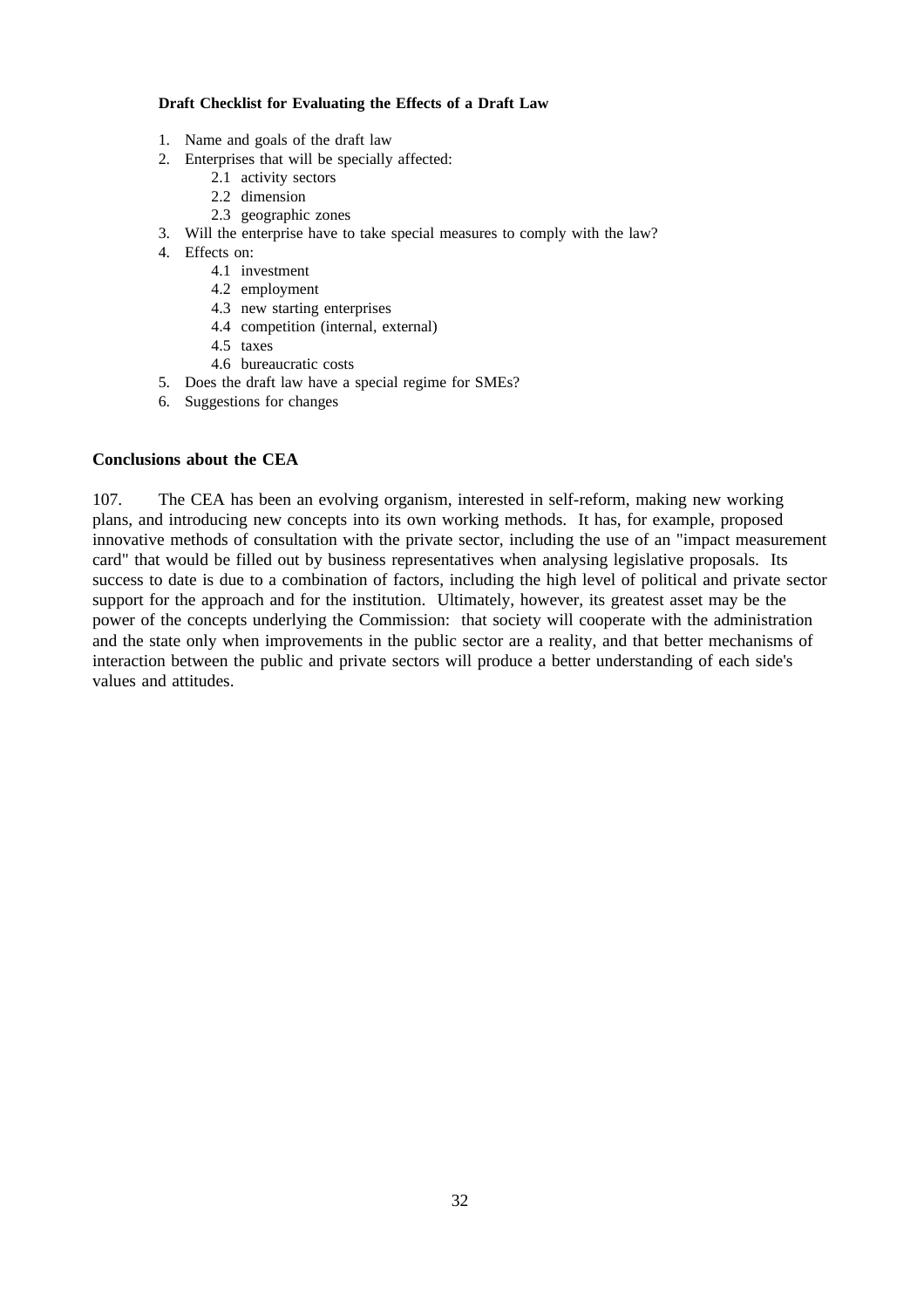#### *Chapter Four*

### **ENSURING LEGAL AND TECHNICAL QUALITY8**

#### **SYNOPSIS**

**Strategies for ensuring the orderliness of the rule-making process, the legality of government action, and the legal and technical quality of laws and regulations are common features of regulatory management in most countries. These goals, important with respect to the efficiency and accountability of the administrative process, are also crucial to the maintenance of a stable, logical, and usable body of law.**

**Drawing on the Dutch and French experiences, this chapter provides several quality techniques for how governments might establish clear responsibility for initiation of proposed laws and rules, develop standards for drafting and content, foster specialized drafting skills, and establish centralised review bodies.**

#### **Background**

108. There is often a tension between a government's desire to take action in response to pressures, and the need to ensure that the action has a firm legal basis. This tension can manifest itself in several ways. Society, politicians and civil servants often expect laws to have too much actual force in daily life. When devising new policies and drafting laws, they do not pay enough attention to the practical feasibility and enforceability of the new law. They like to think that there will be complete compliance with the law, and that it will be fully effective. Their expectations are not often met. In response to failure, they -- surprisingly -- may be inclined to simply strengthen the legal provisions, or they may be inclined to seek a large degree of administrative discretion to take further actions within the law, or even to act without a legal basis.

109. While discretionary action or actions taken without a reference to existing legal authorisations might produce simple, cheap and flexible administrative results, such actions may also be unpredictable and arbitrary. Moreover, if the actions lack legitimacy and popular acceptance, they may not be as effective as expected. For similar reasons, such actions are more likely to be annulled by the courts than those with a sound basis in the law.

110. Good intentions are not sufficient to ensure that legislation meets expectations for substantive content, legality, comprehensibility and adherence to process. Governments need to establish explicit standards for these attributes and mechanisms to ensure that the standards are met. Such standards can be established as internal administrative requirements or may even be given the force of law.

111. France and the Netherlands have put into place highly-evolved regulatory management mechanisms designed to ensure that their governments can pursue policy objectives through legal instruments that meet high standards of legal and technical quality. For example, in the Netherlands,

<sup>&</sup>lt;sup>8</sup> This chapter has been adapted from papers prepared for SIGMA by Alan Ménéménis, Conseil d'État, France, and Jan Van Kreveld, Ministry of Justice, The Netherlands.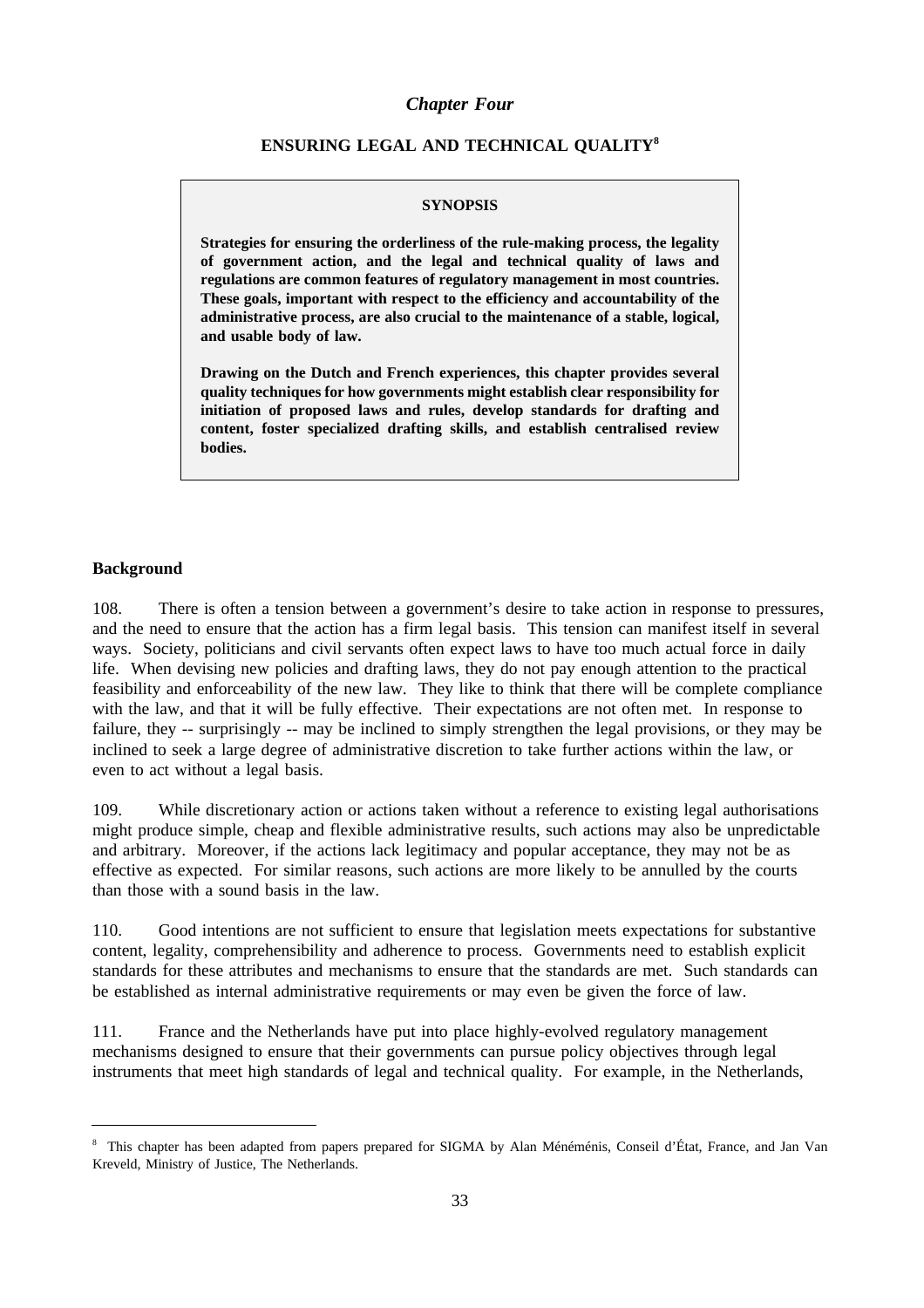the Minister of Justice has drafted 346 *Directives on Legislation* that must be complied with by every minister. The Dutch Parliament has also enacted the first part of a *General Administrative Law Act*; three more parts are being prepared. This legislation is intended both to harmonize and simplify the law and to codify relevant case law. An examination of the approaches adopted by these two countries reveals seven quality techniques for writing good law.

## **Checklist of Quality Techniques for Ensuring Legal and Technical Quality**

### √ **Clarify the authority to initiate laws and regulations**

112. A key step in establishing an effective system of regulatory management is to ensure that there is a clear delineation of the authority to initiate laws and regulations. In many countries, this will be reflected in the constitution. Most likely, the functional head of the government, speaking in the name of the government as a whole, will be invested with the bulk of the formal authority to advance laws and regulations. The regulatory competence of each minister, however, should be very clearly defined. Where responsibility for development of draft bills and regulations has been delegated through internal administrative arrangements, the assignment of responsibilities and processes for collective review must be specified and made clear to the public.

113. Although parliaments adopt legislation, most normative material in democratic countries originates from elected governments. In France, for example, about 90 percent of new legislation is developed within the government. It is vital to know exactly who in the government or executive has the authority to introduce a bill into Parliament and to adopt implementing regulations. If each minister has this authority independently, there is a danger of contradiction, disorder and contention, all of which can impair the quality of the laws that are advanced.

114. In France, the responsibility is clearly specified and well-understood. Under the Constitution and subject to the prerogatives of the President of the Republic, the prime minister is responsible for legislation and is alone empowered to regulate by decree. This arrangement does not prevent individual ministers and government departments from drafting legislative texts. Indeed, every decree issued by the French prime minister is countersigned by the minister(s) who prepared it and who will implement it.

# √ **Establish standards of legality**

115. Explicit standards of legality can assist considerably in the improvement of the quality of laws and regulations. In some cases, these standards may already be found in constitutional provisions, laws of interpretation, administrative procedure laws, or case law. Compilation of existing principles and elaboration where necessary may be required, however.

116. The Netherlands has highly elaborated standards for the verification of the legality of laws and regulations. All regulations must comply with the principles of legal equality, of legal security (no retroactive force, reasonable transitional provisions), and of proportionality (measures adopted must be proportionate to the intended objective). The Dutch *General Administrative Law Act* requires a careful gathering of the necessary information and weighing of all interests (the principle of carefulness). Regulations must be based on reasonable and proper grounds, which must be published.

117. Dutch and French citizens, as well as regional and local bodies, can be subjected to an obligation only if the Constitution or an Act of Parliament has established the power to impose the obligation. This power must be well-defined, with no broad discretionary powers permitted. Delegation by parliament of a regulatory power to the cabinet of ministers and, in case of technical details or very urgent measures, to an individual minister is acceptable, provided that the delegating act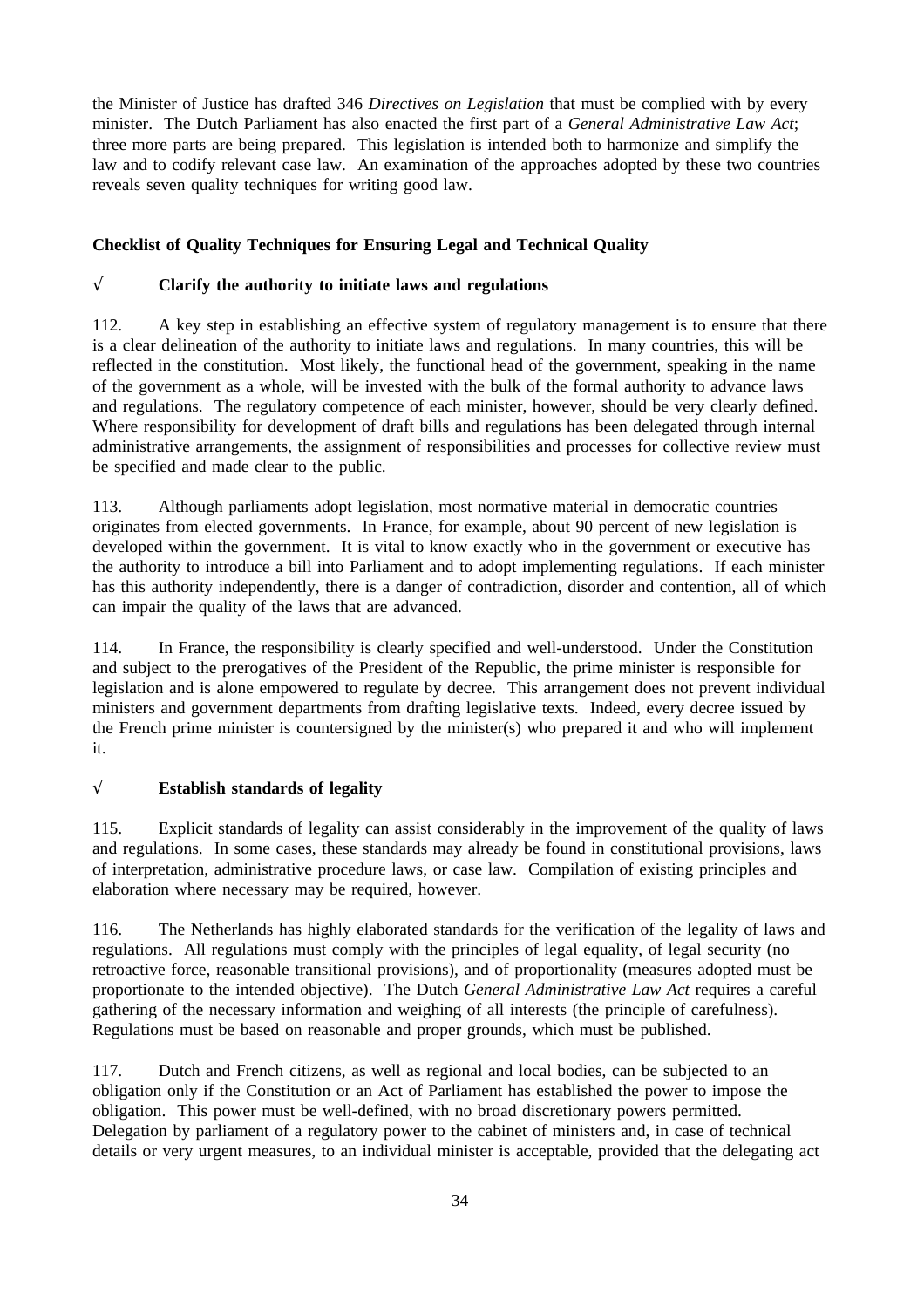contains the principal elements. Certain issues, such as the creation of social security rights, cannot be delegated by the Parliament.

118. New regulations must fit into the existing legal structure, meaning that all normative instruments must comply with higher levels of domestic or international laws. All democratic countries have administrative or judicial mechanisms for assessing legality, at least at the highest level of the legal system; in France, for example, the Conseil d'État may advise the Government of the constitutionality of proposed laws in advance of their adoption, and, following adoption, the Constitutional Council may declare a bill, in whole or in part, in breach of a constitutional principle. Similarly, all Dutch regulations must comply with the civil rights established by the *Constitution*. Moreover, they should not deviate without good reason from the *General Codes* concerning private law, criminal law and administrative law (all-inclusive procedural law), the *General Environmental Act* and the *General Acts* on Municipalities, Provinces and Water Authorities.

119. International treaties and EC law are increasingly relevant to determining the legality of national legislation. In EC member states, the increasing scope of Community law is requiring member states to pay more attention to the consistency of their laws with Community legislation. National laws that do not comply with EC obligations will be declared invalid by the European Court of Justice in Luxembourg or the national courts of member states. Member states can also be ordered by the courts to pay compensation to their citizens if they violate the substance of EC law or do not implement EC regulations within the period prescribed.

120. Many bilateral and multilateral international treaties (in the fields of private law, criminal law, environmental law, patent law, etc.) are directed at harmonisation or convergence of the domestic regulations of signatory countries. These kinds of international laws are intended to permit co-operation between governments, to prevent private enterprises and citizens with international activities from being faced with a diversity of regulatory requirements, or to eliminate non-tariff trade barriers.

121. Treaties on civil rights, such as the European Convention for the Protection of Human Rights and Fundamental Freedoms and the International Covenant on Civil and Political Rights, can also be important for the content of domestic regulation. According to the Dutch Constitution, Dutch courts may not apply any law or regulation that does not comply with these treaties.

122. International law-making is rapidly increasing. Even though SIGMA countries may not be signatories to some international agreements, legal consistency may be desirable for economic and strategic, rather than legal, reasons.

## √ **Establish standards for quality of drafting**

123. The quality of new legal instruments depends to a large degree on the quality of the legal drafting. Several standards can be applied. Provisions and prohibitions must be clear. In particular, a new normative instrument must specify which, if any, existing instruments it repeals or amends. The objectives of a new law must be explicit. If they are not, there is risk that the legislation will have no real normative value; it may be useless, impractical, confusing or downright dangerous.

124. The merits of draft proposals are easier to evaluate -- during development and also at later dates -- if they are prefaced with a statement of intent. The statement should be more than a mere paraphrase, but clearly set out the purposes of the legal instrument.

125. General guidelines for the drafting of laws and regulations can facilitate the production of clear and unambiguous legal requirements. Some sample guidelines include: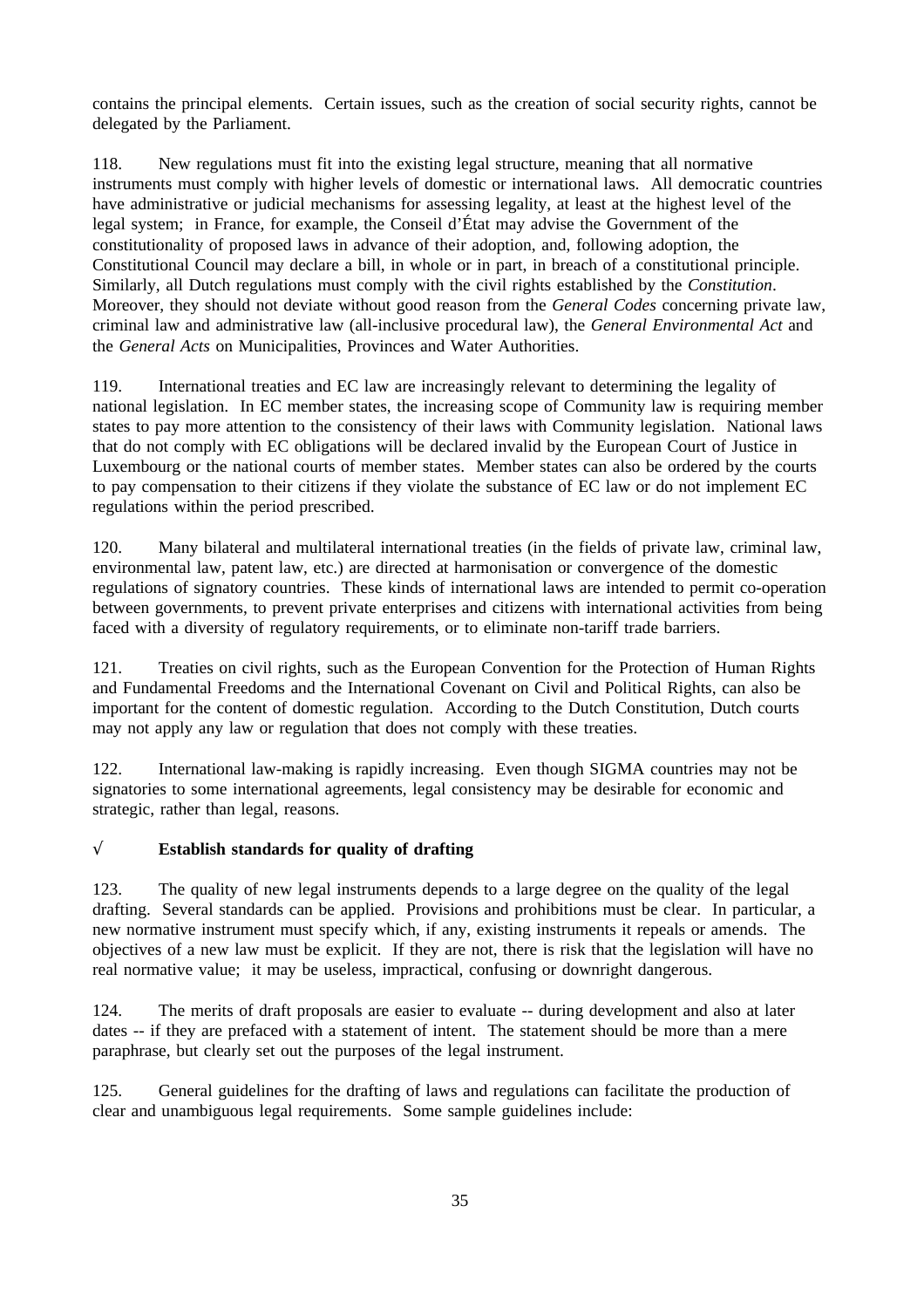- Short sentences, short articles and clear, simple language are very important. Definitions should follow ordinary language as closely as possible.
- The same words should have exactly the same meaning within one regulation. It is also important to promote a common vocabulary in the whole body of the national law (this can be done through guidelines and directives on legislation).
- Avoid abbreviations and non-regulatory provisions (such as political statements and other vague declarations).
- Restrict references to other articles, particularly articles from other regulations. Avoid references to any article that itself contains references.
- Establish a standard structure (i.e, organisation of chapters, divisions, sub-divisions, etc.) for regulations. For example, regulations could be organised as follows:
	- definitions
	- general rules
	- establishment of authorities, (advisory) committees
	- substantive provisions (private, criminal and/or administrative law)
	- powers of administrative authorities in individual cases (permits, dispensations, levies, commands, subsidies)
	- delegated regulatory powers of administrative authorities
	- procedural provisions to be complied with by citizens and administrative authorities
	- obligations concerning the provision of information
	- administrative inspections
	- criminal investigation powers
	- powers of appeal to a court or administrative authority
	- evaluation of the regulation itself
	- transitional provisions (a very important subject)
	- the date of coming into force and the method of publication

# √ **Evaluate the substantive content of regulations**

126. Of course, the policy content of proposed laws and regulations must be evaluated to ensure that the solution fits the problem, that costs are not excessive (see Chapter Four), and so forth. Many governments have developed standards, criteria, or policies regarding the substantive content of proposed laws and regulations. These policy instruments may be grouped under the term "regulatory checklists" suggested in Chapter Two (paragraphs 56-58). Common elements of these checklists include: (1) confirmation of the problem; (2) justification for government intervention; (3) identification and assessment of alternatives; (4) assessment of the social and economic impacts of the proposed law or regulation; and  $(5)$  an assessment of implementation feasibility.<sup>9</sup>

127. From a *legal* quality perspective, perhaps the most important of these evaluation criteria is the question of whether legislation is really necessary. Can the problem be dealt with under existing law or can less costly and cumbersome solutions be found? A strong and sustained effort must be made to avoid legal proliferation, which undermines the legal security of economic and social actors and carries heavy administrative and economic costs.

<sup>9</sup> See the PUMA paper, "The Design and Use of Regulatory Checklists in OECD Countries" [PUMA/REG(93)3/REV1].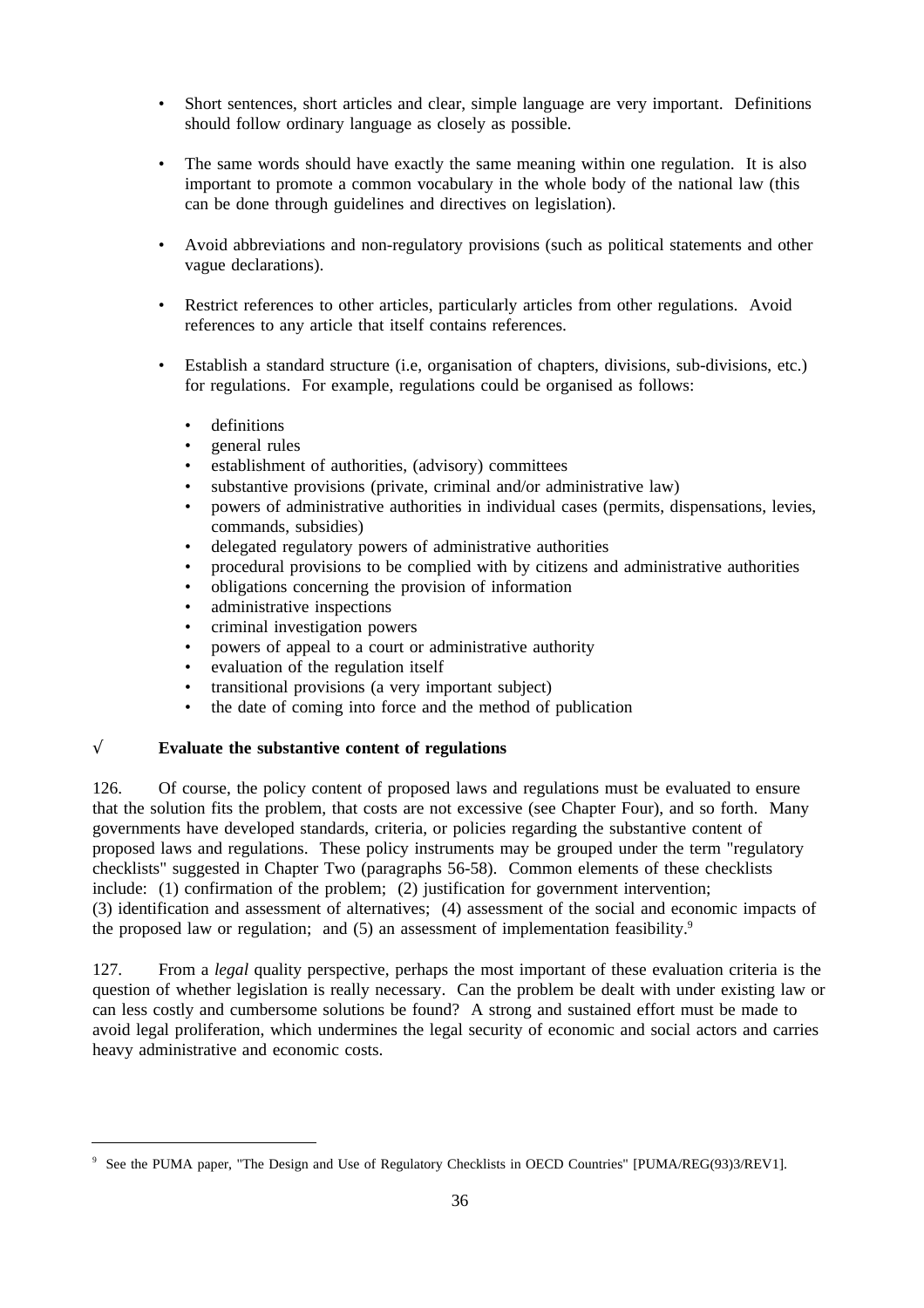# √ **Require implementation feasibility studies**

128. Important legislation should be backed by an implementation feasibility study (see also Chapter Six). There is no point in examining a new measure if its cost is exorbitant or if the administrative infrastructure (human and material) is insufficient for implementation.

## √ **Establish regulatory process standards**

129. Ministries must allow themselves adequate time to prepare detailed proposals. An orderly and systematic process of regulatory decision-making may, in some cases, require ministries to spend more time developing proposals for laws and regulations, but will also deliver higher-quality proposals. On the other hand, a systematic decision-making process can save time by identifying and averting mistakes early and by producing for ministers and councils of ministers better information for their decisions.

130. The process for developing new regulations could be designed so as to involve several routine steps, including coordination or close collaboration with other government bodies, such as the Ministry of Finance; consultation with economic and social partners; or advice from independent committees created to closely examine the proposals. Process requirements may be given legal force, such as in the Dutch *General Administrative Law Act* and the U.S. *Administrative Procedure Act*, or may be established through directives from the council of ministers, as in Canada's *Regulatory Policy*.

# √ **Establish centralised drafting, coordination, or review of legal texts**

131. Laws and regulations are typically produced by many parts of the administration. Even if each part does its job well, differing approaches can cause serious problems in the body of law, such as inconsistencies or even contradictions in policy content, diversity of legal structure and technique, jurisdictional confusion, and overlaps and duplications. One answer is the establishment of a central ministry or government legislative unit responsible for drafting or reviewing individual laws and regulations, and for preserving the quality of the whole body of the law. Such drafting units are already well-established in many of the SIGMA countries.

In the Netherlands, every ministry is required to have a central legislative unit that is responsible for the quality of laws and regulations drafted by that ministry. In addition, drafts of all laws and cabinet regulations are reviewed by the Ministry of Justice (General Legislation Policy Division) before they are sent to the cabinet.

133. In France, the Prime Minister requires a governmental co-ordinating body, the Government General Secretariat, to co-ordinate the legal drafting done by different ministries and departments and oversee the process of reaching consensus on final decisions when ministers do not agree. The Secretariat is a compact group with a staff of about 100. It looks after the Cabinet's working agenda, organises inter-ministerial meetings, puts an official stamp on the Prime Minister's decisions, and ensures the smooth running of the process by which legislation is drafted and approved.

134. The French Conseil d'État, in its role as a consultative body rather than an administrative court, ensures that certain principles and methods are observed in the development of legislation. All bills and the most important draft regulations are submitted to the Conseil d'État for an opinion on its quality before the bills are tabled in Parliament or the regulations are adopted.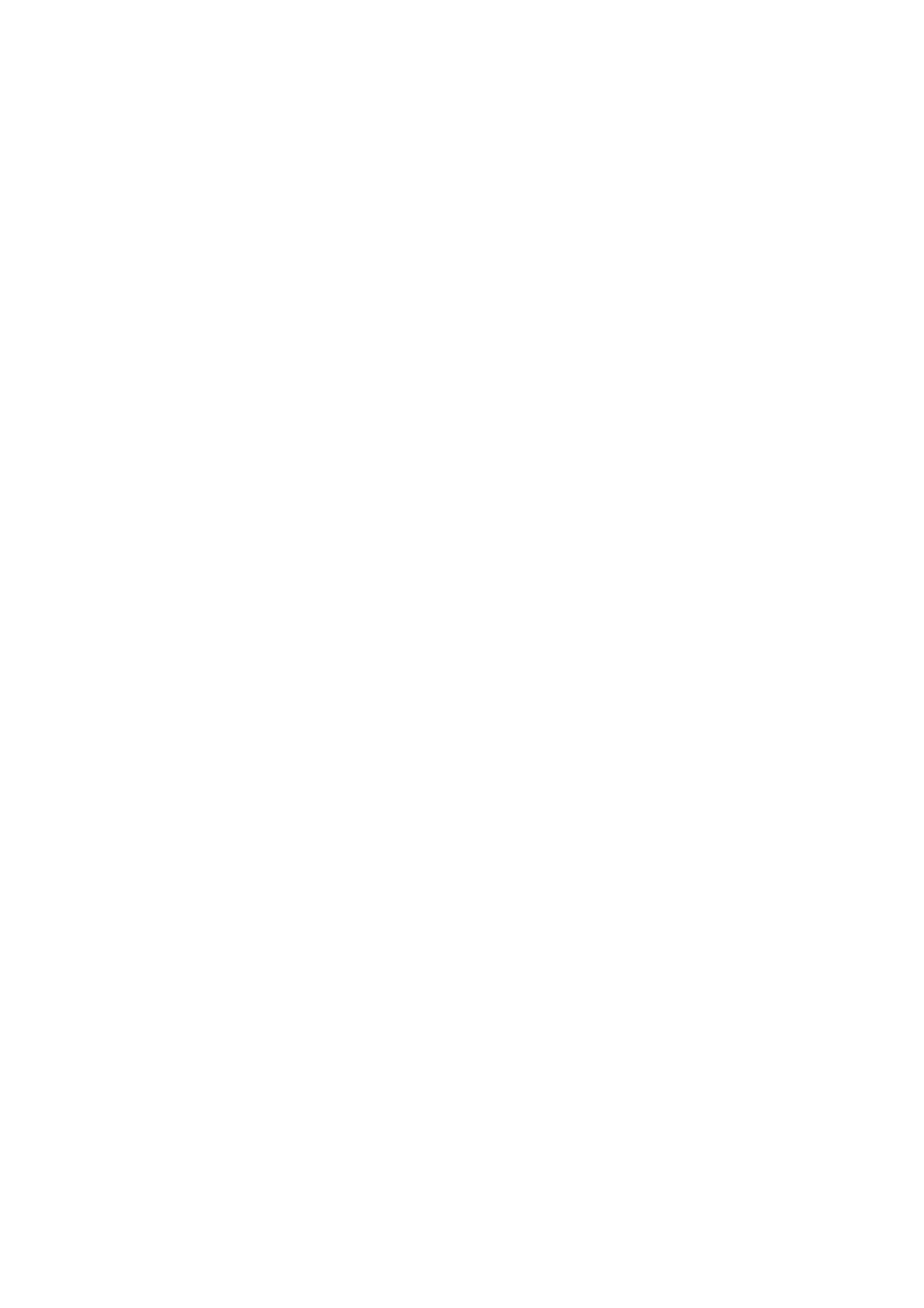### *Chapter Five*

### **ASSESSING COSTS AND ECONOMIC EFFECTS10**

#### **SYNOPSIS**

**One of the key objectives of regulatory management is to ensure that the economic impacts of regulation are assessed, and that any negative impacts, such as costs to businesses, are reduced to the lowest level possible. Particularly for countries seeking to transform themselves from command to more market-oriented economies, economic analysis of new laws and regulations can be a valuable tool in preventing costly mistakes.**

**Economic analysis seeks to determine what government actions provide the greatest net benefits for the country as a whole. It begins by asking if there is an economic need for regulation. When a rationale for government intervention exists, alternative regulatory solutions should be analyzed. In general, regulations that harness or mimic the market itself are the most costeffective. The chapter outlines several quality techniques for establishing an effective economic analysis capacity and for integrating economic analysis into legislative and regulatory processes.**

#### **The Problem**

135. The quality of its laws and regulations are a crucial determinate of the economic viability and well-being of a country. Indeed, that is one of the important lessons of economic history after World War II. Countries that adopted laws and regulations that encouraged capital formation, foreign investment, market competition and international trade grew rapidly. Those that did not adopt such policies were left behind.

136. These principles and policies are now accepted and being implemented around the world. But difficult questions of how these policies are best implemented in specific institutional contexts remain. In particular, how should countries that must rapidly transform themselves from command economies to more market-oriented and democratic societies proceed to assess the economic impacts of new laws and regulations? The premise of this chapter is that **economic analysis** can provide a practical methodology to guide and design the laws and regulations needed for this transformation.

137. The key purpose of economic analysis in improving regulatory quality is to determine whether specific proposals for government action provide net benefits for the country as a whole. That is, considering both winners and losers, will the country be better off with this regulation than without it? Economic analysis is in constant tension with distributive analysis, which is concerned with the interests of only subgroups in society, such as farmers, big business, labour unions or government workers.

138. Economic analyses of laws and regulations, and the experience of many countries over the last 20 years in responding to the conclusions of economic analysis, suggest certain principles that can guide countries that wish to follow this approach. This chapter cannot hope to communicate all the knowledge gained by the economics profession and policy analysts on this subject. It can

<sup>&</sup>lt;sup>10</sup> This chapter has been adapted from a paper prepared for SIGMA by John Morrall, Office of Management and Budget (OMB), Executive Office of the President, United States. The views expressed here do not necessarily represent the views of OMB.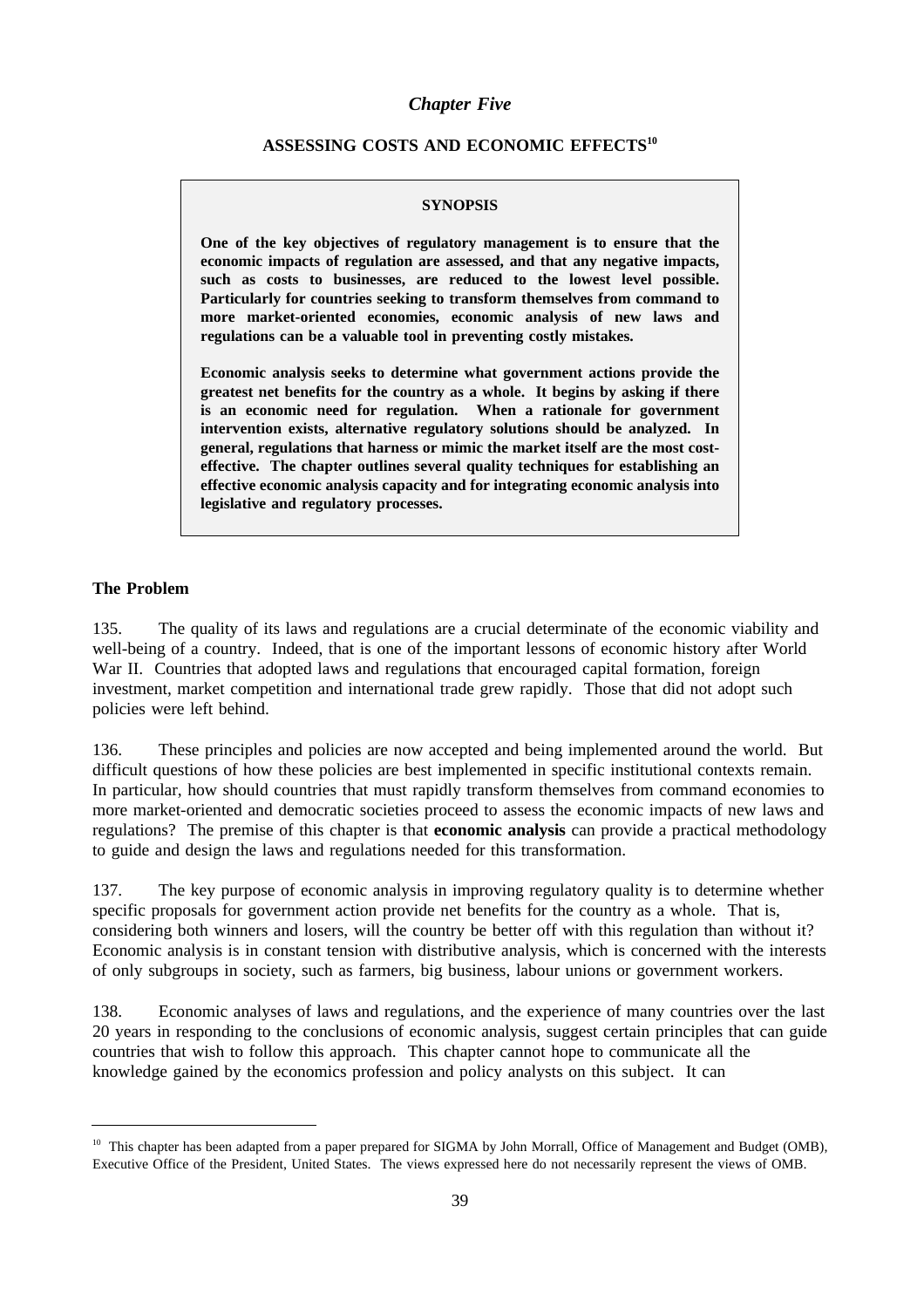communicate, however, an appreciation for how economic analysis can improve the quality of laws and regulations.

139. The basic procedure for using economic analysis is conceptually simple: at some point before laws and regulations come into force, an assessment of the economic effects on income growth, jobs and inflation must be undertaken. This assessment must then be reviewed by experts and discussed in an open forum.

### **Approaches for Addressing the Problem**

140. The ideal approach to integrating economic analysis into legislative and regulatory processes involves several possible steps. First, a government should establish a general requirement that all ministries producing draft laws and regulations should prepare an impact analysis of any proposal. Ideally, the impact analysis should include an estimate of total costs, to both public and private sectors, and of total benefits. Parliaments may also decide to establish an analytical capacity to assess quickly the financial and economic impacts of new legal proposals and amendments so that such information can improve the quality of the political debate before a law is adopted.

141. The cost of doing this analysis shold not exceed the benefits expected from improvements in regulation that result from the analysis. Therefore, the quality of the analysis should depend on the potential impact of the regulation. Low-cost regulations may require only a brief, qualitative estimate of benefits and costs, while regulations with major impacts on entire industries may require a fullfledged quantitative benefit-cost analysis, involving surveys and extensive collection of data. Three kinds of analysis should be considered: **cost analysis** of direct compliance costs to determine where the major impacts will fall; **cost-effectiveness analysis** of a range of regulatory approaches to determine which approach achieves the objective at the lowest cost; and **benefit-cost analysis**, to determine whether society as a whole will be better off with the regulation.

142. Second, a government should establish an independent analytical unit at the centre of government to advise the Council of Ministers as it reviews new laws and rules; to assist the ministries and oversee the quality of their impact analyses; and to provide its own economic analysis of proposed laws and regulations. The group should be composed of trained economists and analysts familiar with economic theory, econometric modelling, and the experience of other countries. To establish the credibility of the analysis, the facts should be checked and the analysis reviewed by outside experts and made publicly available before final enactment of the legislation or regulation.

143. The analysis should begin by asking: Is there an economic need for the legislation or regulation? The presumption of market economics is that a market failure should be established before markets are regulated. If no such market failure exists, the best government policy is presumed to be no regulation at all, or the elimination of existing regulation. Market failures can be divided into three types:

- i) **Externality.** An externality or "spillover" occurs when one party's actions impose uncompensated benefits or costs on another party outside of the market transaction. An example is pollution such as chemicals from a factory, motorcycle noise, or side-stream smoke from cigarettes.
- ii) **Natural monopoly.** Natural monopoly exists where a market can be served at lowest cost only if production is limited to a single producer. Local telephone, gas, and electricity services are historical examples, but changes in technology can eliminate this condition.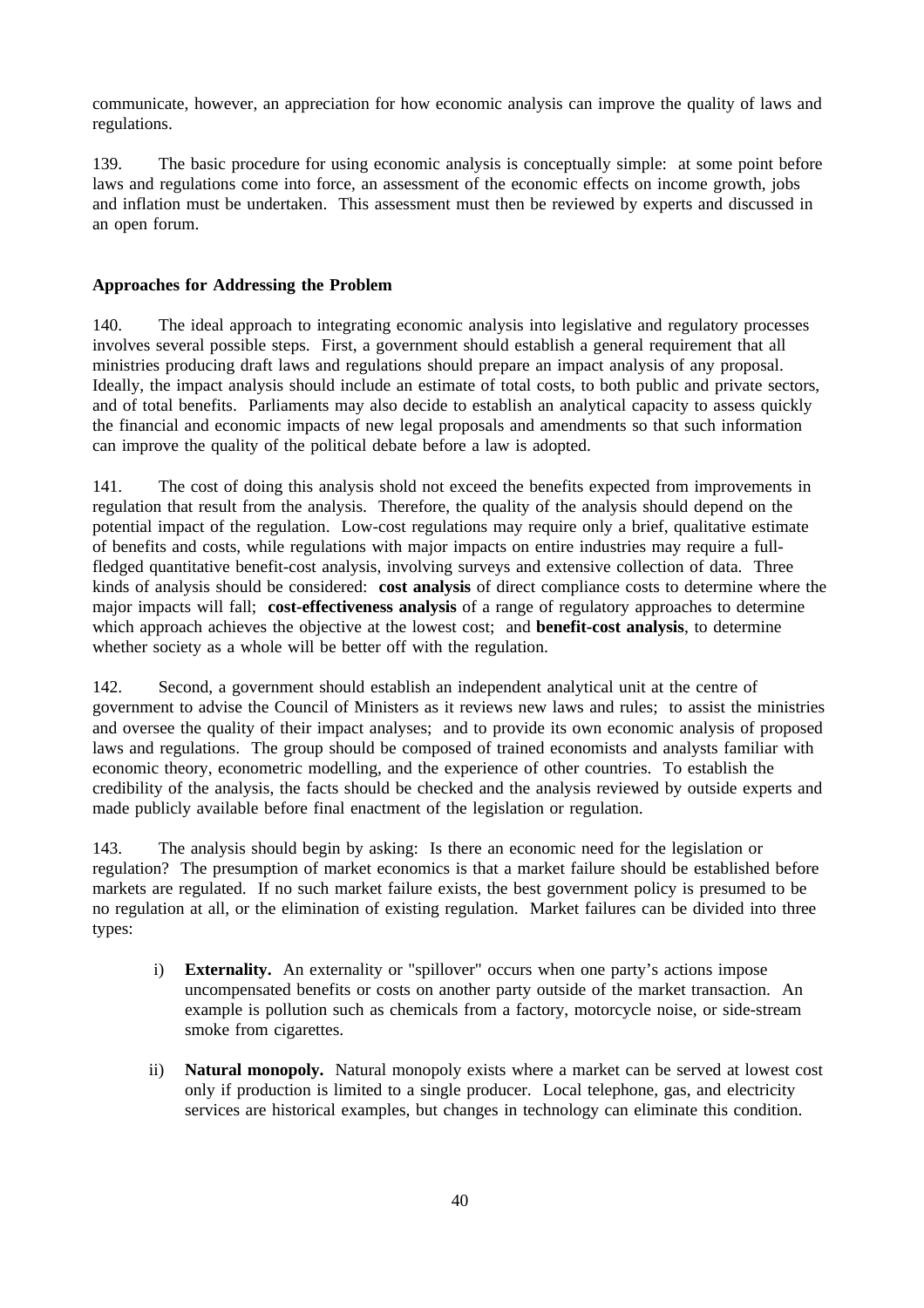iii) **Inadequate information.** If one side of a market transaction has more information than the other side, then a potential exists for the first side to take advantage of the other. Consumers, for example, have no way of knowing what chemicals have been added to food if labels are not provided. But since information is not costless, the solution is not always the provision of more information to those who are less informed.

144. Once the rationale for government intervention has been determined, alternative regulatory and non-regulatory solutions must be considered and analyzed. Economic analysis can inform regulators which solution is the best. In general, it has been found that solutions that harness or mimic the market approach itself are the most cost-effective, providing the most benefits at the least cost.

145. In the case of negative externalities such as pollution, for example, the economically efficient approach is to set allowable pollution levels (such as sulphur from a power plant) at the level where the incremental cost of reducing pollution is equal to the incremental benefit to the rest of society of that reduction. The key task is the balancing of social costs and benefits: a society would probably be worse off if pollution levels were set at zero, forcing the plant to close and eliminate jobs. Equally, society would probably be worse off if pollutants were to injure large numbers of people in the surrounding area. Environmental regulation, therefore, must ensure that the costs of pollution reduction are proportional to the value of the benefits of reducing pollution.

146. Other solutions that are more market-oriented than simply telling each firm to install a filter at the end of the smokestack include:

- i) performance standards expressed in tons of pollutant per plant;
- ii) a pollution charge or tax per ton of pollutant equal to the cost per ton inflicted on society; and
- iii) a marketable permit system that allows plants to trade permits to emit a pollutant (e.g., sulphur) among themselves. The last approach, which has been implemented in the United States, provides the greatest pollution reduction for the least cost.

147. In the case of natural monopoly, the last 20 years has shown that the number of natural monopolies is ever decreasing. The "textbook" natural monopoly was considered to be the telephone service, but now with the rise of the cellular phone, and cable TV lines, even local phone service is no longer a natural monopoly. The lesson is that regulations that establish entry barriers to most industries are not likely to confer net benefits to society. Economic analysis of regulations that restrict entry and pricing should carefully consider the pace of technological developments and the experience in these industries in other countries.

148. Finally, regulations mandating information disclosure must weigh the cost of providing the information against its practical utility. It is possible, for example, to label each loaf of bread with the names and proportions of its ingredients, but consumers may not wish to pay the extra cost of such information. Attention also must be paid to the international harmonisation of information provision requirements. There are important efficiencies to be gained from standardising the amounts and kinds of information provided for internationally traded goods and services.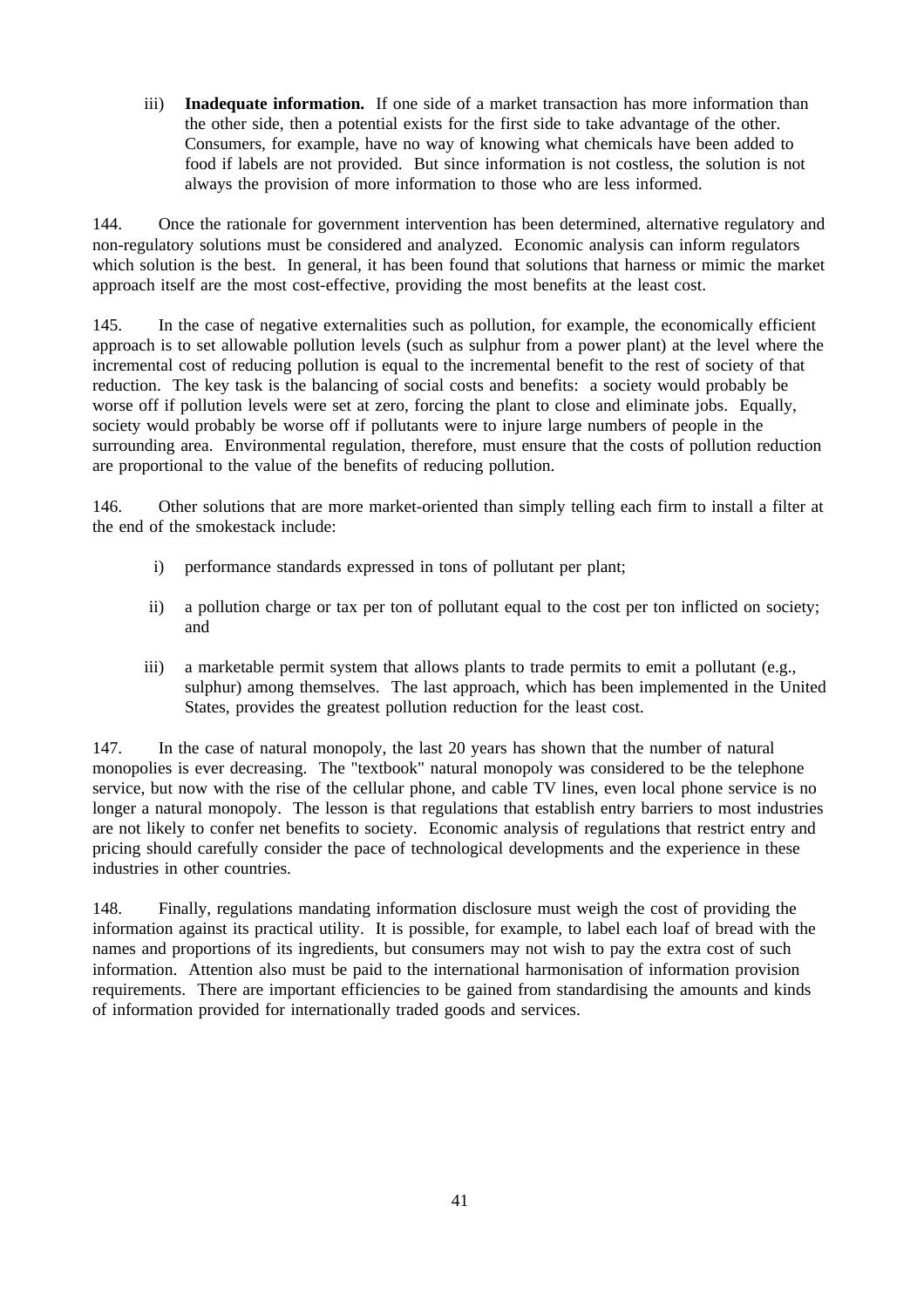## **Checklist of Quality Techniques for Assessing Costs and Economic Effects**

149. A few broad suggestions, reflecting approaches that have proven useful in OECD countries, are listed below.

## √ **Require impact analysis of the costs and benefits of proposed laws and regulations**

150. Ministries that develop new laws and regulations should routinely prepare an impact analysis of the potential costs and benefits which accompanies the proposal as it is reviewed by policy officials and ministers. Impact analysis will not only help regulators to make better decisions, but will assist ministers and members of parliament to understand the relevant aspects of proposals. Requirements for impact analysis usually come from the centre of government, i.e. the Prime Minister or the Council of Ministers, and are embodied in an internal government directive. Impact analysis is not always easy to perform, particularly when information is unavailable or highly unreliable. Yet governments can collect helpful information through a variety of low-cost techniques, such as through surveys of enterprises that will be affected, through estimates of impacts on "model" enterprises, and through public consultation. Even if information is inadequate, the process of asking the right questions and applying the information available imposes a useful rigor and discipline that in itself improves the final decision.

## √ **Establish a central economic analysis unit**

151. Several OECD countries have established a centralised economic analysis unit for reviewing proposed legislation and regulations. This option must be "sold" to the most senior political and administrative officials, and funding and organization structure must be determined. Such an economic analysis unit should be viewed as objective and independent. It should be composed of professional economists or analysts who have the ability to apply the economic theory, econometric modelling techniques and international experience to real non-theoretical policy problems. Such a unit could advise Members of Parliament as well as ministers and bureaucrats.

## √ **Establish an economic analysis capability in regulatory programmes**

152. Even if a centralised economic analysis unit is established, the ultimate objective of a regulatory management system should be to ensure that regulatory proposals are developed from their earliest stage with a proper and complete appreciation of the economic impacts. Establishing the necessary economic analysis capability in regulatory programmes is a formidable task for any government, but the long-term benefits in terms of improved regulation and more efficient public administration can be substantial. One good first step would be to ensure that trained economists work with officials involved in developing or reviewing legislation and regulations. In addition, a brief course in regulatory economics might be given for a broader range of officials.

## √ **Integrate economic analysis into legislative and regulatory processes**

153. Economic analyses and cost assessments should be presented to, discussed, and understood by legislative and regulatory policy makers before final actions are taken. Careful thought must be given as to how analysis can best be integrated into the legislative and regulatory process of a government; approaches appropriate in one country may require substantial modification in another due to political, constitutional, or organisational differences. Models for this option range from simple disclosure of the information to mandating that new initiatives pass a benefit-cost test. The usefulness of economic analysis depends, ultimately, on commitment at the political level. Councils of ministers and parliaments, for example, may decide to consider only proposals accompanied by adequate economic analyses, but if they routinely ignore this requirement, economic analysis will soon become a paper exercise, or disappear altogether.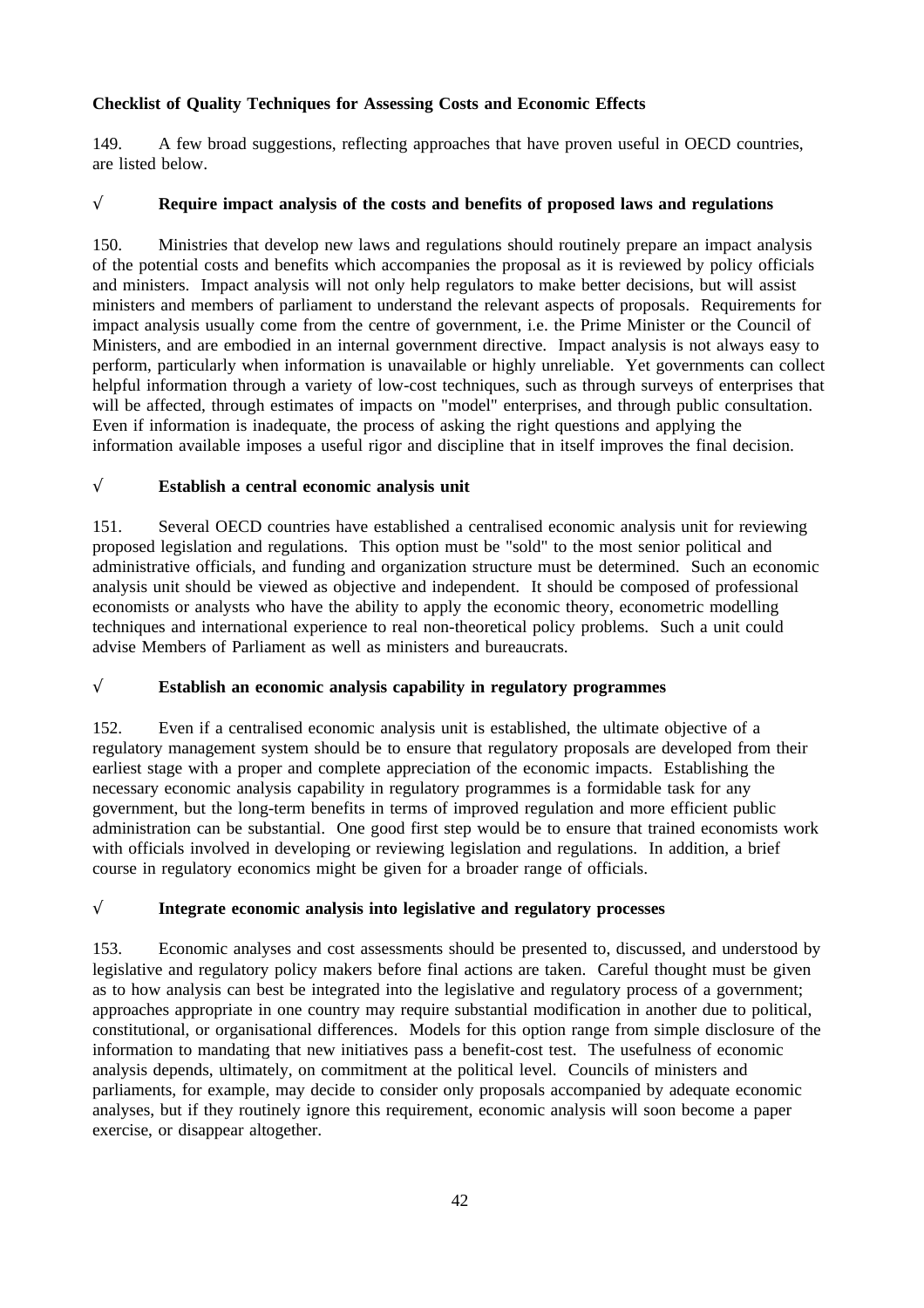### *Chapter Six*

## **ASSESSING COMPLIANCE AND IMPLEMENTATION REQUIREMENTS11**

#### **SYNOPSIS**

**As most government administrators are well aware, it is not enough to write a good regulation. The government must also be able to make it work. This requires careful planning, sound public management practices, and attention to a multitude of detailed and often technical implementation concerns. This chapter provides a framework for assessing implementation and compliance requirements for laws and regulations, with a checklist of quality techniques for governments that wish to improve in this area.**

#### **Improving Attention to Implementation and Compliance**

154. Writing high-quality regulation is an essential step toward producing an effective and efficient body of law, but if governments stop there, the regulatory system will generate more failures than successes. Compliance and implementation strategies, focusing on the interface between the administration and the public, are also essential to the development of well-running regulatory programmes. Insufficient attention to compliance and implementation can create damaging problems for governments:

- **Non-compliance:** People may not be aware of legal requirements, and people who are unwilling to comply may have no incentive to do so;
- **Inconsistency and Unfairness:** Adjudicative bodies may be unable to deal effectively with non-compliance; enforcement may be uneven, disproportionate, and inequitable;
- **Corruption:** Lack of control over programme delivery risks corruption in public and private sectors; and
- **Lack of legitimacy:** Discrepancy between expectations and performance may undermine trust between citizens and government, resulting in a questioning of the legitimacy of the legal system and reduced commitment to the rule of law.

155. Conversely, doing a better job of implementation, particularly in achieving greater compliance, can bring significant operational benefits for regulatory programmes and, indirectly, for the government as a whole. Among the most important benefits are:

- An orderly, controlled progression from approval of laws and regulations to full implementation;
- Improved levels of compliance with regulatory requirements;

<sup>&</sup>lt;sup>11</sup>This chapter was prepared for SIGMA by Eric Milligan, The Regulatory Consulting Group, Ottawa, Canada.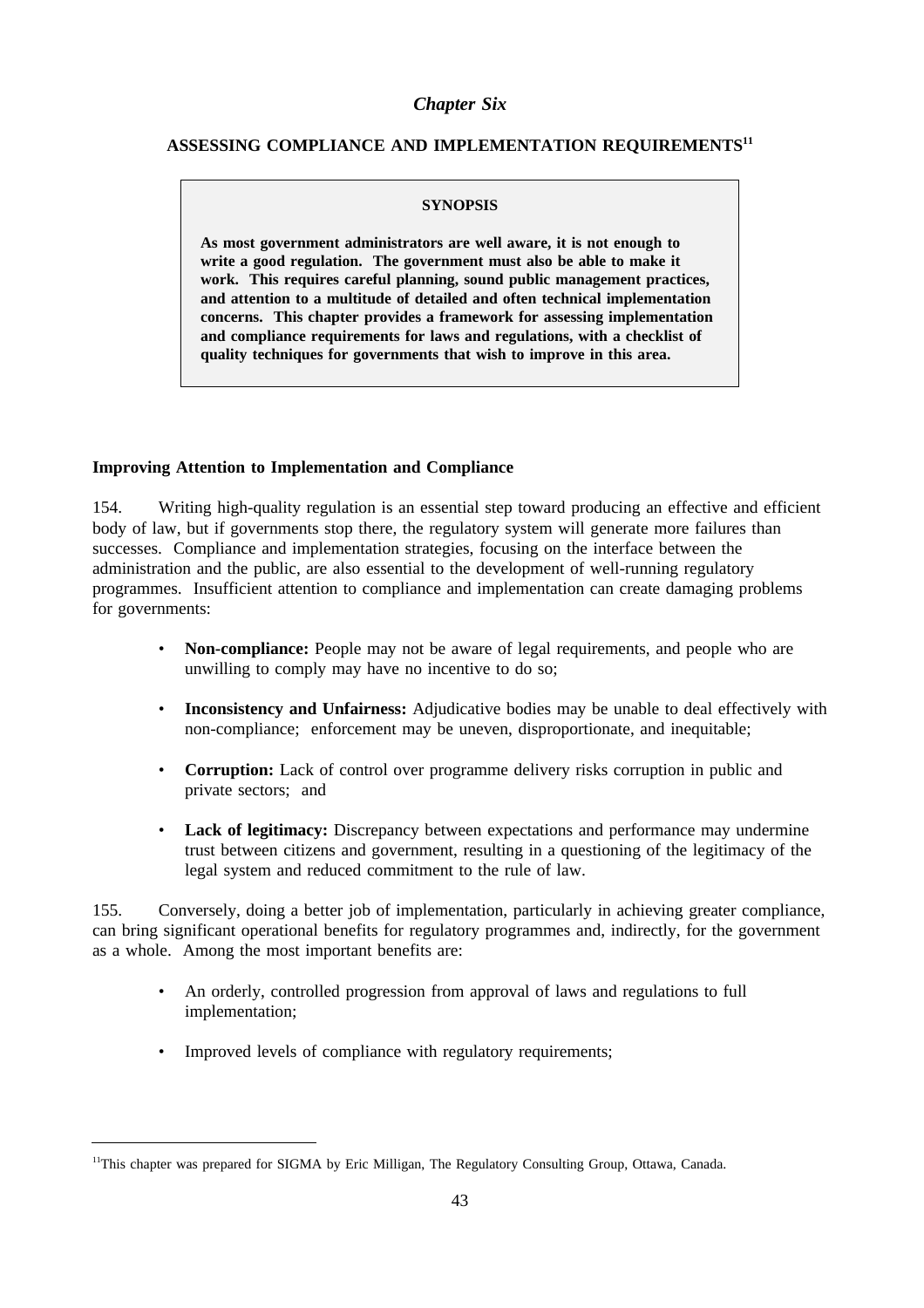- Increased fairness and consistent application of the legislation by enforcement authorities and adjudicators;
- Improved procedural fairness and due process;
- Lower compliance costs for the public; and
- More efficient and better controlled use of available resources for delivery of regulatory programmes.

### **Factors Affecting The Implementability of Regulations**

- 156. Effective implementation of laws and regulations requires attention to three key factors:
	- i) The technical quality of the legal instrument itself (its content, legal validity, and manner of expression);
	- ii) The capability of administrative and adjudicative organisations to carry out needed regulatory functions in a consistent, open, and fair manner; and
	- iii) The capability and willingness of regulated entities to comply.

### **The First Factor: Technical Quality of Legal Instruments**

157. As was noted in Chapter Four, the quality of drafting of a legal instrument can affect implementability, enforceability, and the overall level of compliance. Regulatory requirements should be clearly expressed, logically organised, and consistent both internally and with other legal instruments. Regulatory requirements should be unambiguous; the potential for differing interpretation by regulatory officials and adjudicators should be minimised. Compliance with the rules should be discernible by observation of actions or conditions that are visible or that can be objectively established and that can be conclusively proved under applicable rules of evidence in legal proceedings. Information necessary to determine compliance should be available at minimal cost to enforcement authorities and regulated entities.

158. Considerations such as these are found in the regulatory checklists of many countries. The *Directives for Legislation* checklist employed by the Government of the Netherlands (see Chapter Four) place considerable importance on this aspect of preparing legislation and give detailed instructions for good drafting practices. Although there are common principles of clear legal expression, differences in language, legal systems, principles of legal interpretation, and drafting conventions among countries will inevitably result in somewhat different approaches.

### **The Second Factor: Capability of Government Institutions**

159. A second factor affecting implementability is the capability of a government to establish the institutions and carry out the functions required for "delivery" of the regulatory programme. An assessment of programme delivery requirements requires a methodical examination of the functions, administrative controls, resources, organisational structures, information requirements, and control and accountability arrangements required to support the regulatory provisions.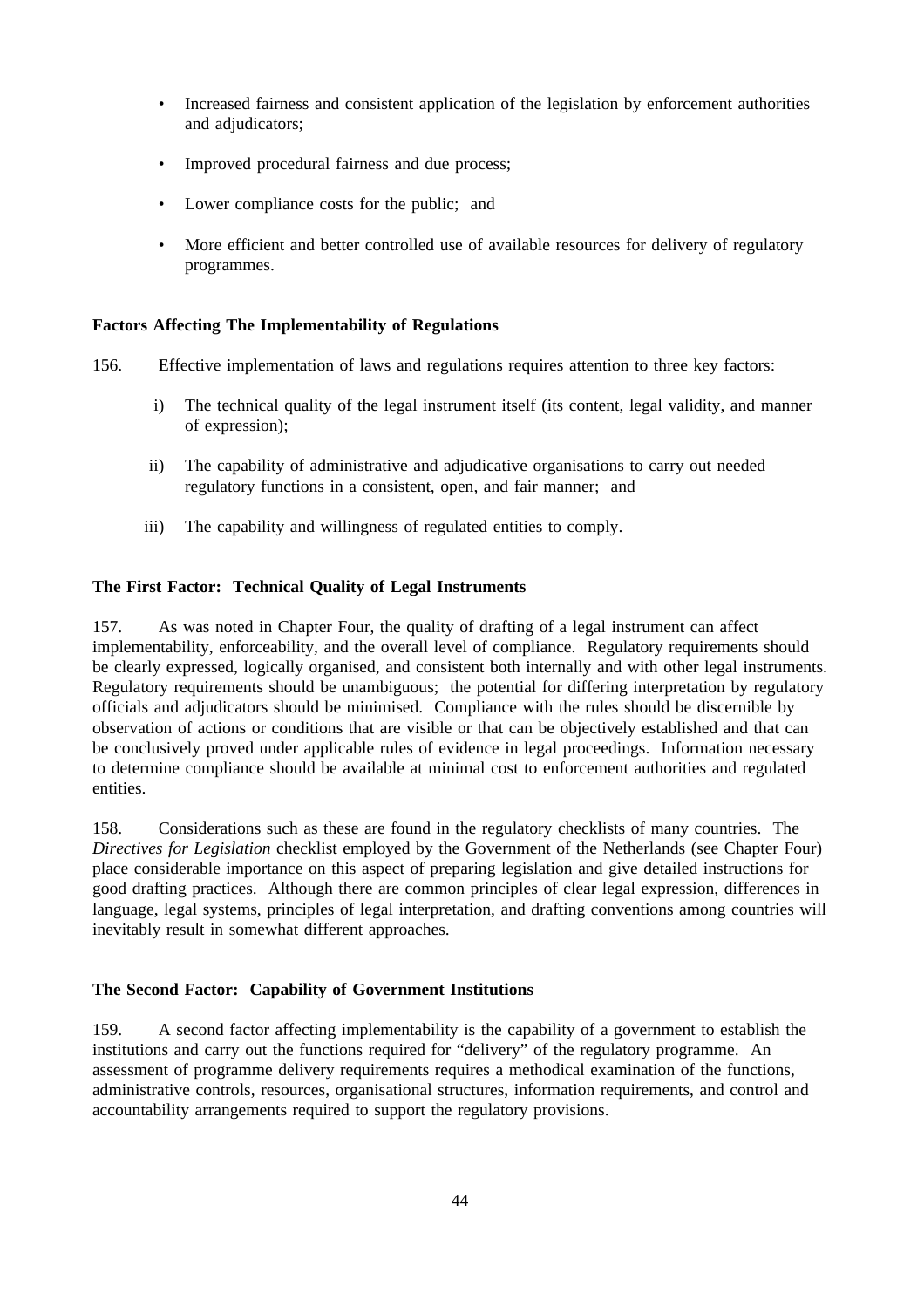160. The following framework can be used, with adjustment as necessary, for identifying and assessing regulatory programme delivery requirements.

### *Institutional Design*

161. **Definition of Roles and Responsibilities:** Specific roles and responsibilities within the regulatory programme should be defined. These should flow from the legal structure of the regulatory programme as reflected in the legislation, the chosen strategy for securing compliance with the regulatory requirements and from an assessment of the specific functions of the institution.

162. **Administrative Controls:** Control over the use of regulatory enforcement powers to prevent abuses and corruption by government officials is fundamental to the legitimacy of the regulatory system. The development of working control systems -- through general administrative procedures, auditing, transparency processes, and judicial review -- should go hand-in-hand with the development of compliance programmes. This effort is related to the larger issue of developing a public service culture and ethical system.

163. **Human and Financial Resources:** Identification of the level and type of resources required for implementation should follow from the definition of required functions. This assessment should cover human resources (skills, experience, aptitudes, training needs), operational budget requirements, and capital requirements.

164. **Organisational Structure:** The organisational structure of the regulatory programme should be based on the determination of functions, roles and responsibilities, the identification of required resources, and requirements relating to delivery of, and access to, programme services.

## *Planning, Policy, Consultation, and Rule-Making Functions*

165. **Planning, Priority-Setting, and Periodic Review Mechanisms:** Planning systems allow priorities to be set in advance for developing new regulations, compliance monitoring activities (e.g., inspections, audits, and other surveillance methods), investigations, prosecutions, and other adjudicative functions. These systems should ensure that priorities are based on factors such as risk, magnitude of actual or potential harm, compliance history, and economic or social significance.

166. **Policy Development and Rule-Making:** Developing regulatory policies and individual rules are obvious components in regulatory programmes of OECD countries. There is a need for a strong capability in research, economic and legal analysis, and legal drafting both in the Government and parliament. Specialised expertise in cost-benefit analysis and risk analysis is becoming increasingly important.

167. **Consultation Mechanisms:** Regulatory programmes usually require consultation mechanisms for two-way communication between the regulatory authorities and regulated interests on a variety of matters including broad policies, proposed new regulations, and compliance strategies. Increasingly, however, regulatory programmes are adopting multi-lateral approaches to achieve a consensus among a broader range of affected interests, including beneficiaries of the regulatory programme (e.g., consumers, workers) and other levels of government.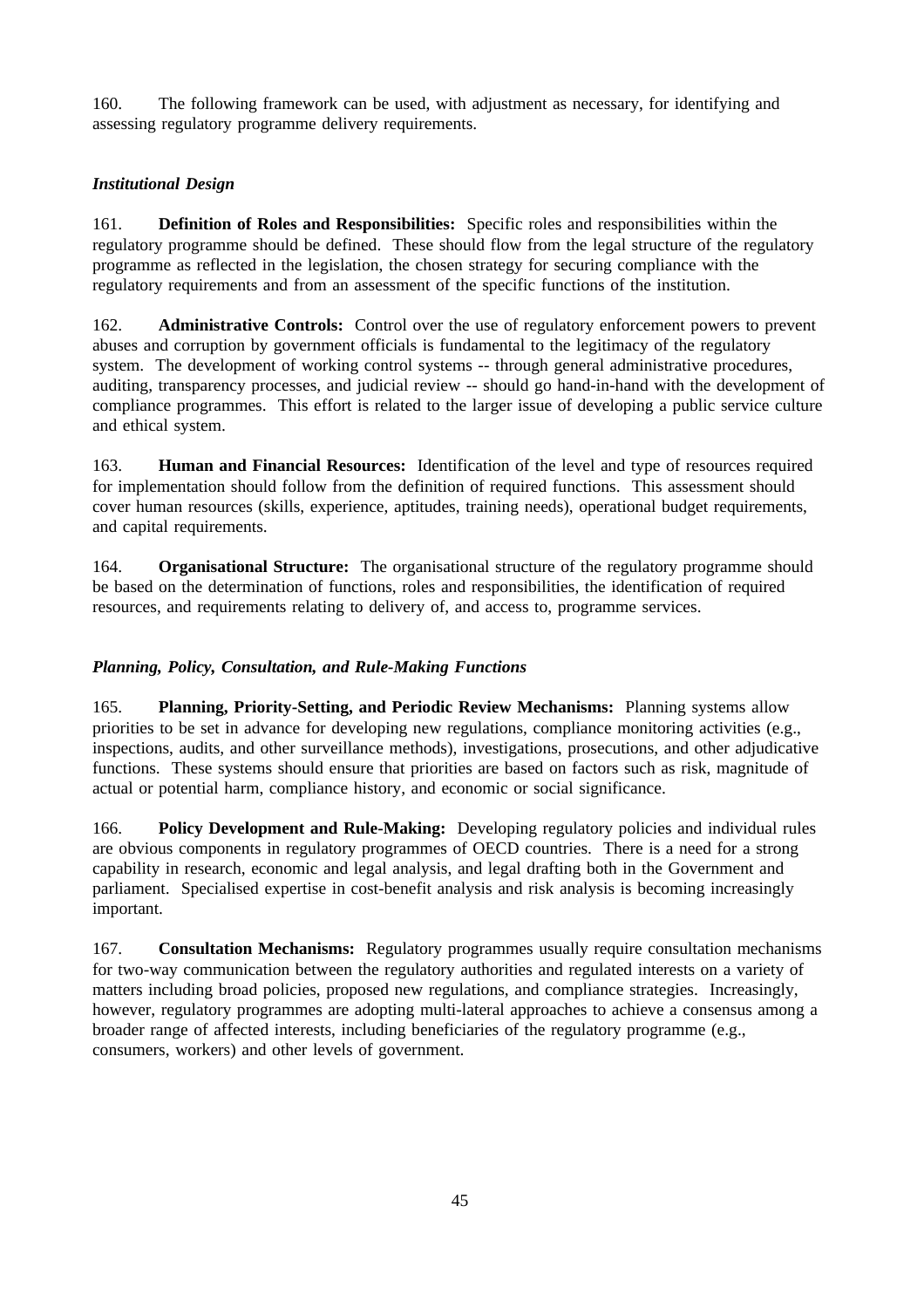### *Compliance Activities*

168. **Compliance Promotion Activities:** Providing basic information on regulatory requirements is an essential activity to promote compliance. A good regulatory programme will communicate with members of the regulated group, those who benefit from the regulatory regime and, often, with the general public. In a good programme, communication will be, at the very least, a two-way exercise.

169. **Compliance Monitoring Activities:** The traditional approach to monitoring is to employ inspectors, laboratory testing facilities, investigations, periodic compliance surveys, mandatory reporting requirements, etc. However, regulatory surveillance is a severely limited tool to achieve compliance. In most areas of broad regulation, it is impossible for regulatory officials to be in all the right places at all the right times.

170. **Enforcement Activities:** The ability to invoke enforcement measures when violations of regulations are discovered is necessary to ensure the long-term effectiveness of a regulatory regime and to ensure fairness in its administration. There is, in theory, a wide range of possible enforcement responses available to regulators:

- Verbal or written warnings;
- Tickets with a monetary penalty attached;
- Administrative directives or orders;
- Increased regulatory burden (e.g. more stringent reporting requirements, more intensive inspections, cost recovery of additional inspections);
- Administratively imposed monetary penalties;
- Negotiated solutions to non-compliance, enforceable by various methods (e.g. performance bonds, consent orders, suspended penalties);
- Adverse publicity;
- Licensing sanctions (e.g. increased restrictions, short-term renewals, suspension);
- Contract listing (loss of right to government contracts);
- Other civil remedies (injunctions, more punitive fines, restitution); and
- Criminal prosecution (which may also result in a wide array of possible remedial orders).

171. **Adjudication Mechanisms:** Adjudication may be carried out by a variety of courts within the country's judicial system, administrative tribunals, designated officials, ministers, cabinet, or in some cases, by legislative bodies. Adjudication usually requires some degree of independence from other components of the regulatory system and is probably best treated as a discrete sub-system for implementation purposes. The implications of a regulation for the adjudicative mechanism's planning and management systems, human and financial resources, information systems, document control systems, administrative and adjudicative procedures, security, etc. should be considered.

### *Managing the Institution*

172. **Specialised Skills:** Having the enforcement powers, however, and being able to use them effectively are quite different matters. Enforcement activity requires specialised skills (legal, investigative, scientific), planning, co-ordination, information systems, standardised procedures, security arrangements -- most of the key elements found more broadly in the regulatory system as a whole.

173. **Data Collection and Information Systems:** Good information on the external regulatory environment, market activities, compliance levels, administrative and enforcement activities, adjudicative activities, and research, policy and legislative developments in other jurisdictions is essential for sound planning and management in regulatory programmes.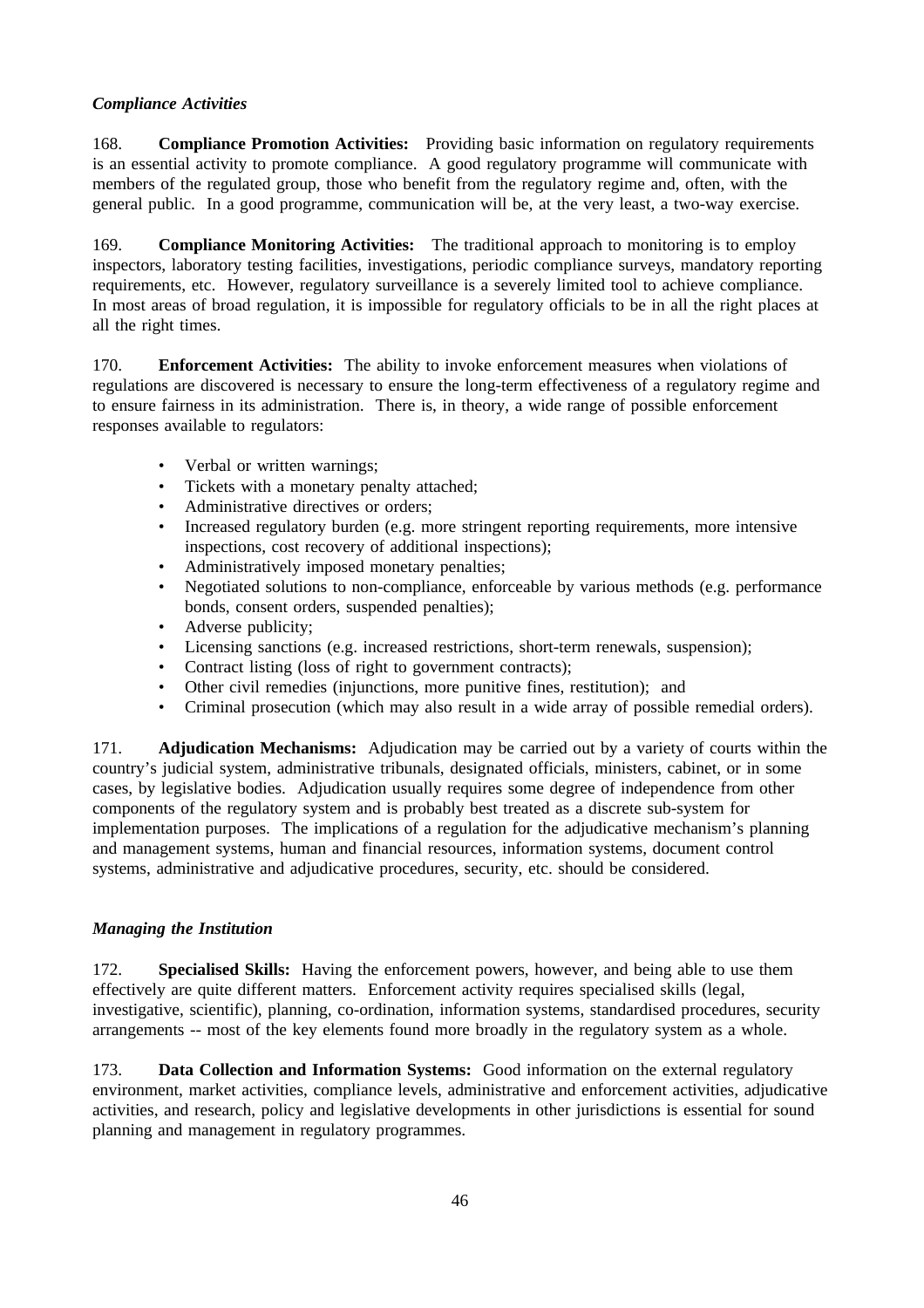174. **Management Mechanisms:** The institution will need mechanisms for human resource management, financial planning and management systems, security and access to information arrangements and will have to develop procedures for all critical functions in the regulatory programme including planning, information systems, training, operational co-ordination, inspections, testing, investigations, prosecutions, adjudications, periodic review, budgeting, and human resource management.

## **The Third Factor: Capacity and Willingness of Regulated Entities to Comply**

175. The third factor affecting implementability of regulations is the capacity and willingness of regulated entities to comply. A primary objective of implementation should be to deploy limited resources to those areas where they will do the most good. One hundred percent compliance is not possible, hence governments should plan strategically to focus on the highest priorities. Compliance does not flow automatically from the mere existence of a regulation and threat of a sanction. Compliance with any particular rule will be determined by a complex interplay of factors that are partly external to the government and partly arising from the actions of regulatory authorities.

176. Research conducted in several jurisdictions has identified the following as important factors affecting levels of compliance with government regulations:

- Understanding and acceptance of the objectives and rules;
- Enforceability of the rules;
- High costs and other factors affecting the capability of the regulated group to comply;
- Social, cultural, and psychological factors;
- Capability of the regulatory programme to promote voluntary compliance, monitor compliance, and to take effective enforcement action when violations occur;
- Strength of civil society and expectations of social responsibility.

177. One option for a strategic approach to implementation is to maximise the "leverage" of government resources and activities as much as possible by *strengthening* the external factors working in favour of compliance and by *weakening* or eliminating those working against. Early development of a detailed compliance strategy that assesses the regulatory environment -- the strengths and weaknesses of the external factors that influence compliance -- and maps out a cost-effective approach to securing compliance (see discussion below) can help regulatory officials create sensible regulations and should be a key step in planning for implementation.

### **Checklist of Quality Techniques for Assessing Compliance and Implementation Requirements**

178. Drawing on the three factors identified above, the following 10 quality techniques could improve the assessment of compliance and implementation requirements for new regulations.

### √ **Include Implementability and Enforceability Criteria in Drafting Legal Instruments**

179. The time to think about *how* compliance will be achieved and *what* will be necessary to implement a regulation is when it is being prepared and approved. Including implementability and enforceability criteria in drafting proposals for new laws and regulations would require ministries to address these issues at an early stage. This, in turn, would ensure that information on programme delivery requirements is available to government decision-makers and to members of parliament.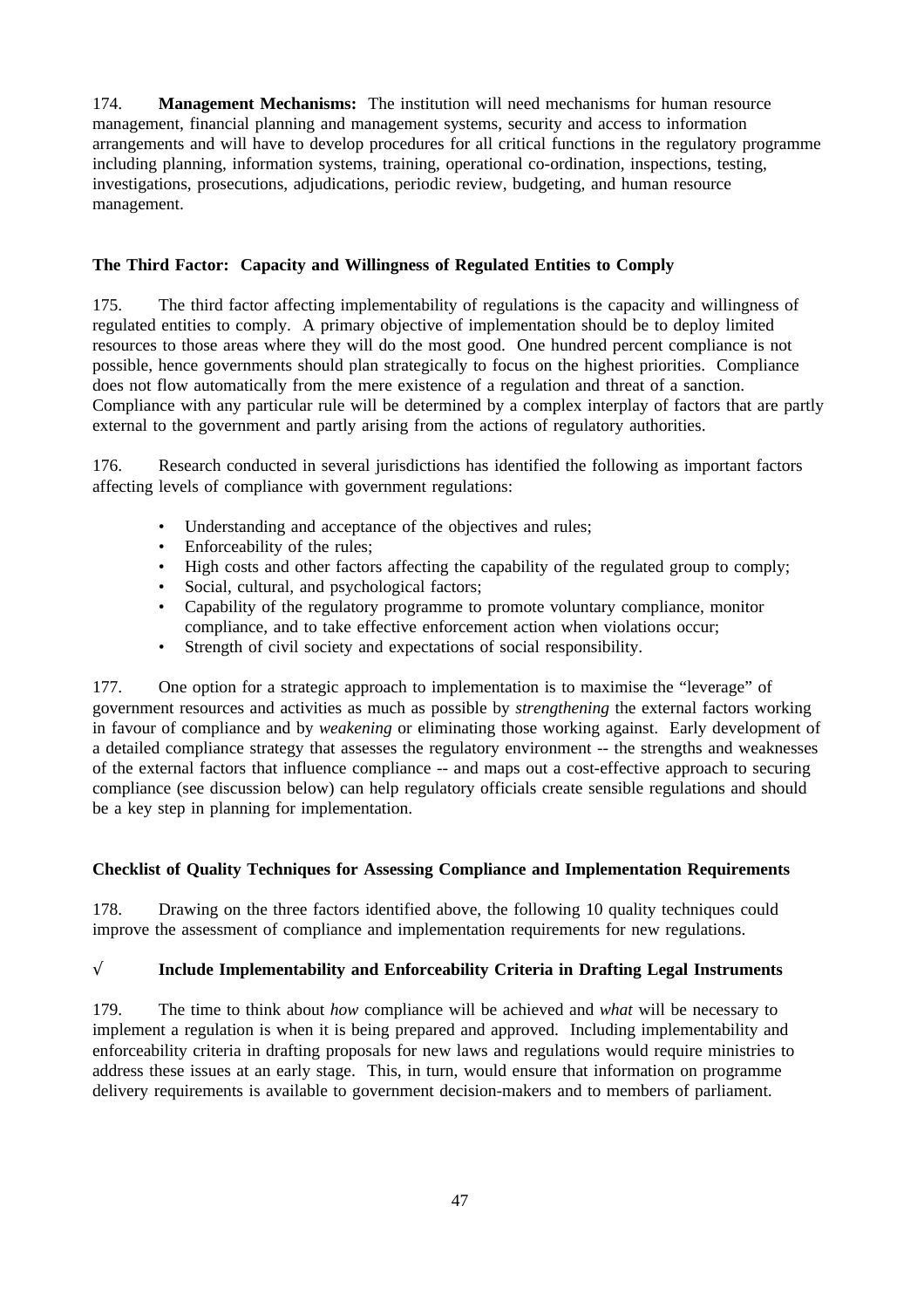# √ **Develop Systematic Compliance Strategies**

180. A related approach to assessing the implementability of regulations is to require comprehensive compliance strategies for regulatory programs that are being created or substantially altered through new laws. A compliance strategy would be an internal document that would:

- Explain the policy objectives of the proposed reform, summarise the substantive requirements, and identify all authorities who would exercise decision-making powers under the reformed system;
- Describe and analyse the general economic and social environment in which the new regulation would be operating;
- Identify key stakeholders (including regulated interests and beneficiaries);
- Identify and assess the economic, social and psychological factors working for and against compliance;
- Propose a strategy for programme delivery that would exert maximum leverage on the external factors by strengthening those operating in favour of compliance and weakening or eliminating those working against; and
- Describe the specific activities that would be undertaken under the strategy for compliance promotion, compliance monitoring, and enforcement.
- Describe the system of administrative controls that will prevent abuse or corruption by government officials.

181. A compliance strategy of this type provides a comprehensive analytical framework. It establishes a strategic approach to programme delivery to maximise the cost-effectiveness of scarce government resources. It tries to strike a balance between activities and resources devoted to promotion of voluntary compliance and those devoted to enforcement.

182. As an added bonus, compliance strategies can be easily converted to public statements of government compliance policies by prudent editing. Governments can publish the proposed compliance policy together with a draft law or other regulatory instrument. This would allow people to see not only what the law says, but how it would be applied.

## √ **Use an Implementation Assessment Checklist**

183. Another approach would be to develop an implementation assessment checklist, perhaps as a detailed sub-elaboration of a general regulatory checklist. This checklist could address all three factors affecting implementability: technical quality of the legal instrument, programme delivery requirements, and compliance.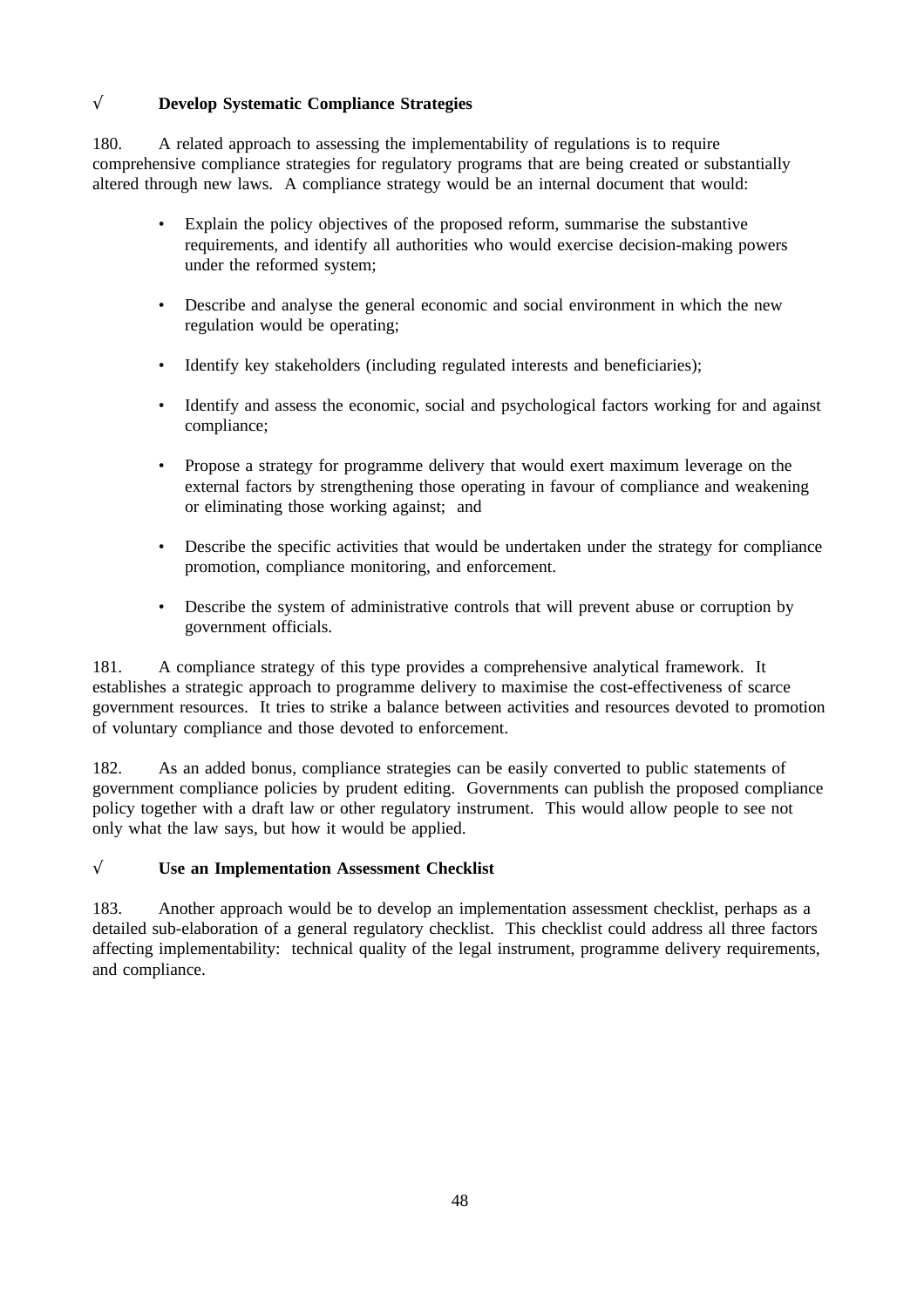184. The following is an example of a simple checklist for assessing implementation requirements:

### **Model Regulatory Implementation Assessment Checklist**

- 1. Is the law drafted in a way that will facilitate implementation and enforcement?
- 2. What is the strategy for securing compliance with the regulation?
- 3. What functions will be required to make this strategy work properly?
- 4. How will compliance promotion and other communications activities be carried out?
- 5. How will compliance monitoring be carried out?
- 6. How will regulatory requirements be kept up to date?
- 7. How will enforcement be carried out?
- 8. How will adjudication be carried out?
- 9. What types of information will be required for operation of the programme? How will it be generated, compiled, protected, and disseminated?
- 10. What kind and level of human and financial resources will be required? How will they be acquired and managed?
- 11. What organisational structure will be optimal to provide a suitable balance of control, accountability, and freedom to provide services?
- 12. What arrangements will be required for security?

185. This checklist addressing implementation requirements could be used in conjunction with the drafting guidelines described in Chapter Four. It could also be used on its own by a central regulatory oversight body, the Ministry of Justice, the Treasury Ministry, the Cabinet office or by originating ministries.

186. A potentially powerful application of the checklist would be to use it to structure the information that is submitted to individual ministers, the council of ministers, the prime minister or president, special legislative review councils, external advisory bodies, or to parliament itself concerning a new regulation. In some cases, the checklist could serve as an agenda for discussion of the proposed regulation.

187. With both the drafting instructions and the checklist strategies, it will be important to have realistic expectations about the magnitude and speed of improvements. As with economic analysis, the quality of analysis about implementation and compliance requirements may not be high at first. It will improve over time, however, and any attention to the issues is better than none at all. Perhaps the most important effect of a checklist is the discipline that it brings to the process of developing new regulations. Over time, officials and politicians begin to think differently about regulation.

# √ **Require Explicit Parliamentary Consideration and Approval of Resources Required for Implementation**

188. Another approach to instilling discipline into the creation and the implementation of new regulations is to require explicit parliamentary consideration and approval of any new resources required for implementation. This could be accomplished by requiring that spending authority be included in the bill establishing the new law. Another approach might be to require a separate bill specifically devoted to securing the resources for programme delivery.

# √ **Apply Project Planning and Management Techniques**

189. Significant advantages can be gained by applying project planning and management techniques to the implementation of new regulations. Project planning requires a comprehensive and detailed identification of all areas of activity and all tasks that must be carried out. This, by itself, would require ministries to address each component of the programme delivery framework described above.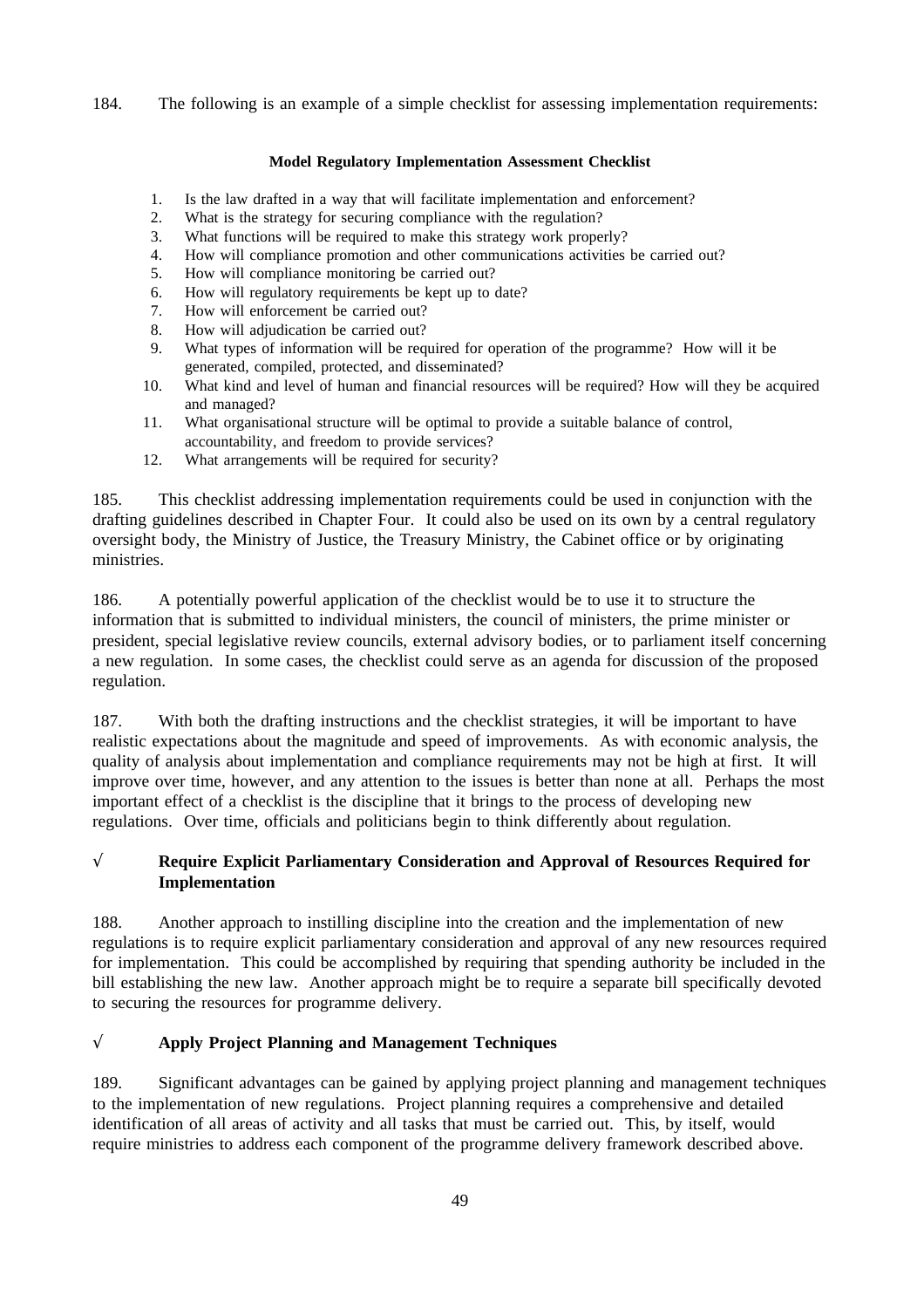190. A proper implementation plan would also identify dependencies and interrelationships or coordination requirements among different streams of activity. Accurate time estimates for completion of the work would be required and managers would be required to assign resources (including programme administrators). Senior-level approvals for the plan would be required and "buy-in" from the implementation team would be necessary. Management of the implementation activities could be carried out under the plan, which would provide a basis for periodically reviewing progress and holding team members accountable for their performance.

# √ **Educate and Involve the Decision-Makers**

191. A supplementary approach would be to discuss general problems of regulatory implementation with government decision-makers and with Members of Parliament and to jointly seek solutions. Such discussions could sensitise the decision-makers to the practical problems facing officials and might help establish more effective lines of communication and engender greater trust among the various actors. Discussions should touch on the potential consequences of widespread implementation problems on the commitment to the rule of law and on the legitimacy of the government process; these concerns are no doubt shared by Members of Parliament, Members of the Government, and by officials.

## √ **Organise Training Sessions for Ministry Staff on Implementation Assessment**

192. Again, as a supplementary measure, training sessions on implementation assessment might be held for ministry staff.

## √ **Strengthen Common Elements of Regulatory System**

193. As was noted above, some elements of a regulatory programme may be external to the government body which has primary responsibility for administration. Examples might be investigative services, the courts, administrative tribunals, common rule-making systems, common legislative information systems, and administrative law systems. If these elements are strengthened, all regulatory programs that rely on or link with them will benefit.

# √ **Ease Implementation Problems by Slowing the Pace of New Regulation**

194. A common strategy is to allow more time for implementation by slowing the pace at which new laws and other forms of regulation are created. This could be accomplished through the legislative planning systems currently functioning in the governments.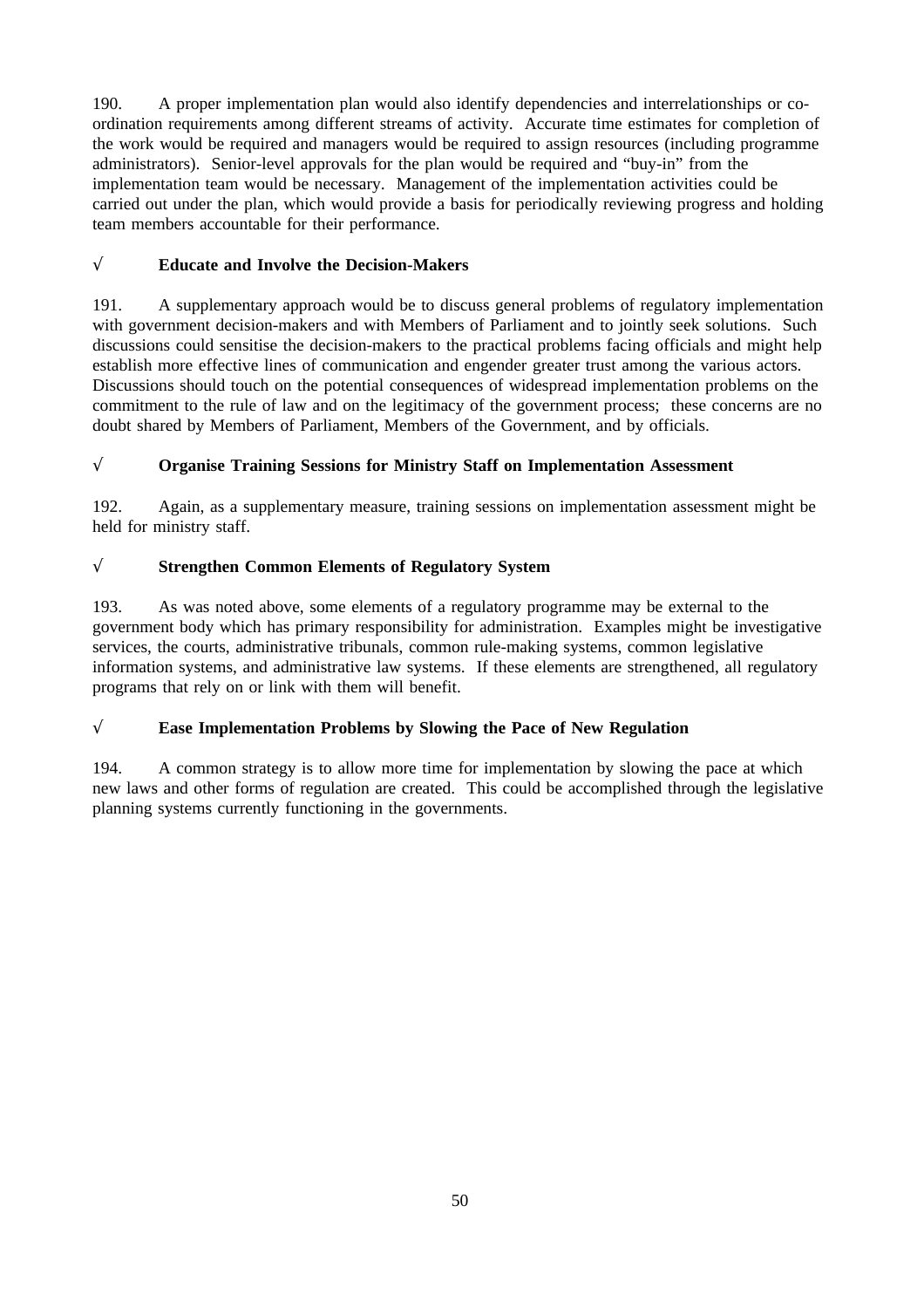#### *Chapter Seven*

#### **COMMUNICATING AND CODIFYING LAWS12**

#### **SYNOPSIS**

**For any government, a key element in successful regulatory management is communication of laws and rules to citizens and government administrators. Effective communication strategies further legitimise regulatory actions and also help to ensure that regulatory requirements will be better written, easier to comply with, and easier to enforce. There are two essential elements to communication: comprehensibility and accessibility.**

**This chapter reviews a variety of quality techniques that address both elements. It points out that a great deal can be accomplished through relatively low-cost initiatives that do not require investment in information technologies. As the need develops and resources become available, the basic systems can be enhanced through adoption of more advanced technology, particularly by the use of automated legal databases and computer networks offering both government and private sector virtually instantaneous access to current texts of laws and regulations as well as synopses of those under development.**

#### **Ensuring Comprehensibility of Legal Requirements**

195. As discussed in previous chapters, sound laws and regulations are developed by methods such as using appropriate analysis, consulting with the affected public, capturing the details in appropriate "legal language", and applying a sensible enforcement scheme. The final crucial steps to success or failure, however, are public access to the regulation and public understanding of the regulation. Laws and regulations must communicate clearly to those who must comply with the requirements. In this sense, laws and regulations should be seen as an "information system" linking administration and citizens. This chapter examines the mechanisms through which these linkages operate.

196. A variety of serious problems can arise from incomprehensible legal requirements:

- low levels of compliance
- uncertainty regarding obligations (both for citizens and administrators)
- problems with enforceability and consistency
- isolation of the law from the general populace and weakening of the commitment to the rule of law.

Several kinds of communication techniques can help avoid these sorts of problems.

<sup>&</sup>lt;sup>12</sup> This chapter was prepared for SIGMA by Jon Bing, Norwegian Research Center for Computers and Law, University of Oslo, Norway; and Mark Schoenberg, Regulatory Information Service Center, United States.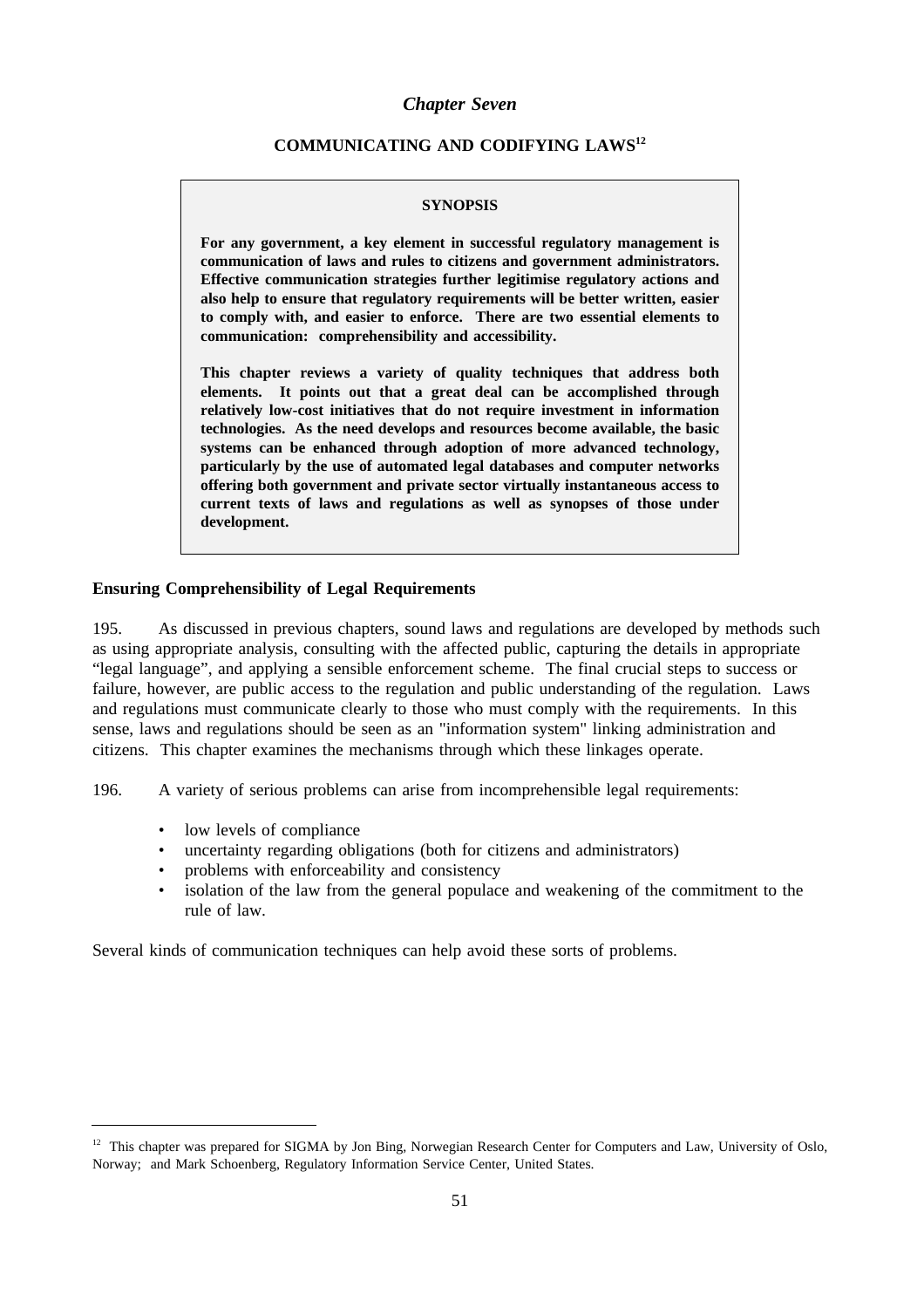## **Checklist of Quality Techniques for Comprehensibility**

## √ **Require that all legal requirements be comprehensible**

197. A government-wide checklist, such as is discussed in Chapter 2 (paragraphs 57-59), can include a strong statement of policy from the executive to ministries drafting laws and regulations that all legal instruments should meet certain standards of "plain language." The German Blue Checklist, for example, requires administrators writing new regulations to assess, "Will the new provision be readily understood and accepted by the average citizen?" Numerous other examples can be seen in OECD countries. A checklist can sensitize administrators to the problem and, if accompanied by concrete suggestions and examples, can help educate them in techniques for simplifying legal language.

## √ **Require that amendments to existing laws and rules specify the changes that are being made**

198. A consistent, orderly and logical legal structure reduces the costs and confusion of understanding the law. Reading a law should not be like solving a puzzle with parts scattered through the legal code. To this end, governments should specify exactly any changes that result from legal amendments rather than make general statements that amendments take precedence over existing requirements. This clarifies the intent of the amendments and facilitates the codification of laws and rules. In Austria, for example, "Guidelines for Drafting and Formulating Laws" include detailed instructions on how to amend laws to avoid the creation of "separate norms" that must be read to understand the meaning of the original law.

## √ **Establish editorial review boards**

199. Editorial review boards, established at a central review level or in the individual ministries, can help ensure that legal requirements meet commonly agreed upon standards for comprehension. Some countries have established central drafting offices -- attached to the parliament, to the council of ministers, or to the ministry of justice -- who may be better able than administrators in line ministries to draft new laws in a consistent and high-quality fashion.

## **Checklist of Quality Techniques for Dissemination of Legal Requirements**

200. After legal requirements are issued, governments must ensure that they are easily available to citizens. Universal availability of the law, in fact, is one of the fundamental legal principles inherited from the Romans and, before them, from the ancient Athenians. Accessibility to the law is a defining characteristic of democratic systems, but there is a practical side as well: only by adequately disseminating information about their legal requirements can governments hope to achieve reasonable levels of compliance. One of the most common causes of noncompliance in OECD countries is that citizens are simply ignorant of the existence of laws and regulations.

201. Again, governments may select from a variety of quality techniques to accomplish these objectives and may "fine-tune" the approaches to suit the particular circumstances of the country, including available resources, current state of information dissemination systems, availability of technology, geography, multiple language requirements, etc. Several SIGMA countries developed systems of codification under the socialist regimes, which may now be used as the basis of more proactive strategies of communication.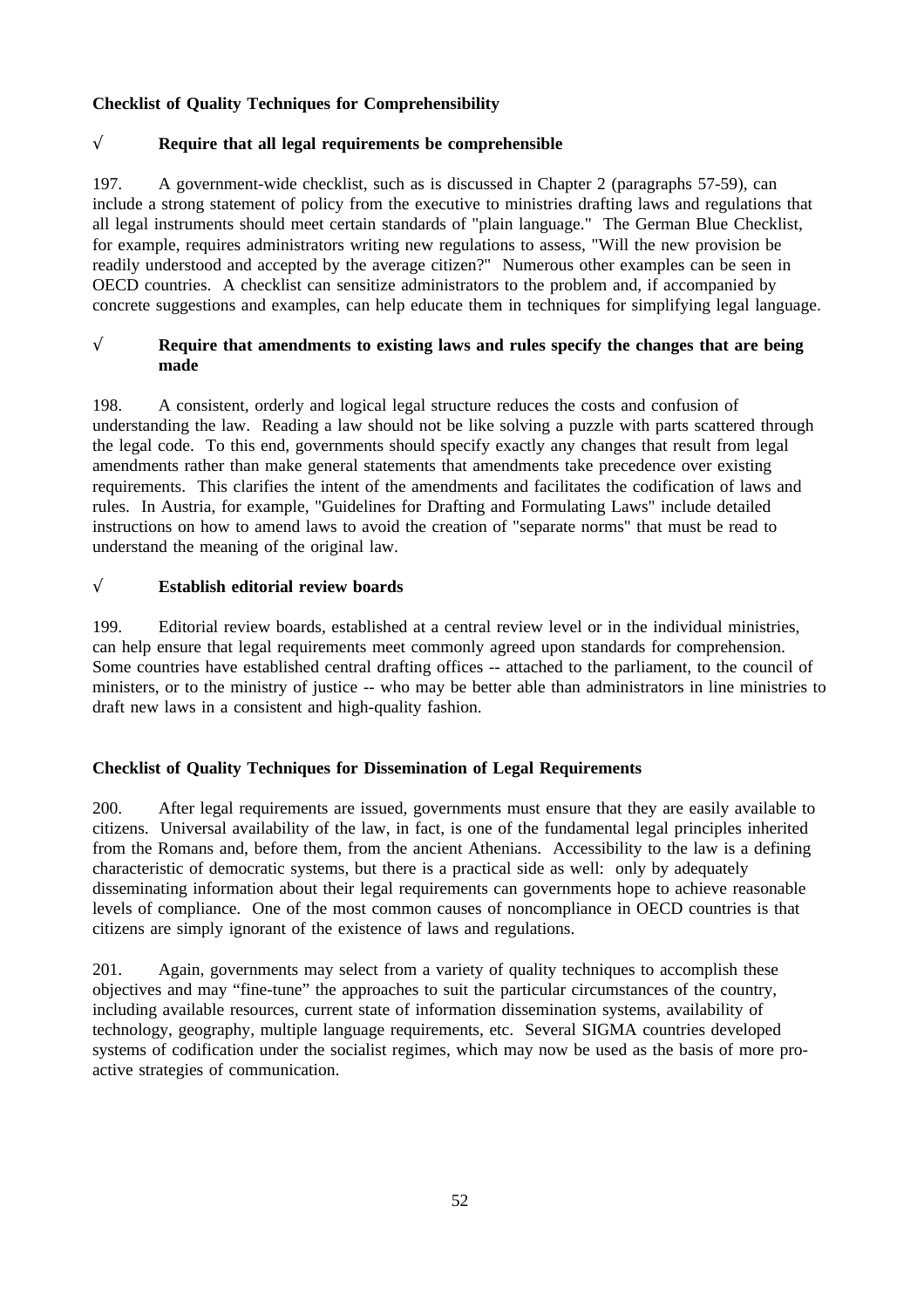## √ **Publish national gazettes**

202. National gazettes containing new laws and rules or amendments to old ones, which are published on a known schedule and easily available to the public, can ensure that affected parties have the ability to know about new requirements they must observe. Such gazettes may be either centralised so that they publish **all** new laws, regulations, and amendments, or they may be issued by individual ministries in their jurisdictions. In either case, an effort must be made to order and present the gazette material in a readable fashion, and to disseminate the gazettes as widely as possible among citizens who may need to know. Some consideration should also be given at the national level to establishing a system of regional or local gazettes for subnational governments writing laws and regulations.

## √ **Prepare periodic codifications of laws and regulations**

203. An important first step to improving the quality of laws and regulations is to prepare a comprehensive organised code of laws and rules in which all existing legal requirements can be found. By preparing publicly available periodic codifications, governments can ensure that there is a database of current legal requirements. Codification also helps to ensure that the contents of the database are less likely to be subject to multiple interpretations. At the ministerial level, a registry or list of regulations is a second-best, but still useful, alternative that can help the public identify relevant regulations. Codifications should also be considered at the regional and local levels, as was suggested for the gazette, if those levels of government are important sources of laws and other types of regulation.

## √ **Establish public information offices**

204. Governments can establish, at ministries and the legislature, offices to provide citizens with information about the latest legal requirements, their interpretation by enforcement officers, and any proposed changes that may be under development. A contact point in each ministry for citizens to call with questions about how to identify and interpret regulations on specific issues can also be enormously valuable in helping the public comply. Public information offices should not act as compliance offices that identify violations and "tell the public what to do," but as out-reach initiatives that assist a sincere but often confused citizenry. More pro-active public information offices may also pursue public information and education campaigns, such as by giving seminars to businesses, that "market" new policies to the public.

## √ **Establish intra-governmental workgroups**

205. Governments can establish workgroups between related ministries and organisations to help disseminate information about legal requirements within the government. In addition, these workgroups can be asked to work together to prevent duplication, overlap, and inconsistency of legal requirements.

## **Further Steps using Technological Solutions**

206. The quality techniques listed above generally do not involve great expense or technical sophistication. Many of them are basic systems which lend themselves to more sophisticated technological solutions as the need develops. For example, as the number of laws and rules grows, the government may wish to have its legal information available in a unified automated system. If the data have been kept in a consistent format, the transfer of that data to an automated system should be quite straightforward. Of course, almost regardless of its original format, material can later be edited to fit a common computer format.

207. In other cases, the national government may have delegated law-making powers to subnational levels of government, such as regional governments. If funding becomes available, it may be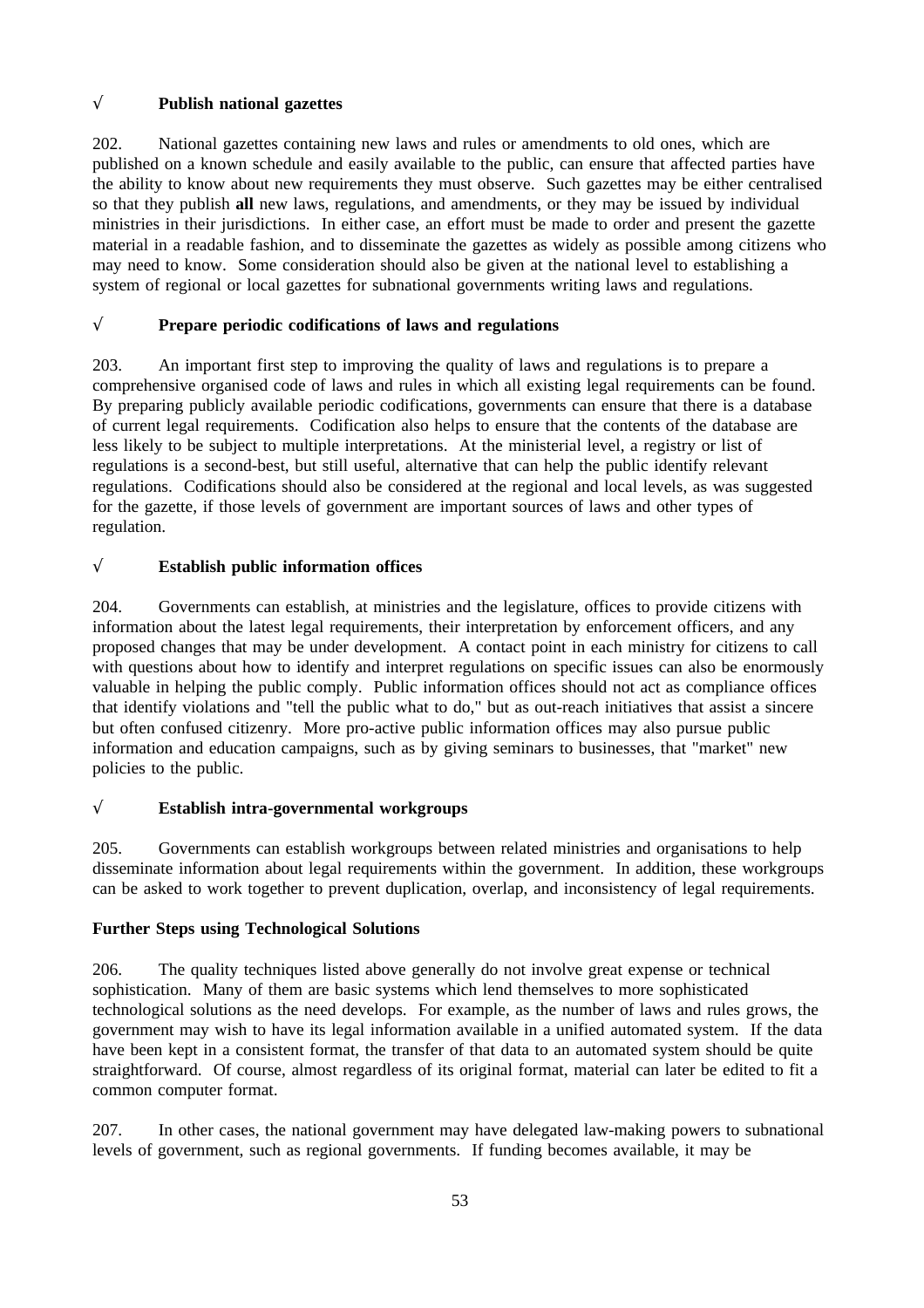determined that it would be beneficial to place all national and regional requirements in a common database in order to identify a wider range of requirements that affect a regulated group. Such a database could also be used to identify inconsistencies between national and regional requirements. Later, supranational and/or international requirements may be added to the database to provide even more complete information.

208. Most importantly, governments should try to maximise the availability of legal information for their citizens and for their own internal use. By doing so, they not only further legitimise their actions but also help ensure that the requirements they develop will be better written, easier to comply with, and easier to enforce.